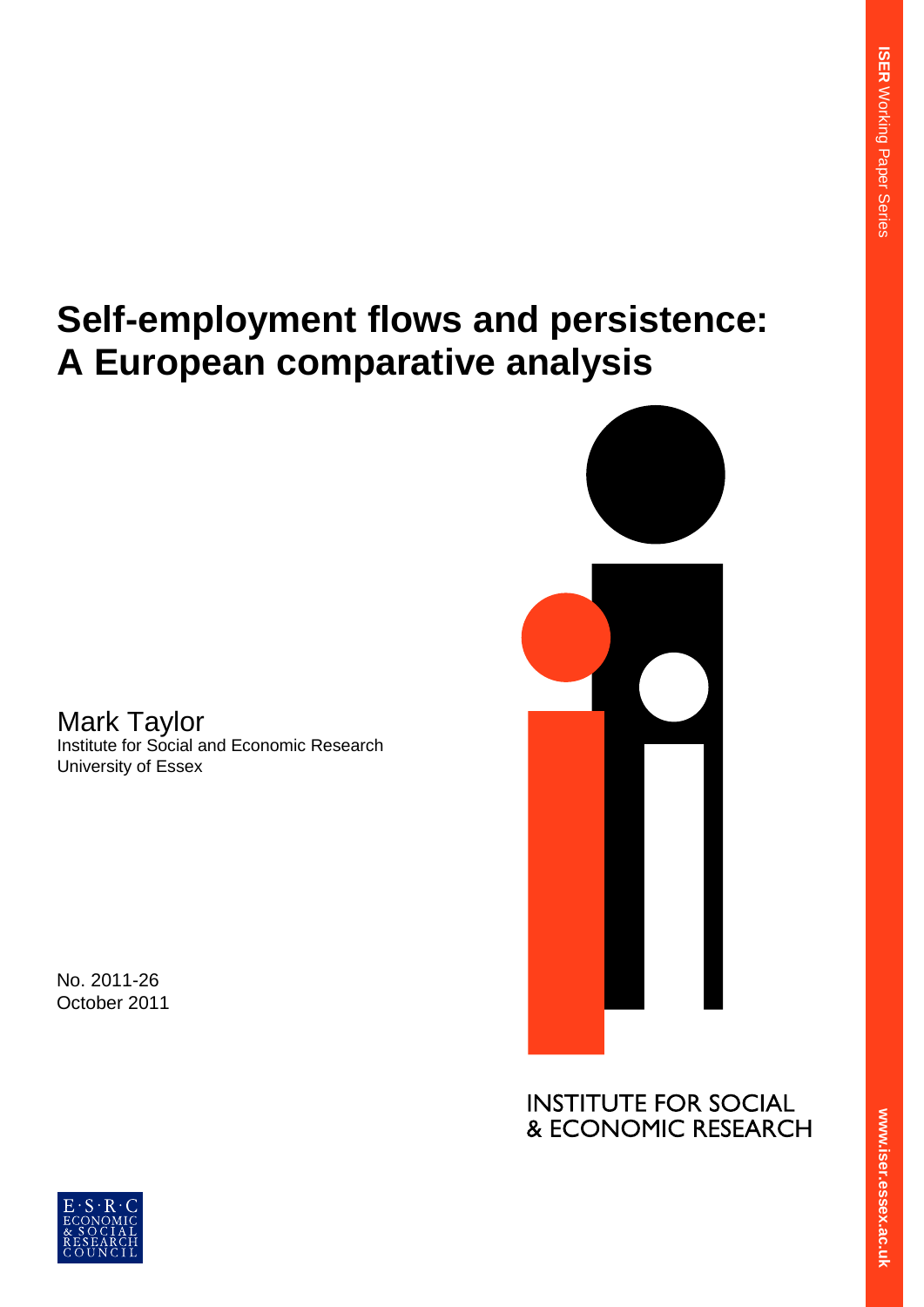#### **Non-technical summary**

Movement into and out of jobs and between different forms of work have become increasingly prominent features of the labour market in many European countries. This reflects the needs of firms to adapt quickly to rapidly changing market conditions and technological progress, and the common interest across the EU in creating greater adaptability within the labour market as part of the drive towards increasing competitiveness and boosting job creation. For employers the key aspect of labour market flexibility is the ability to swiftly change the number of workers they employ or the number of hours workers provide in response to either cyclical or unexpected fluctuations in demand – this can be done through fixed term or time-limited contracts, subcontracting, dismissals or redundancies. We focus on one particular form of flexible work, self-employment. We identify patterns of selfemployment entry, exit and persistence in a sample of EU countries and examine the different factors that explain individuals' self-employment experiences within and between countries.

It is important for policy makers in Europe to understand the factors that influence occupational choice, and whether these are susceptible to policy measures. We provide a link between previous cross-sectional comparative work at the individual level and aggregate time-series studies by using a single cross-national panel data set and various estimation techniques. We focus on the experiences of workers in a number of EU countries – Britain, France, Germany, Greece, Ireland, Italy, Portugal and Spain. These countries were chosen for reasons relating to data availability and sample sizes and their levels of employment protection legislation. Britain and Ireland have low levels of employment protection legislation, while Spain, Italy, Greece and Portugal have high levels. That in Germany and France is between these two extremes.

Our analysis identifies both similarities as well as significant cross-national variation in factors associated with self-employment flows and persistence. Labour markets in Greece, Italy and Portugal are most conducive to self-employment entry, while those in France and Germany are least conducive. Men in Germany have characteristics associated with a higher propensity to enter self-employment and those in Portugal have characteristics associated with a lower propensity to enter self-employment. The relatively high predicted probabilities of leaving self-employment in Spain can be explained by the way labour market operates rather than the characteristics of men in Spain. The labour markets in Greece and Portugal also appear to be less conducive to self-employment survival, but the characteristics of men in these countries mediate this. We also find high degrees of persistence in self-employment across countries, which vary with age, home ownership and recent unemployment experiences.

Our results suggest that policies aimed at moving individuals into self-employment can only be temporary solutions – and further support is required once self-employed to prevent exits. The apparent scarring impacts of unemployment on self-employment indicate that policies targeted at reducing the incidence of unemployment in the short-run have beneficial longer run effects on self-employment persistence and survival, but also reduce entry rates into selfemployment. Employment instability and turnover, and the higher associated risks of unemployment, increase the likelihood of self-employment entry, but also self-employment exits. The fact that formal qualifications has little impact on self-employment flows, while age has a consistent impact, suggests that education and training schemes should be focused more on skills typically acquired with experience and improving worker's social capital rather than qualification accumulation.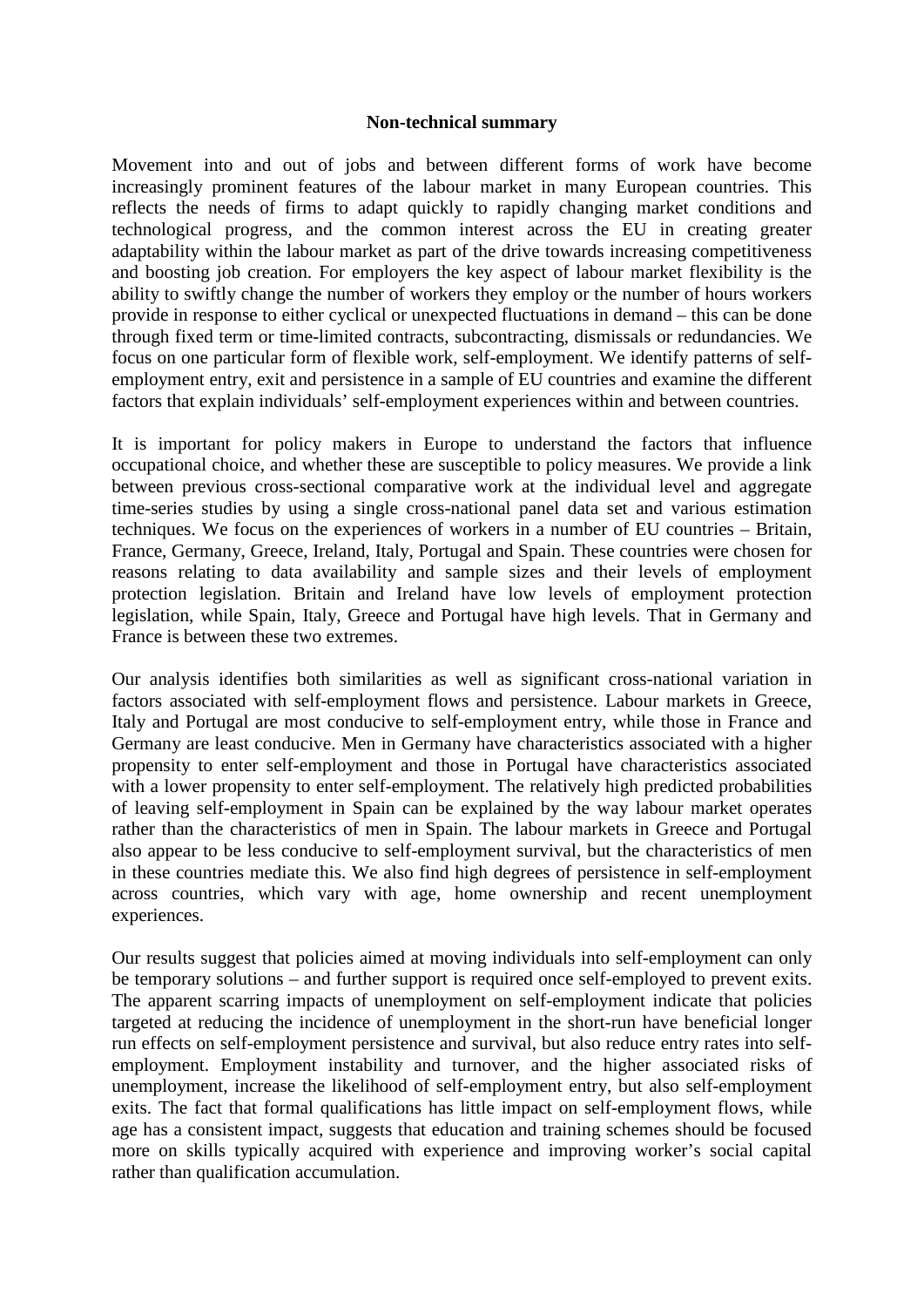## **Self-employment flows and persistence: A European comparative analysis**

Mark Taylor [\(taylm@essex.ac.uk\)](mailto:taylm@essex.ac.uk) Institute for Social and Economic Research University of Essex Colchester Essex, UK CO4 3SQ

**JEL Classification:** J22; J24; J62

**Keywords:** Self-employment; labour market dynamics; panel data; European Community Household Panel; dynamic random effects

**Abstract:** We identify patterns of self-employment entry, exit and survival in a sample of EU countries and examine factors that explain individuals' selfemployment experiences within and between countries. We estimate a range of models, including dynamic random effects models that endogenise the initial condition. Our results highlight similarities and differences between countries, and illustrate the importance of age and previous labour market experiences in determining self-employment flows. We also find a high degree of persistence in selfemployment across countries, which is most pronounced in France and Germany and least pronounced in Spain. Our results suggest that flows into self-employment are positively associated with the strictness of employment protection legislation.

**Acknowledgements:** This research was funded by the ESRC under the Analysis of Life Changes in Europe project (RES-062-23-1455).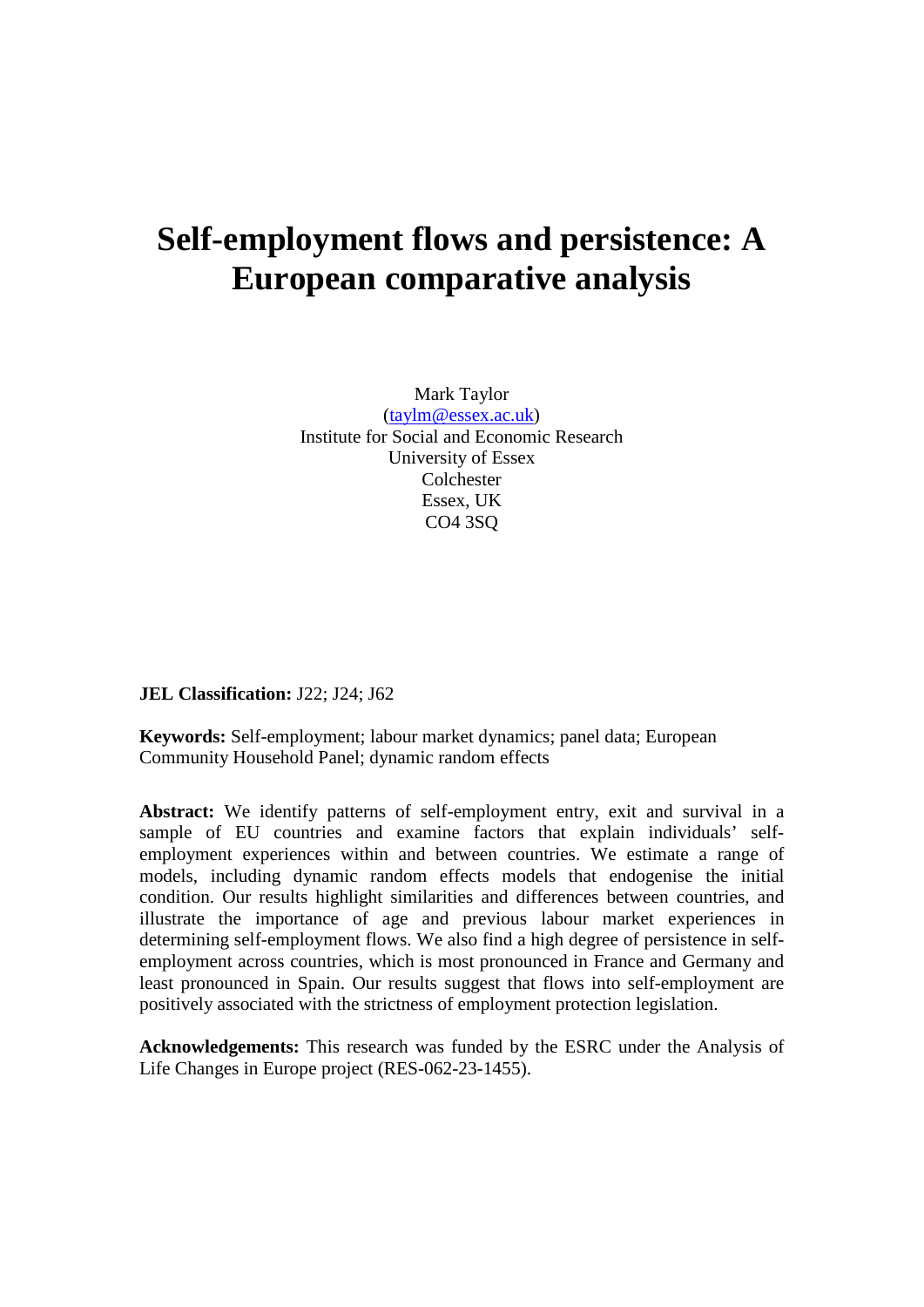## **1. Introduction**

Movement into and out of jobs and between different forms of work have become increasingly prominent features of the labour market in many European countries. This reflects the needs of firms to adapt quickly to rapidly changing market conditions and technological progress, and the common interest across the EU in creating greater adaptability within the labour market as part of the drive towards increasing competitiveness and boosting job creation. From an employer's point of view the key aspect of labour market flexibility is the ability to swiftly change the number of workers they employ or the number of hours workers provide in response to either cyclical or unexpected fluctuations in demand – this can be done through fixed term or time-limited contracts, subcontracting, dismissals or redundancies. In this paper, we focus on one particular form of flexible work, self-employment. We identify patterns of self-employment entry, exit and persistence in a sample of EU countries and examine the different factors that explain individuals' self-employment experiences within and between countries.

Many European countries have introduced policies promoting self-employment and aiding small business start-up, which may not only be a source of labour market flexibility but is also seen as an important route out of unemployment and into work, and of job creation, innovation, invention and competition. Governments have increased their efforts to foster self-employment by addressing barriers to entry such as overly complex or expensive procedures for setting up companies, or easier access to finance, training and networks of contacts (Bendick and Egan 1987; Parker 2004). Some of these policies provide payments to the unemployed to help start a business, others provide loans or exempt small businesses from particular regulations or taxes, while others offer training or technical help to new entrepreneurs (OECD 2000 provides a summary relevant to the time period under consideration in this paper). In recent years, self-employment has been a significant source of job growth in many OECD countries, while in some countries (such as Germany) it has grown considerably faster than paid employment. Self-employment is now a major source of work within the EU-15 countries. In 2007 for example, more than twenty five million workers in these countries were in self-employment, more than double the number that were unemployed (EC 2008).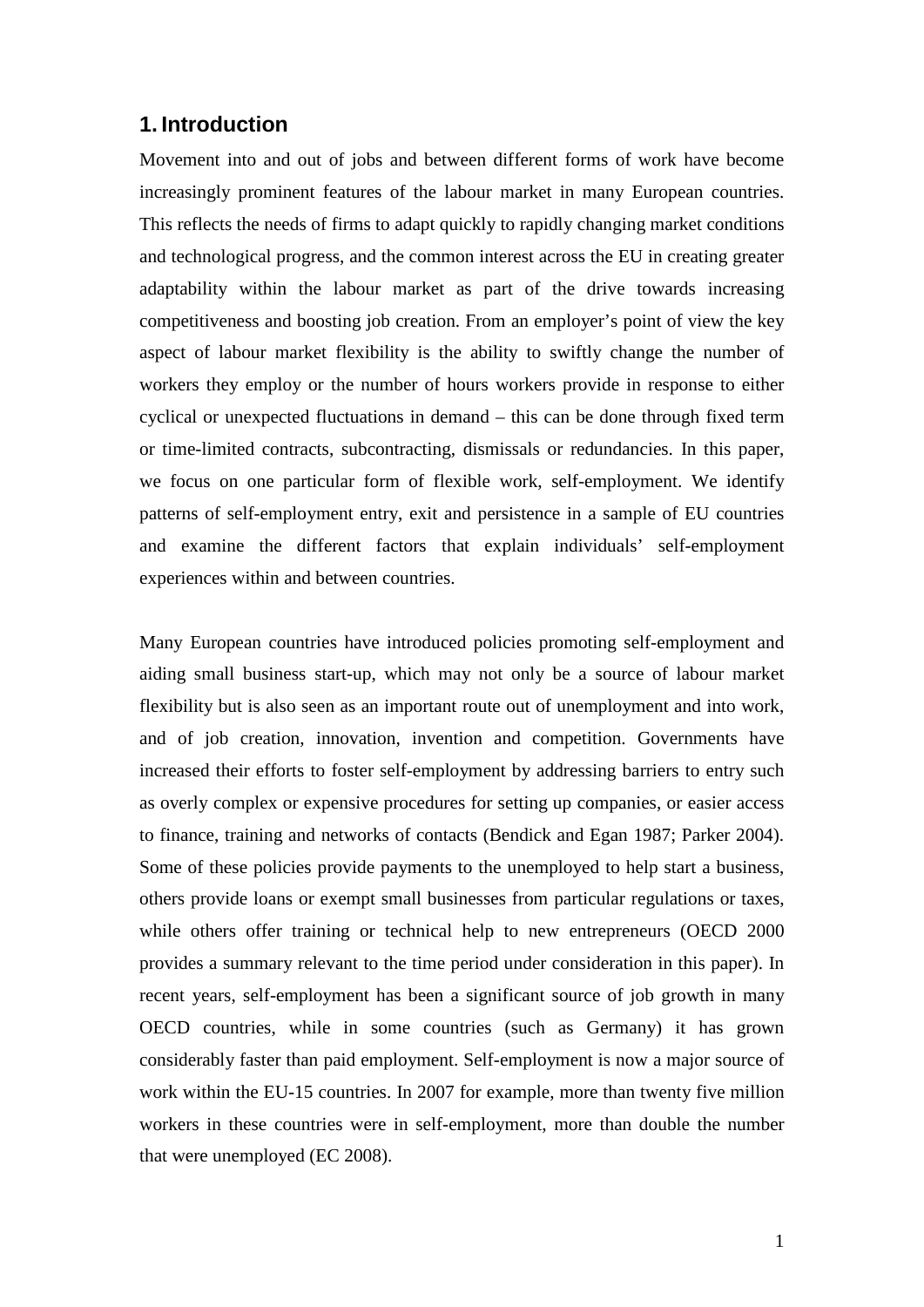The self-employment rate across the EU as a whole has remained relatively stable since the early 1990s at around 15%, but differences in self-employment rates in the EU persist (see Table 1). Country specific rates have varied from 20% or higher in Ireland, Portugal, Greece and Italy to below 12% in France and Germany. Table 1 indicates that there is no evidence of convergence in self-employment rates over time, with differences in rates between countries remaining large (see also, for example, Parker and Robson 2004; EC 2008). Furthermore, differences between countries remain even when controlling for the importance of agriculture, labour demand, and basic demographic characteristics (Blanchflower 2000). As well as differences in selfemployment rates, evidence suggests that preferences for self-employment vary significantly across EU countries (Blanchflower et al 2001).

Despite these large and persistent differences, comparative research into selfemployment is rare, and most analyses of variations in self-employment in the EU use aggregate time series data. There has been little comparative work investigating selfemployment transitions across Europe at the micro-level – maybe because of the lack of standardisation in data collection methods. Individual patterns of labour market experiences are also likely to be heavily influenced by a wide range of individual and structural factors and a variety of institutional arrangements exist within Europe making direct comparisons complicated. Rather than focussing on the individual's decision to become self-employed (which is the key factor determining aggregate selfemployment rates) existing studies explain differences in self-employment rates across countries. For example, Parker and Robson (2004) show that self-employment rates in OECD countries are positively related to average income tax rates and negatively related to benefit replacement rates. Staber and Bogenhold (1993) find a positive relationship between self-employment and unemployment rates in OECD countries, while Blanchflower (2000) finds a negative relationship.

An exception is OECD (2000) which uses European individual-level data and finds that most self-employment entries are from paid employment while most exits are into paid employment or inactivity. Only a very small proportion of unemployed find work through self-employment. Stability in self-employment is generally lower than in paid employment (OECD 2000). However these findings were based on retrospective data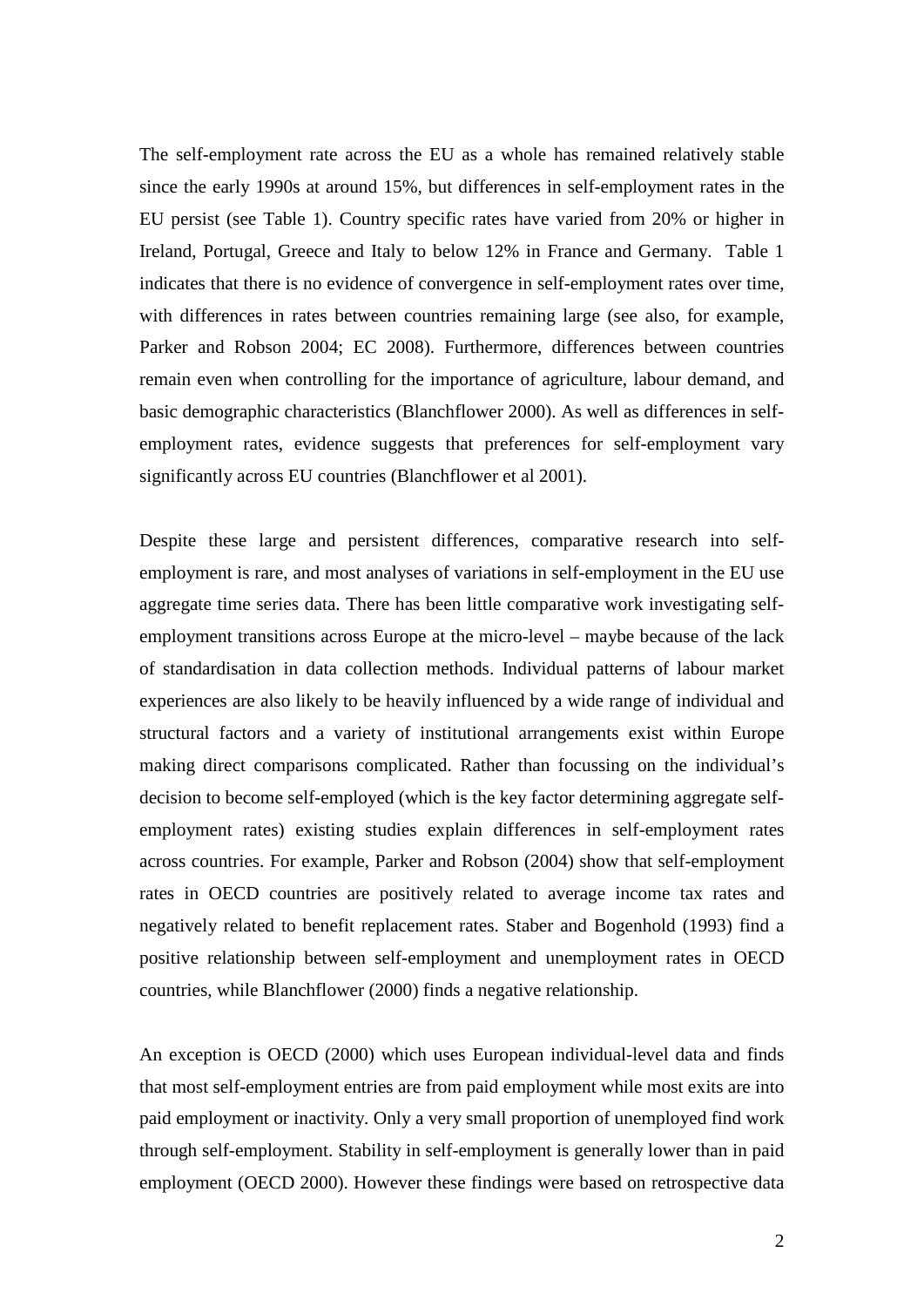which the authors acknowledge as being subject to large reporting errors and only suitable for indicating broad trends over time. More recently, research by Román et al (2011) suggests that employment protection legislation, the business cycle and active labour market policies are important factors in motivating false self-employment – that is people registering as self-employed as a means of bypassing regulatory legislation but who essentially work as an employee. Other recent research suggests that expenditure on business start-up subsidies reduces exit rates from selfemployment across Europe, particularly among those who enter self-employment from unemployment (Millán et al 2011).

Country specific studies suggest that many self-employment ventures are quickly terminated – Cressy (1996) finds that 38% of a random sample of small businesses started in Britain in 1988 were still surviving in 1992. Taylor (1999) and Meager and Bates (2004) find that less than 50% of self-employment ventures started in Britain survive their first two years in business, while studies of self-employment in Germany, Italy and France show that 25% exit within twelve months (Lohman and Luber 2004; Amossé and Goux 2004; Barbieri and Bison 2004). German and Dutch evidence also suggests that of the self-employed receiving state support for starting their businesses, 70% were self-employed three years later (OECD 1996). Fuest et al (2002) report that according to OECD data, between 30–50% of new firms survive for seven years, with the highest survival rates in France and Portugal and the lowest in Britain. This evidence suggests that although it is typically argued that job creation rates are higher among small firms, job destruction rates are also higher (Davis et al 1996). However, for many, self-employment is a transitory state between spells of paid employment – Taylor (1999), for example, reports than almost one half of exits from self-employment in Britain were to another job. Nevertheless panel data indicates considerable persistence in self-employment at the individual, regional and even national levels in Britain, Germany, Spain and a range of other OECD countries (Henley 2004; Fritsch and Mueller 2007; Parker and Robson 2004; Bruce and Mohsin 2006; Caliendo and Uhlendorf 2008; Congregado et al 2009).

In this paper, we examine the individual and household characteristics that determine self-employment. It is important for policy makers in Europe to understand the factors that influence occupational choice, and whether these are susceptible to policy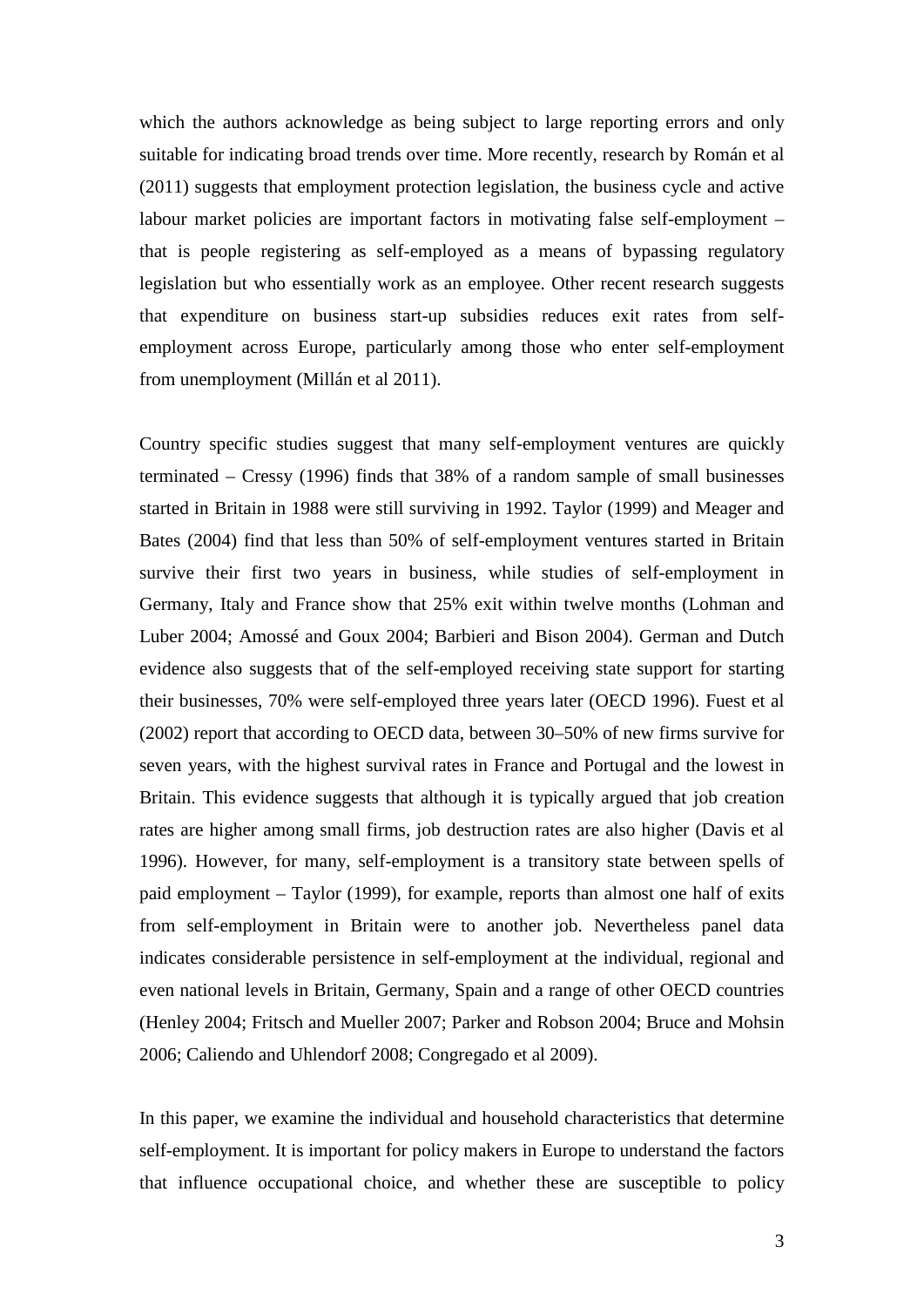measures. We study the flows of workers into and out of self-employment, and examine the different factors that explain individuals' behaviour within and between countries. We provide a link between previous cross-sectional comparative work at the individual level and aggregate time-series studies by using a single cross-national panel data set and various estimation techniques. We focus on the experiences of workers in a number of EU countries – Britain, France, Germany, Greece, Ireland, Italy, Portugal and Spain. These countries were chosen for reasons relating to data availability and sample sizes and their levels of employment protection legislation. Britain and Ireland have low levels of employment protection legislation, while Spain, Italy, Greece and Portugal have high levels. That in Germany and France is between these two extremes.

Our analysis identifies both commonalities as well as significant cross-national variation in the factors associated with self-employment flows and persistence. Our cross-country comparison indicates that labour markets in Greece, Italy and Portugal are most conducive to self-employment entry, while those in France and Germany are least conducive. Men in Germany have characteristics associated with a higher propensity to enter self-employment and those in Portugal have characteristics associated with a lower propensity to enter self-employment. We find that the relatively high predicted probabilities of leaving self-employment in Spain can be explained by the way labour market operates rather than the characteristics of men in Spain. The labour markets in Greece and Portugal also appear to be less conducive to self-employment survival, but the characteristics of men in these countries mediate this. We also find a high degree of (causal) persistence in self-employment across countries, which is most pronounced in France and Germany and least pronounced in Spain. This persistence varies consistently across countries with age, home ownership and recent unemployment experiences.

## **2. Institutional background**

There are a number of issues to consider when studying self-employment, particularly within a comparative framework. Evidence suggests that the proportion of the workforce in self-employment is affected by the stage of economic development and the structure of economy as well as policy and institutional variables that make self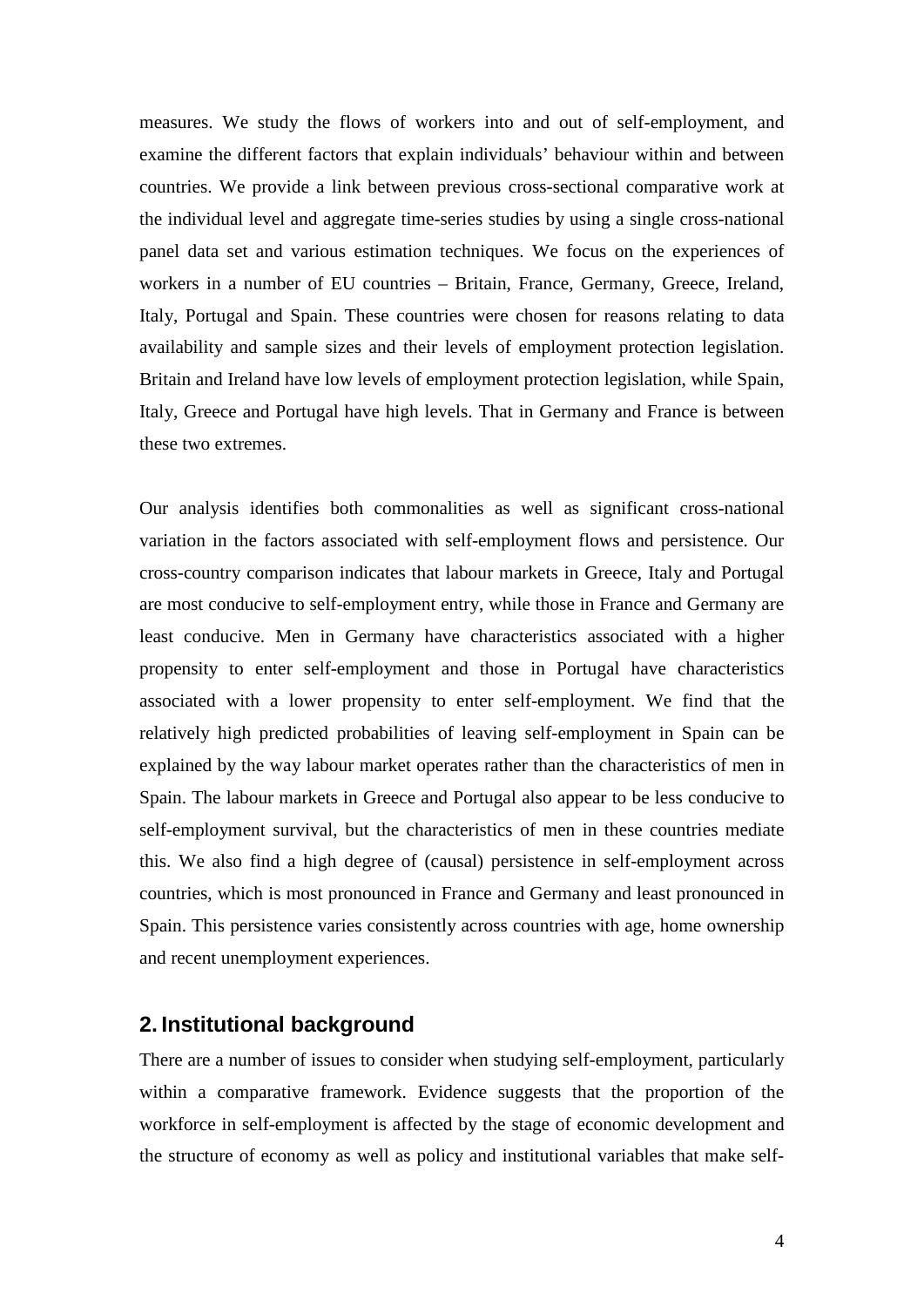employment more advantageous relative to dependent employment. For example, there is evidence that the overall self-employment rate increases with the share of agricultural GDP, and falls with GDP per capita. We do not attempt to explain differences in self-employment across regions in terms of policy, or to evaluate the success of country-specific policies directed towards self-employment. Indeed the latter is problematical given that the impacts of such policies may take many years to emerge (Fritsch and Mueller 2007; Carree and Thurik 2008). It is however important to understand the institutional background in the countries we study in order to be able to place our results in context.

The countries we are studying have implemented a variety of policy initiatives to encourage, promote and support the self-employed in a number of different ways. For example, training programmes may help sustain viability of business and avoid unnecessary failure. In 1996, Italy introduced eight week training courses for the selfemployed giving vocational guidance and training and technical assistance. More common however, were policies targeting business start-up among the unemployed, which were introduced in all countries we study. Germany introduced a policy in 1986 (reformed in 1994) that provided an allowance equalling UI payments paid for up to six months while the administration assesses the sustainability of the new activity (which has to involve at least 18 hours per week) and ensures that the selfemployed individual receives an income of at least two-thirds of the average income of employed persons in a similar job. A policy introduced in Ireland in 1993 offers the unemployed who enter self-employment support for three years at a rate equal to a declining proportion of their previous level of welfare receipt. Italy introduced a subsidised loan in 1996 payable to the unemployed who set up a business in crisis areas (60% of which is non-refundable and 40% a low interest loan to meet capital expenses). Since 1989 the unemployed in Portugal are provided a grant to create their own business. An additional non-refundable grant for planning, setting up and operating business is also provided. In 1993 the British government replaced the Enterprise Allowance Scheme of the early 1980s with a programme that consists of a weekly allowance paid for one year and places more emphasis on business survival. In France the unemployed who enter self-employment received lump sum payments (repayable if business failed within the first 6 months) and since 1997, those starting a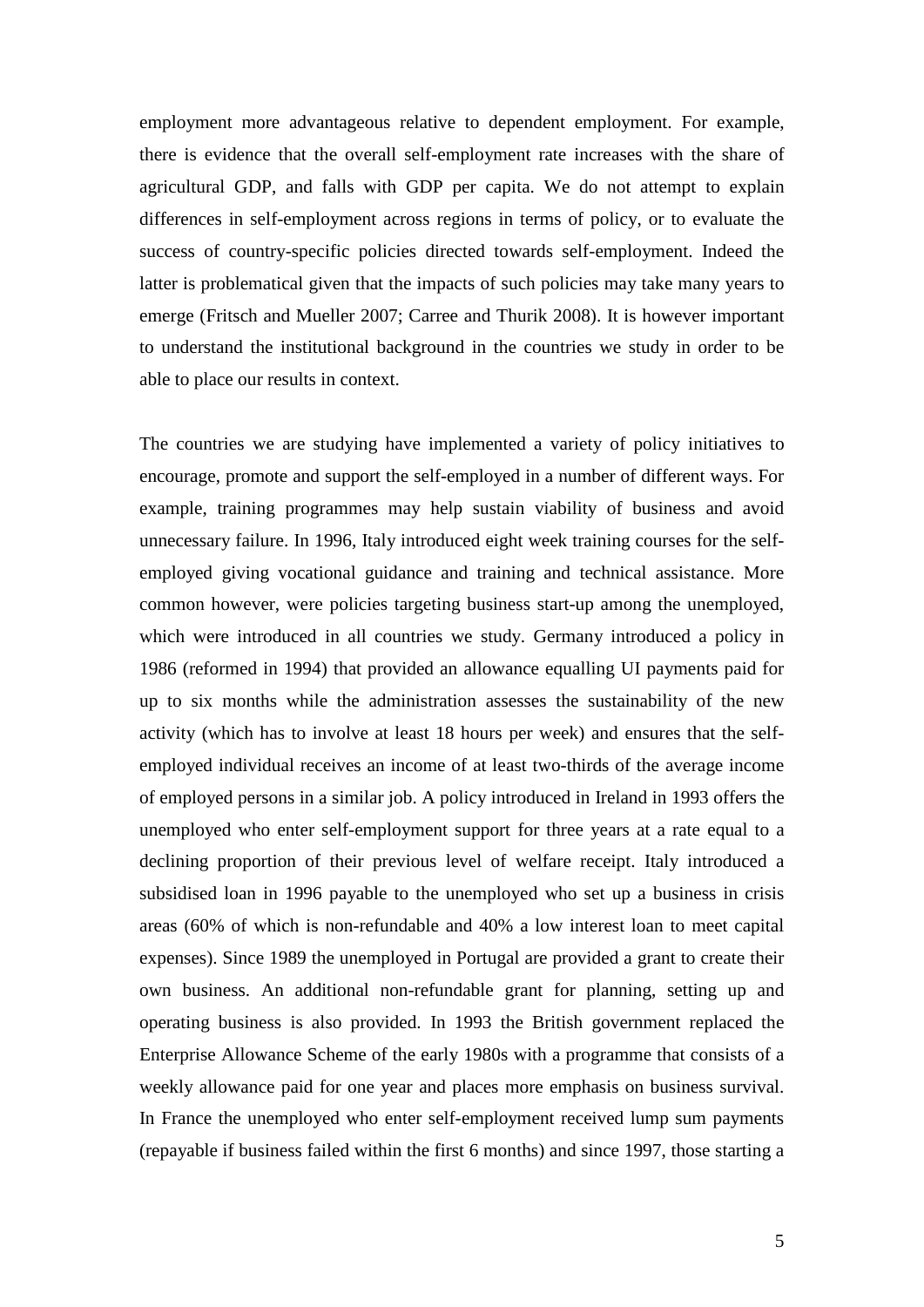small business have been exempt from social security contributions. A similar policy was introduced in Spain.

In addition to these, countries have also introduced policies targeted especially at young people. For example, in 1996 Italy introduced monetary subsidies and technical support during the initial years of self-employment activity for those aged under 36 years of age and who started a business in the agriculture, crafts, or manufacturing sectors in areas supported by EU funds. Portugal introduced a policy in 1995 providing young persons aged 18–25 with a non-refundable installation grant after completing a training course of six weeks in organisation and management. More recently in 1999, the British government introduced a policy targeting young people aged 18–24 in which participants get information and training to produce a business plan.

The countries we focus on also differ considerably in the extent of employment protection which can operate through a range of institutional arrangements such as labour legislation, and legislative and contractual provisions. We might expect the level of employment protection legislation (EPL) to affect self-employment in a number of ways. For example, advance notice of redundancy or layoff may give workers the time to organise and plan a new business, while redundancy payments may provide the financial capital necessary to start an enterprise. Stable and long lasting employment relationships could also reduce the incentive for self-employment among employed workers but at the same time may increase training opportunities and therefore provide workers with the skills necessary to start a new business. High levels of EPL may also increase the risk of long-term unemployment for those who do lose their jobs, which may push workers into self-employment. High levels of EPL may also infer greater administrative burdens on business owners, discouraging workers from setting up small businesses. Alternatively, it may encourage the use of consultants and franchising. Evidence at the aggregate level is mixed. Some suggest that in the service sector, high levels of EPL are associated with greater selfemployment (Nicoletti et al 2001) – although the extent to which such selfemployment is real is debateable (Román et al 2011) – while others find that once suitable controls are introduced stricter EPL may actually reduce self-employment (Robson 2003). However, high levels of EPL are associated with lower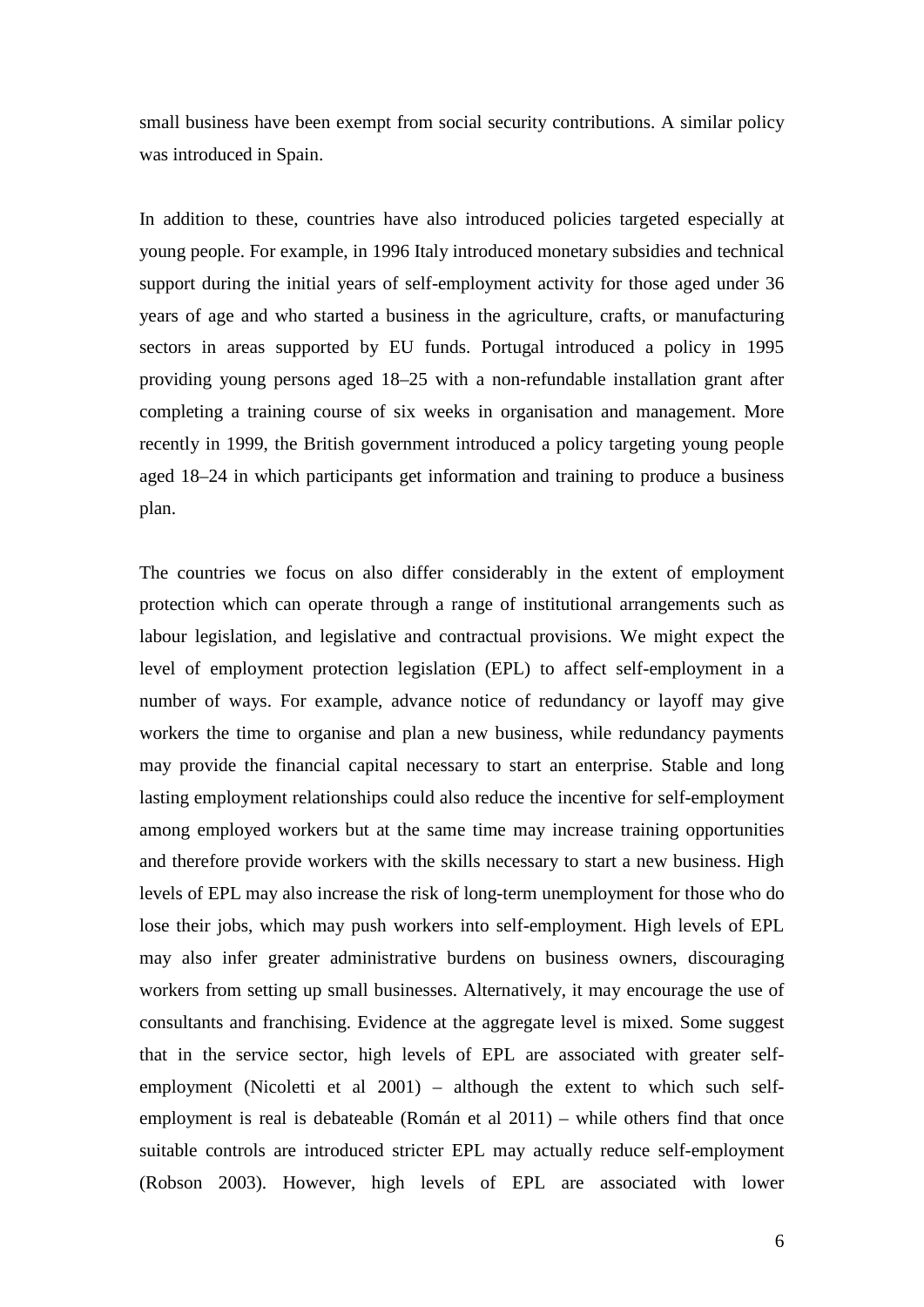unemployment inflows and outflows (Gregg and Manning 1997; Boeri 1999; OECD 1998).

The OECD provides a summary measure of overall EPL based on twenty two indicators which cover the period to which our data relate (Grubb and Wells 1993; OECD 1994; OECD 1999; OECD 2004). We summarise this by country and year in Table 2. The indicators used to develop this measure cover three different aspects of employment protection. Twelve of these indicators relate to dismissal regulation for permanent workers, six refer to the regulation of fixed-term contract and temporary agency work, and four relate to the extent to which the requirements for employers exceed those in place for individual dismissals (e.g. in terms of notifying employee representatives or compensation plans etc).<sup>[1](#page-9-0)</sup> Based on the resulting index, Table 2 shows that of the countries in our sample, Great Britain has the least protective employment protection legislation followed by Ireland, while the Southern European countries – particularly Portugal, Greece and Spain – have the most protective employment protection legislation. This index has a correlation coefficient with the self-employment rates shown in Table 1 of 0.32, indicating that higher levels of employment protection are positively correlated with self-employment rates. We place our results within the context of this summary measure of EPL.

## **3. Data**

The critical theme of this study relates to labour market dynamics. Therefore the use of panel data and panel data methods are crucial in addressing the issues of interest. Our research uses data from all eight waves of the ECHP covering the period 1994– 2001, released as the user database (UDB) and which permit the study of changes at the micro-economic level. The ECHP is a large scale comparative survey in which the same individuals, residing in private households, are interviewed in consecutive years with interviews approximately one year apart. The survey was originally designed to contribute to the development of comparable statistics on living conditions, income and other social indicators at both the household and individual level. These data were collected annually in a standardised format. At the first wave of interviews in 1994, data were collected in twelve EU member states: Germany, Denmark, the

<span id="page-9-0"></span><sup>&</sup>lt;sup>1</sup> Slinger (2001) provides a summary of this index.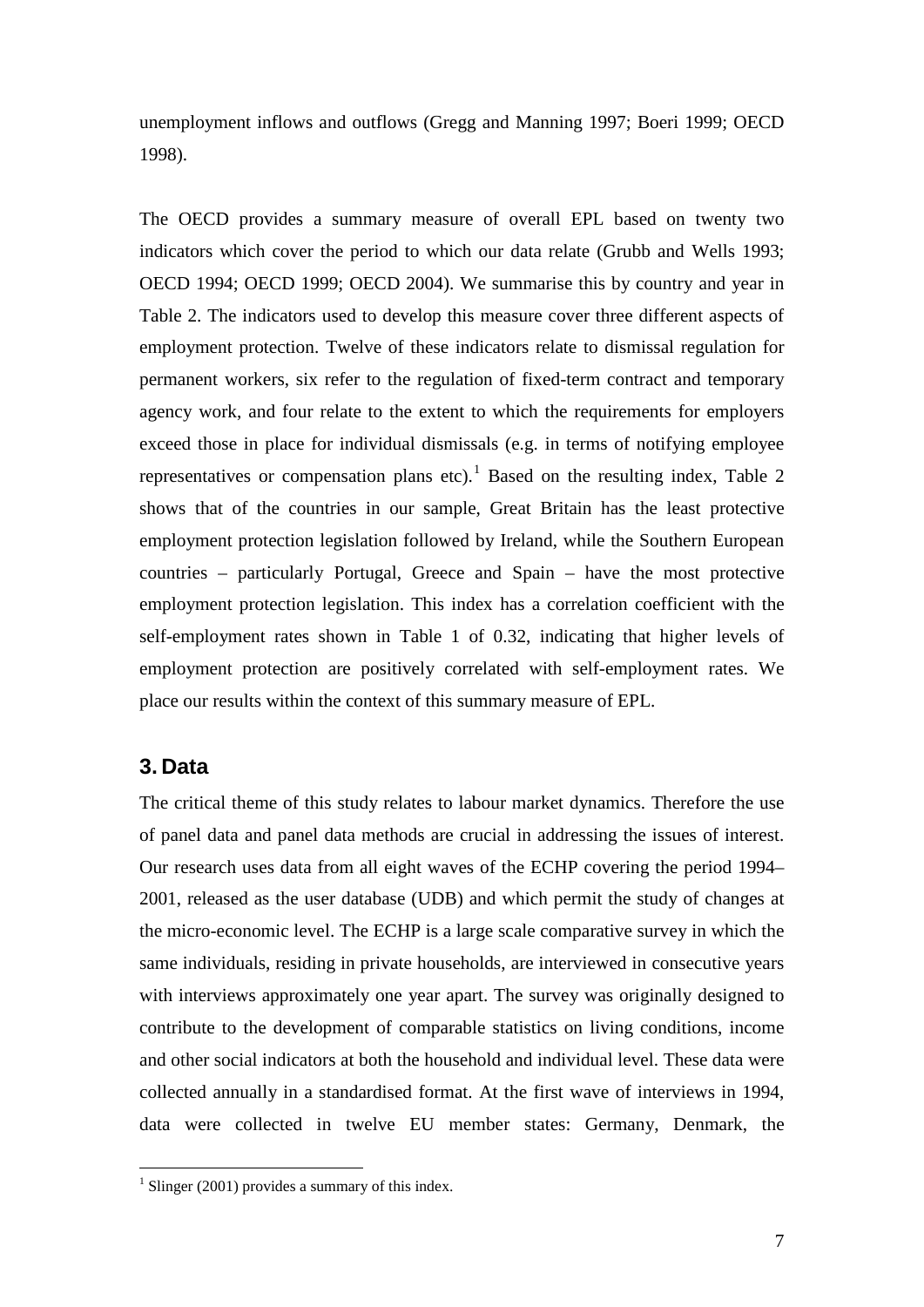Netherlands, Belgium, Luxembourg, France, Britain, Ireland, Italy, Greece, Spain and Portugal. Coverage was extended to Austria in the second wave in 1995, Finland at the third wave in 1996 and Sweden at the fourth wave in 1997. From these data, we analyse self-employment dynamics in eight countries – Britain, France, Germany, Greece, Ireland, Italy, Spain and Portugal. We focus on these countries because (i) the relevant data cover all eight years of the survey (ii) the sample sizes of the selfemployed are sufficient for robust analysis and (iii) they represent the full range of employment protection legislation in practice in Europe over the sample period.

Although dated, these data serve our purposes well. The ECHP survey was especially designed to contribute to the development of social indicators relating to the living conditions of both individuals and households, and therefore covers a wide range of topics such as labour market activity, income, health, education, housing and demographic characteristics. The original sample in 1994 consisted of over 60,000 nationally representative households containing approximately 130,000 adults (aged 16 and above) (Eurostat, 2000). They are micro-data, allowing us to control for individual, area and country effects in estimation procedures. As panel data they trace the same individuals over time, allowing us to control for changes in individual and household circumstances, and for unobserved individual-specific effects. Furthermore the standardisation of these data facilitates cross-country comparisons.<sup>[2](#page-10-0)</sup>

A common problem in empirical analysis is identifying and defining the selfemployed. In economic terms, the self-employed can be distinguished from employees by their mode of remuneration. They do not receive a wage but instead receive a return on their input of capital, entrepreneurial skill and risk taking as well as on their labour. A standard international definition is that the self-employed are those whose remuneration is directly dependent upon profits, and incumbents are responsible for the welfare of the enterprise. However in practice most data on selfemployment come from national Labour Force Surveys which ask respondents to classify themselves as employees or self-employed according to their status in the

<span id="page-10-0"></span> $2$  Details of the methodology used for the collection of information in the ECHP can be found in Eurostat (1996). For quality related issues, see Eurostat (1999). The average response and attrition rates are comparable to those generally found in other large, complex surveys (Eurostat, 2000). Recent studies using ECHP data for comparative analysis of unemployment experiences include Russell and O'Connell (2001), Azmat et al (2006) and Tatsiramos (2006).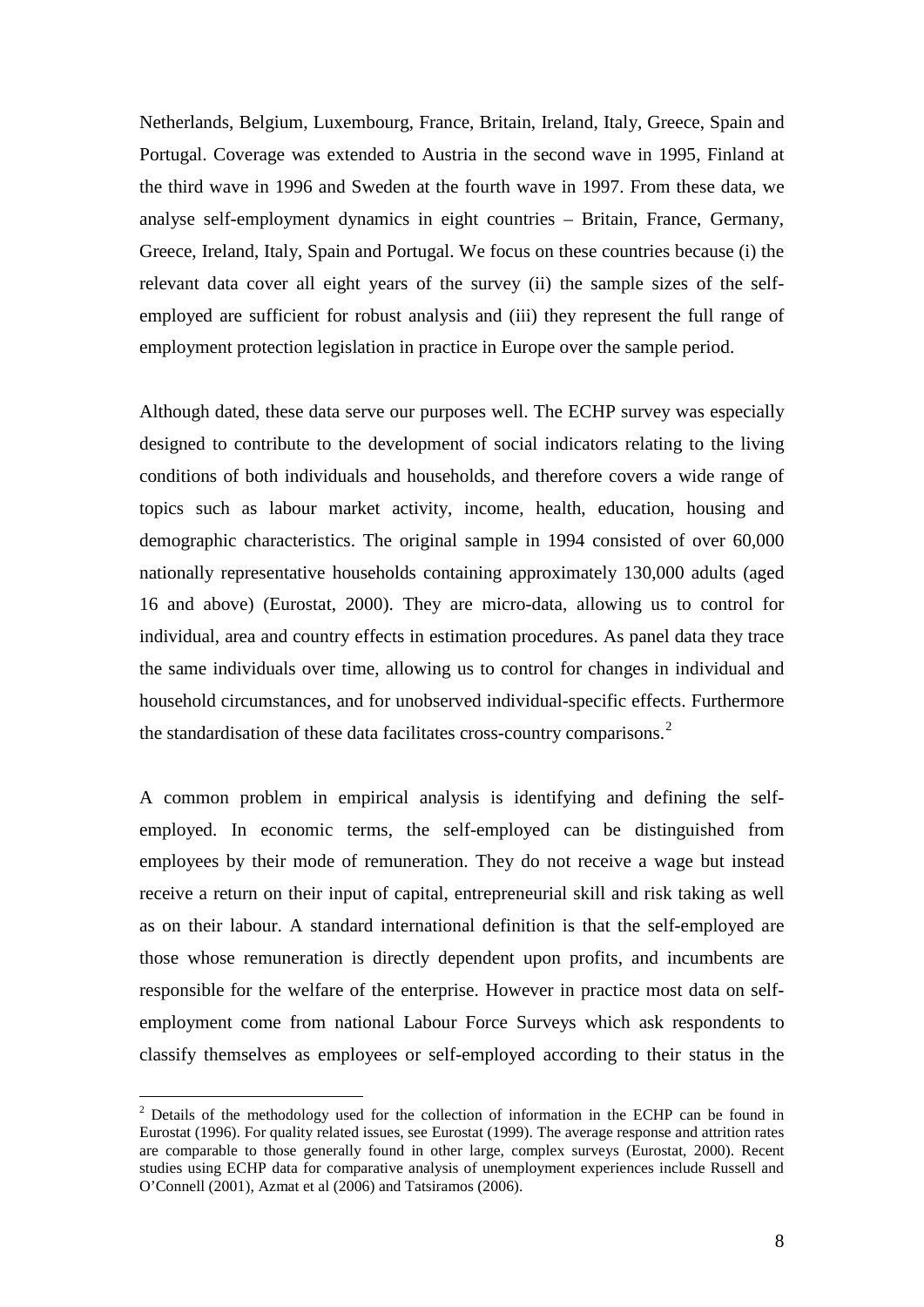main job. The classification into self-employment in the ECHP is similar, survey respondents are asked to classify their main current economic activity themselves. This definition may result in ambiguity in some cases, and it is possible that some flows into and out of self-employment may not be real but reflect changes in how individuals report a particular activity. However the vast majority of research studying self-employment at the micro-level suffers from this potential measurement error.

Another potential problem in comparative analysis of self-employment involves the role of unpaid family workers and agricultural workers. The role of unpaid family workers is considerably more prevalent in agricultural than non-agricultural sectors, and on average account for 20% of the self-employed in agriculture, compared with 7% in non-agriculture. The ECHP allows us to deal with these problems directly, as unpaid family workers are separately identified in the data (conditional on selfclassification), and therefore these are excluded from our analysis. Furthermore, the data allow us to identify the industry and occupation of workers, and therefore agricultural workers in the sample can be identified. We exclude from our estimating sub-sample all individuals working in agricultural or fishery occupations.<sup>[3](#page-11-0)</sup>

From the remaining data we draw an estimating sub-sample for our analyses. In particular we select only men between the ages of 22 and 59. We focus only on men primarily because self-employment is male dominated – for example, in the EU-15 countries, the female self-employment rate (at 10%) is only half that of the male selfemployment rate (19%) (EC 2005). Of the countries we study, only in Portugal and Greece do the female self-employment rates approach those of the male rates. Furthermore, a large proportion of the female self-employed tend to be part-time workers. These factors lead to sample size and selection problems if women are considered. We focus on men aged 22 to 59 as such men are most likely to be active in the labour market and therefore at risk of self-employment, and we abstract from potential problems related to occupational choice decisions surrounding schooling and retirement.

<span id="page-11-0"></span> <sup>3</sup> In these data, these occupations account for between 5% of self-employment in Britain to 40% of selfemployment in Ireland and Portugal.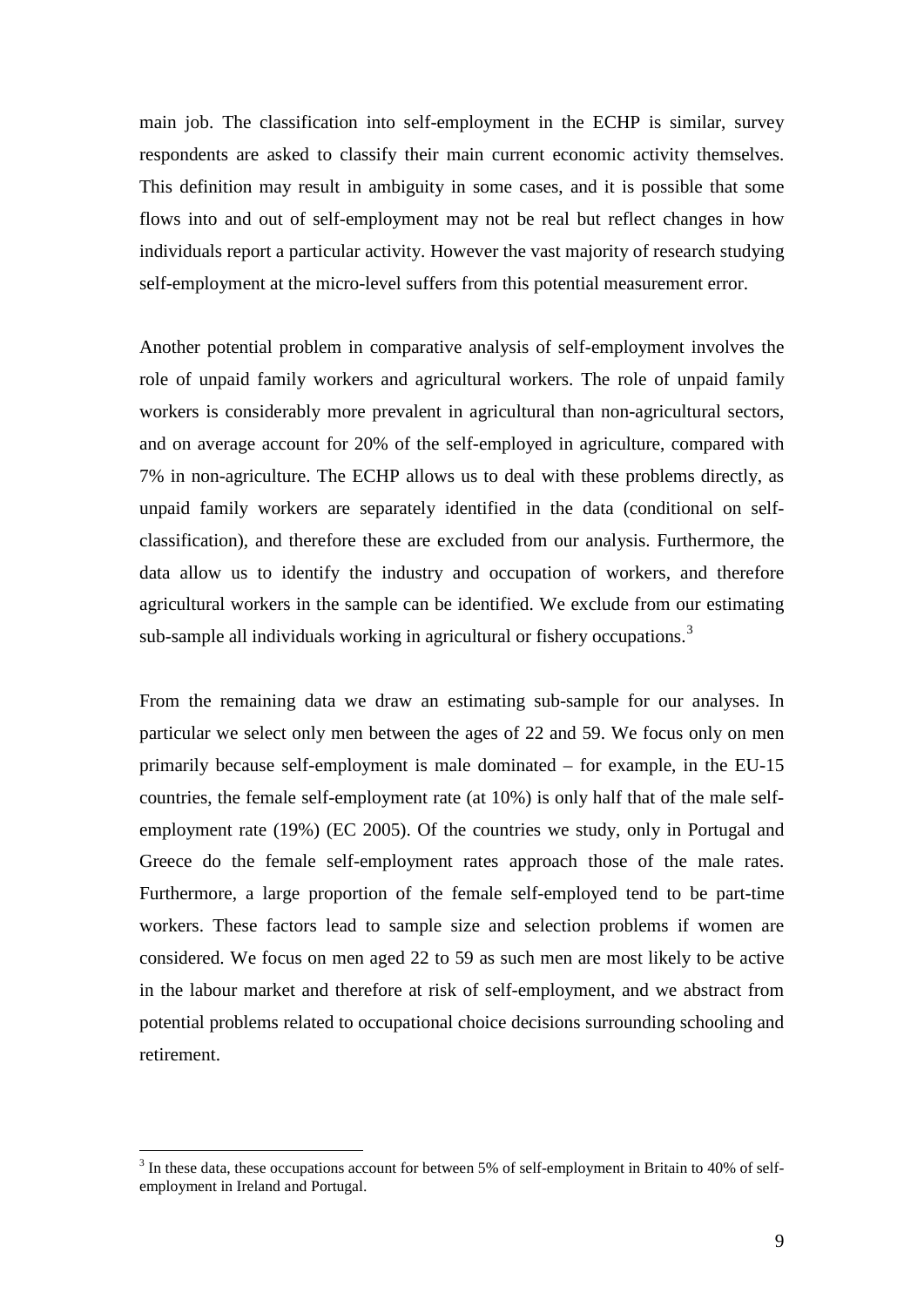Table 3 summarises the non-agricultural self-employment rates among men in the countries in our sample. These rates are generally lower than those summarised in Table 1 for each country (with the exceptions of Britain and Spain), with the largest differences apparent in Greece and Germany. This table indicates that non-agricultural self-employment rates were highest in Greece (averaging 29% over the period), Italy (21%), Portugal (16.6%) and Spain (15.6%). They were lowest in France (7.2%) and Germany (6.9%). These non-agricultural self-employment rates in the ECHP data show a correlation coefficient with the OECD index of EPL of 0.36, indicating a weakly positive correlation. Non-agricultural self-employment rates are higher when employment protection is greater. $4$  The final column of Table 3 shows the proportion of men that were ever self-employed over the eight-year sample period, and thus reflects the degree of exposure to self-employment in the short term. One third of men in Greece were exposed to self-employment over the eight year window, compared with one in four in Italy, one in five in Portugal, Spain and Britain, and fewer than one in ten in France and Germany. This proportion relative to the average selfemployment rate in the country provides an initial indication of self-employment turnover, and suggests that self-employment is most stable in France and Greece and least stable in Britain and Germany.

Table 4 summarises self-employment dynamics more directly by showing the labour market status at *t*+1 of men who were in self-employment at *t*. In this table we have grouped together the unemployed and the economically inactive into one category ('out of work') because of relatively small sample sizes in some countries. [5](#page-12-1) The table shows that, pooling data from all countries, 90.7% of men who were self-employed at a particular date of interview *t* were also self-employed at the subsequent date of interview at *t*+1. Persistence in self-employment ranges from 86.7% in Spain to 96% in France. In terms of outflows from self-employment, the data indicate that most workers who leave self-employment between *t* and *t*+1 were in paid employment at *t*+1. This is consistent with previous research suggesting that a large proportion of self-employment exits are to another job (Taylor 1999, OECD 2000), and that selfemployment for many may be a stepping stone into paid employment. Flows from

<span id="page-12-0"></span><sup>&</sup>lt;sup>4</sup> Arum and Müller (2004) find that self-employment rates are highest at both low and high extremes of labour market regulation.<br><sup>5</sup> However in all countries the vast majority of those out of work are unemployed.

<span id="page-12-1"></span>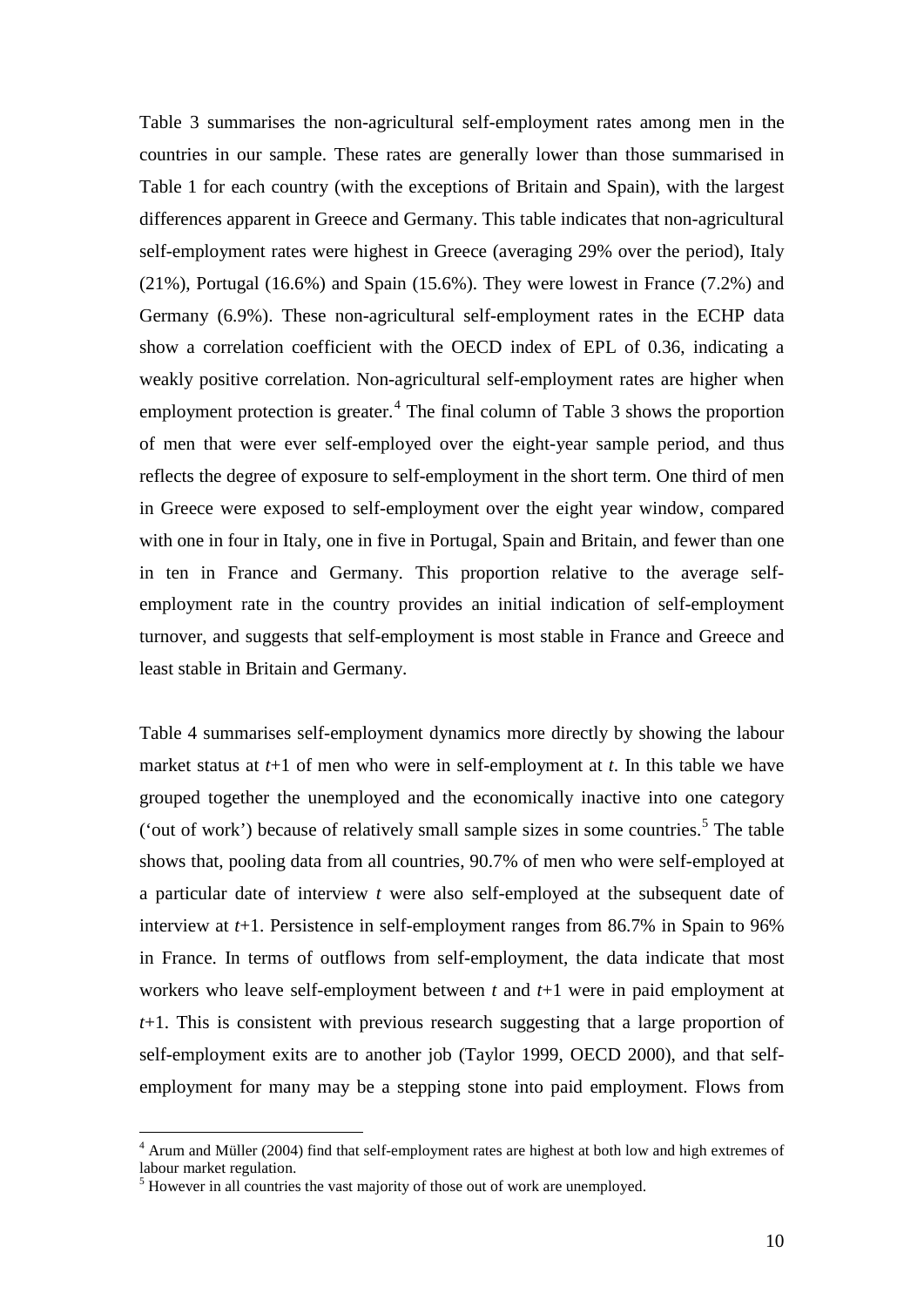self-employment into non-work states are relatively small. The proportion of the selfemployed who enter non-work states between two consecutive years ranges from 1.5% in Portugal to almost 3% in Britain and Spain. In terms of the proportion of men who leave self-employment between two consecutive dates of interview, these figures suggest that fewer than 20% in Portugal leave work altogether compared with more than 30% in Ireland and Italy and 48% in France. The final column of Table 4 shows the year-on-year persistence in paid employment as a comparison. This shows that in Greece and France, self-employment appears to be more stable than paid employment. In contrast self-employment is least stable relative to paid employment in Britain, indicating that self-employment is relatively riskier in Britain compared to other countries.

Table 5 presents inflow rates to self-employment from paid employment and nonwork. This indicates that on average 1.9% of men in paid employment and 2.8% of non-employed men entered self-employed each year. Self-employment inflow rates were highest from Southern European countries and also Britain and were lowest in France and Germany. More than 3% of men in paid employment in Greece were in self-employment at the subsequent year, compared with about 2.5% in Italy, Portugal and Spain, 1.8% in Ireland and Britain and less than 1% in France and Germany. Selfemployment inflow rates are on average 50% higher from non-work than selfemployment. From non-work, they are highest in Greece where 4.1% of non-working men had entered self-employment at the subsequent year. This compares with 3.5% in Britain and Spain, between 2% and 3% in Ireland, Italy and Portugal, and less than 2% in France and Germany. A non-working man in France is four times more likely to enter self-employment than an employed man, in Britain and Germany they are twice as likely, while in Portugal and Italy the chances are about the same. Despite this, the percentages in brackets (indicating the proportion of the self-employed that entered from each state) show that in each country the majority of self-employment entrants are from paid employment.

These descriptive statistics indicate some important differences in self-employment persistence and dynamics between the countries and in the following sections we describe how such dynamics are correlated with a range of individual, household and country specific characteristics.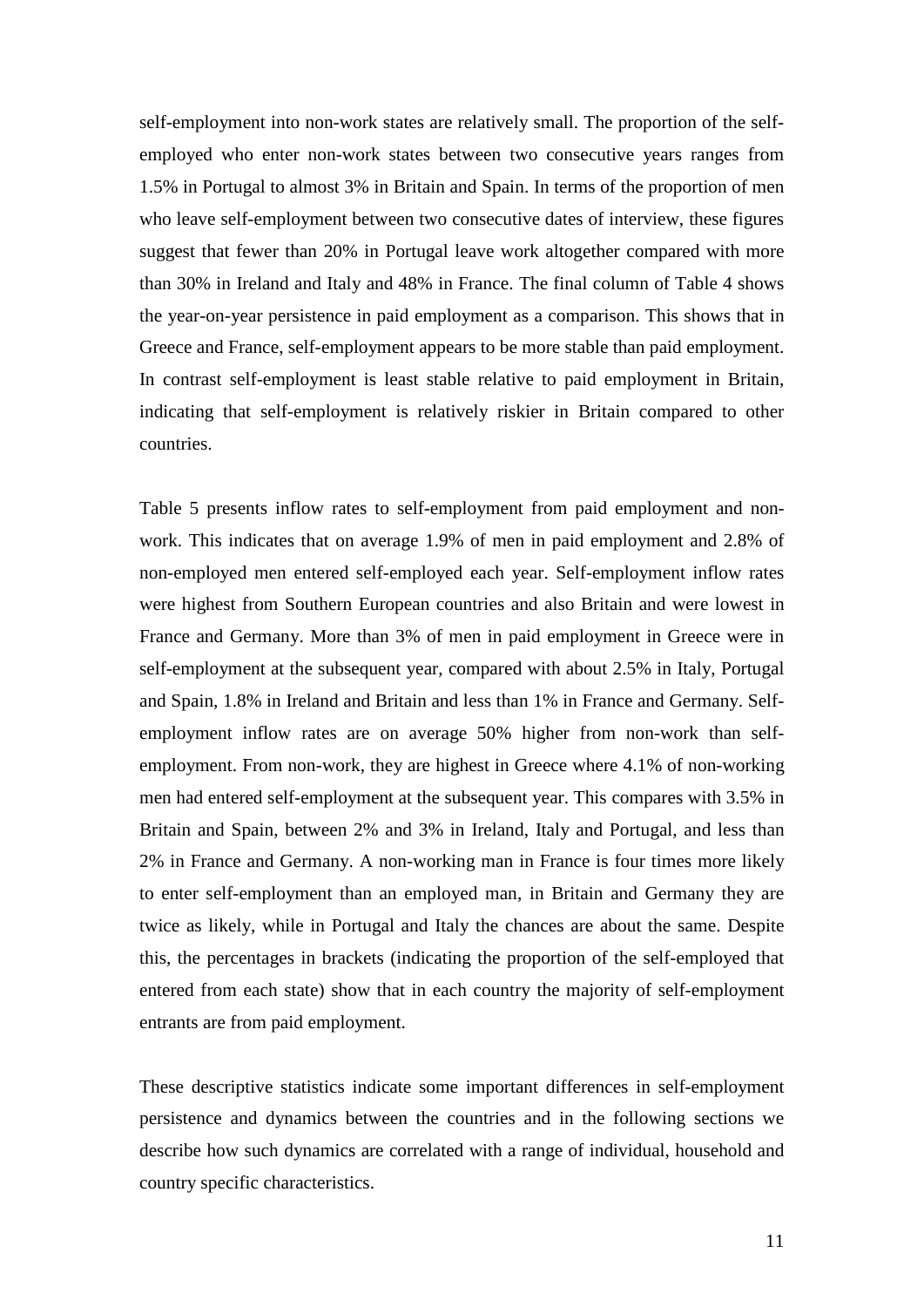## **4. Methods**

Thus far we have described self-employment incidence, persistence and transitions between self-employment and other labour market states in the selected countries. But what determines whether men and women enter or leave self-employment within each country? How do these determinants differ across countries? What individual characteristics are associated with a higher (or lower) probability of starting a business? What determines whether or not an individual is in self-employment at a particular point in time? How does persistence in self-employment differ from country to country and what factors affect this persistence? To fully exploit the panel nature of the data and to examine the determinants of entering or leaving self-employment, and the relative persistence in self-employment across countries, we estimate a series of binary choice models. We use a simple utility maximising framework to provide a structure for our analysis.

### *Probability of entering self-employment*

Within our framework, an individual is self-employed at time *t* w if:

$$
U_{i,t}^S - \max \{ U_{i,t}^W, U_{i,t}^N \} > 0
$$
 [1]

where  $U_{i,t}^S$ ,  $U_{i,t}^W$  and  $U_{i,t}^N$  are the utility flows associated with self-employment, waged employment and non-employment at time *t*. If we denote

$$
U_{i,t} = U_{i,t}^{S} - \max\{U_{i,t}^{W}, U_{i,t}^{N}\}
$$

then the probability of entering self-employment between two consecutive time periods can be written:

$$
\Pr(S^*_{i,t+1} > 0 | S_{i,t} = 0) = \Pr(U_{i,t+1} > 0 | U_{i,t} \le 0)
$$
\n[2]

where  $S^*_{i,t+1} > 0$  indicates the individual unobserved propensity to be self-employed in time *t+*1. However these utility flows are not directly observable, and instead we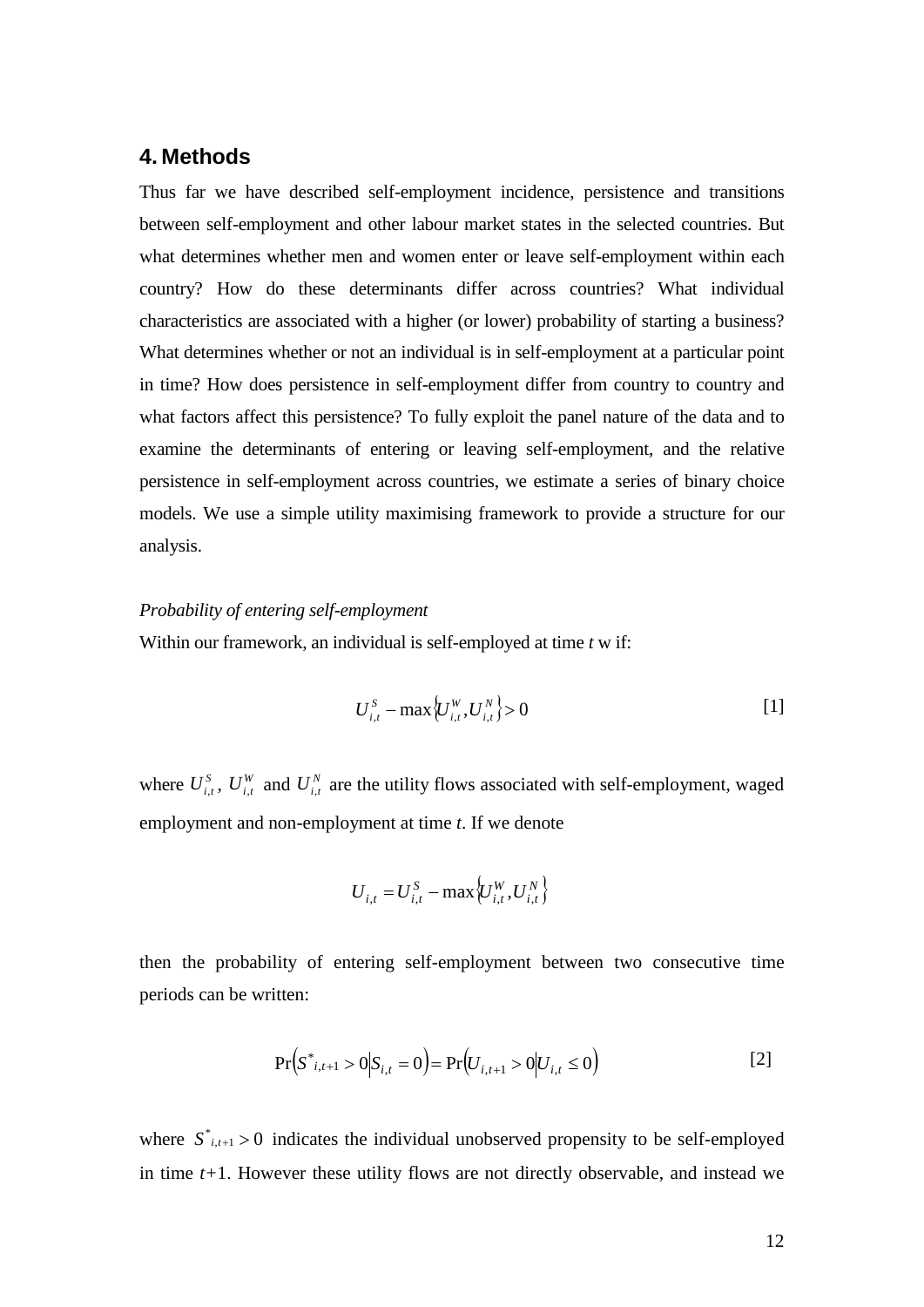observe labour market transitions between two annual interviews, and in particular whether or not individuals enter self-employment (i.e., we observed only whether  $S_{i,t+1} = 1$  or  $S_{i,t+1} = 0$ ). Therefore we assess the impact of characteristics on the probability of entering self-employment by estimating reduced form equations. For estimation purposes the probability of entering self-employment can be written as:

$$
Pr(S_{i,t+1} = 1 | S_{i,t} = 0) = Pr(\alpha_1 X_{i,t} + u_{i,t} > 0)
$$
\n[3]

where  $X_{i,t}$  is a vector of (exogenous) individual and household characteristics capturing tastes and preferences measured at time  $t$ ,  $\alpha_1$  is a vector of coefficients to be estimated and  $u_{i,t}$  is random error. Such a specification can be estimated using a probit model for the probabilities of the observed entry into self-employment, where the dependent variable takes a value one for an individual who is self-employed at *t+*1 but not at *t*, and zero for those who are not self-employed at either time. However, because we have repeated observations on the same individuals over time, we also allow for time-invariant unobserved effects that may be correlated with both selfemployment entry and observable characteristics (for example motivation, ability, attitudes toward risk etc). We do this by decomposing the error terms  $u_{i,t}$  as:

$$
u_{i,t} = \varepsilon_i + v_{i,t} \tag{4}
$$

where  $\varepsilon_i$  denotes the individual-specific time-invariant unobservable effects and  $v_i$ , is random error. We treat the  $\varepsilon_i$  as random and use the random effects probit model estimated under the common assumptions that  $v_{i,t} \sim IN(0, \sigma_v^2)$ , and  $v_{i,t}$  are independent of the observed characteristics.<sup>[6](#page-15-0)</sup> Allowing for such time-invariant unobserved effects in this way may be important if particular individuals have

<span id="page-15-0"></span> <sup>6</sup> Estimation in this framework assumes that the time-invariant unobserved individual-specific effects are independent of the observable characteristics. Correlation between the unobservables and explanatory variables can be incorporated by modeling the individual-specific unobserved effect as a function of the means (or leads and lags) of the time-varying covariates (Mundlak 1978, Chamberlain 1984). However when including these means, in almost all cases we could not reject the null that the coefficients on them were jointly zero (indicating no correlation), and therefore we present the models without these additional regressors.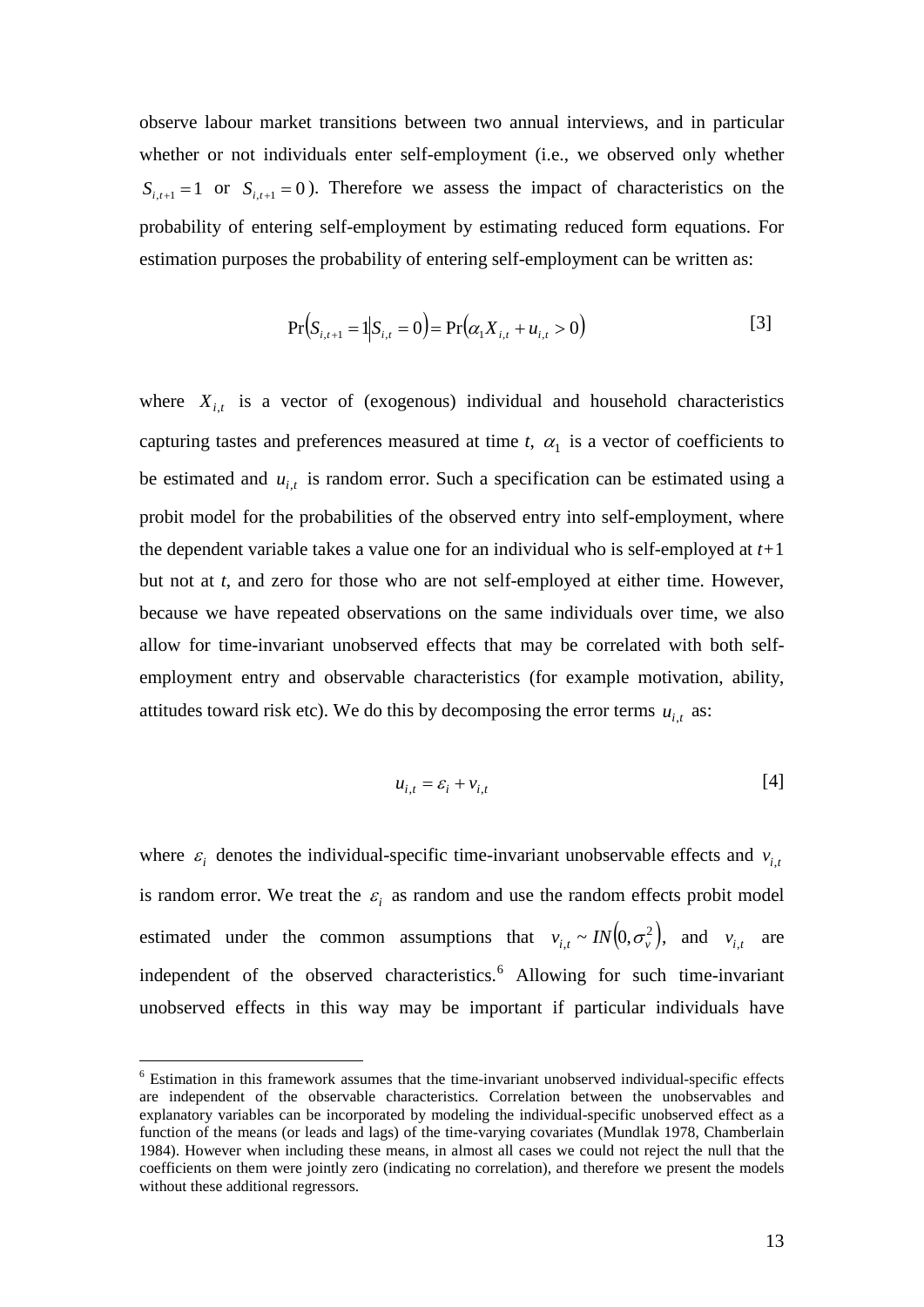personality or psychological traits that predispose them to self-employment. Examples of such traits include the need for achievement, a high internal locus of control or an above average propensity to take risks (Parker 2004).

#### *Probability of leaving self-employment*

Within our framework, the probability of leaving self-employment can be expressed in an analogous way.

$$
Pr(S_{i,t+1}^* = 0 | S_{i,t} = 1) = Pr(U_{i,t+1} \le 0 | U_{i,t} > 0)
$$
\n<sup>[5]</sup>

where  $S^*_{i,t+1} = 0$  indicates the individual unobserved propensity to be in a labour market status other than self-employment at *t*+1. Again instead of directly observing utility flows, we observe whether or not individuals leave self-employment between two consecutive years. Therefore we assess the impact of characteristics on the probability of leaving self-employment by estimating reduced form equations. For estimation purposes the probability of leaving self-employment can be written as:

$$
Pr(S_{i,t+1} = 0 | S_{i,t} = 1) = Pr(\alpha_2 Z_{i,t} + \varepsilon_i + \nu_{i,t} > 0)
$$
 [6]

where  $Z_{i,t}$  is a vector of (exogeous) individual and household characteristics capturing tastes and preferences measured at time  $t$ , and  $\alpha_2$  is a vector of coefficients to be estimated. Again we treat the  $\varepsilon_i$  as random and use the random effects probit model estimated under the common assumptions that  $v_{i,t} \sim IN(0, \sigma_v^2)$ , and  $v_{i,t}$  are independent of the observed characteristics. Allowing for these individual-specific effects is important if men differ in unobserved ways in their ability to, for example, manage their finances or successfully run a business. In this case the dependent variable takes a value of one for an individual who is self-employed at *t* but not at *t*+1, and zero for those who are self-employed at both times.

#### *Persistence in self-employment*

To examine the relative persistence in self-employment across countries, we estimate dynamic binary choice models of employment status, based on the same framework as the previous transition models. We are interested in identifying the true causal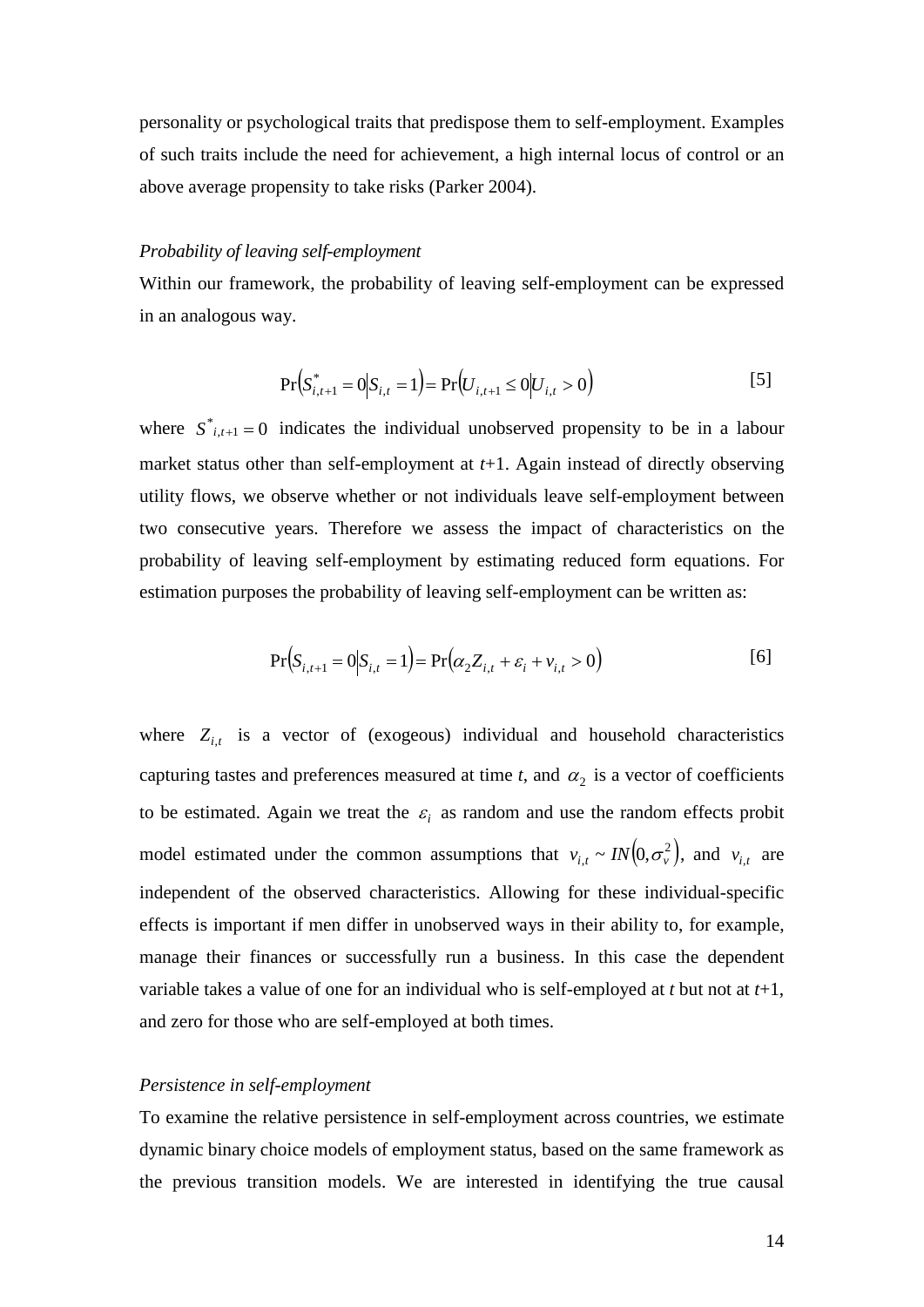relationship between being self-employed in one period and self-employment status in the subsequent period. The probability of individual *i* to be in self-employment at the interview date at time *t* is specified as:

$$
Pr(S^*_{i,t} > 0) = Pr(U_{i,t} > 0)
$$
\n[7]

where *S*\* denotes the unobservable individual propensity to be self-employed. We do not observe these utility flows, but instead observe individuals choices of occupational sector, and for estimation purposes the probability of being selfemployed at *t* is:

$$
Pr(S_{i,t} = 1) = Pr(\beta x_{i,t} + \gamma S_{i,t-1} + \varepsilon_i + \nu_{it} > 0)
$$
\n[8]

where *S* denotes the observed status in self-employment,  $x$  is a vector of strictly exogenous observable characteristics that influence *S*,  $\beta$  is the vector of coefficients associated with *x*. We model the observed employment status of the individual at time t as a function of his status in the previous period, *Si*,*t*−<sup>1</sup> , and therefore examine the degree of persistence in self-employment in each country. A spurious correlation between past and present self-employment may emerge because of inadequate controls for individual characteristics correlated with individuals' propensities to experience self-employment (Heckman 1981a). Again we control for both observable and unobservable individual characteristics by treating the  $\varepsilon$  as random and using the random effects probit model. This is estimated under the common assumption that  $v_{i,t} \sim IN(0, \sigma_v^2)$ . In this specification, we allow correlation between the unobservables and explanatory variables by assuming that the regression function of  $\varepsilon_i$  is linear in the means of the time varying covariates in *x* (Mundlak 1978; Chamberlain 1984). We might expect to be important in the current context if, for example, a man's unobserved ability, motivation or attitudes towards risk are correlated with his education, family formation patterns or recent labour market history. Indeed our estimates reflect the importance of allowing for these correlations. We write this as:

$$
\varepsilon_i = b_0 + b_1 \overline{x_i} + b_i \tag{9}
$$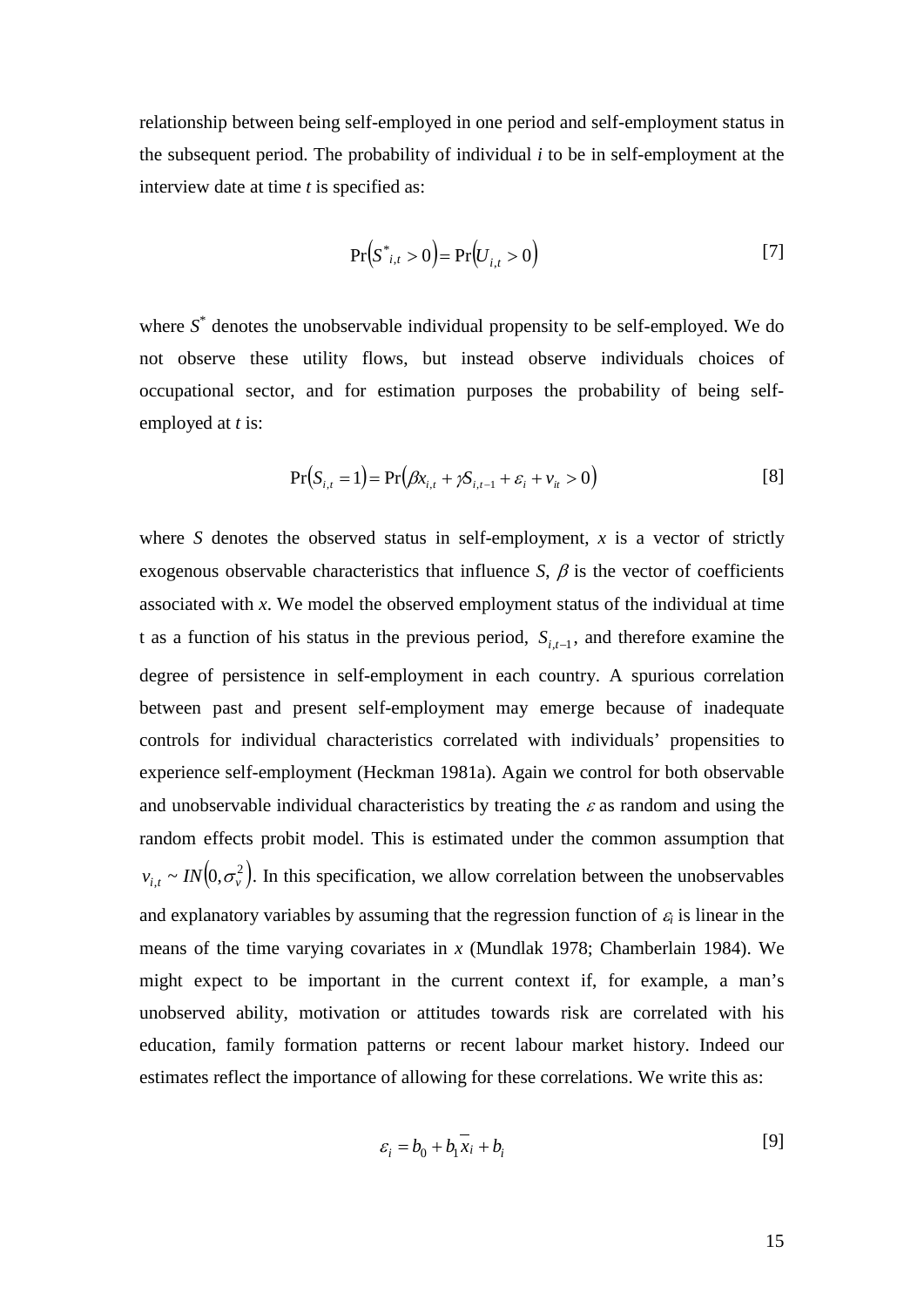where  $b_i \sim IN(0, \sigma_b^2)$  and is independent of the *x* and *v* for all *i* and *t* and  $\overline{x_i}$  refers to the vector of means of time-varying covariates for individual *i* over time. Therefore the equation to be estimated can now be written:

$$
Pr(S_{i,t} = 1) = Pr(\beta x_{i,t} + \gamma S_{i,t-1} + b_1 \overline{x_i} + b_i + v_{i,t} > 0)
$$
\n[10]

An additional problem encountered is disentangling the effects of unobserved heterogeneity and true persistence in the variable of interest concerns the initial conditions (Heckman 1981b). This occurs if the initial observation for an individual  $S_{i1}$  is correlated with the unobservable  $b_i$ . It arises because the start of the observation period does not coincide with the start of the process generating an individual's self-employment experiences, and a large proportion of men in the sample have been at risk of self-employment prior to their first ECHP interview. Therefore a man in self-employment when first interviewed may be there because of his past self-employment experiences or because of some observed and/or unobserved characteristics affecting his self-employment propensity. We follow Wooldridge (2005) and specify an approximation for the probability of  $b_i$  conditional on the initial observation:

$$
b_i = \eta_0 + \eta_1 S_{i,1} + \eta_2 D_i + d_i
$$
 [11]

where  $D_i$  includes variables correlated with the unobservable  $b_i$ . In this way the correlation between the initial observation  $S_{i,1}$  and the unobserved effect  $b_i$  is allowed for, yielding an individual-specific error term  $(d_i)$  that is uncorrelated with the initial observation. By using the means over time of the time-varying covariates (  $\overline{x_i}$ ) as  $D_i$  the model to be estimated becomes:

$$
Pr(S_{i,t} = 1) = Pr(\beta x_{i,t} + \gamma S_{i,t-1} + b_1 \overline{x}_i + \eta_1 S_{i,1} + d_i + v_{i,t} > 0)
$$
\n[12]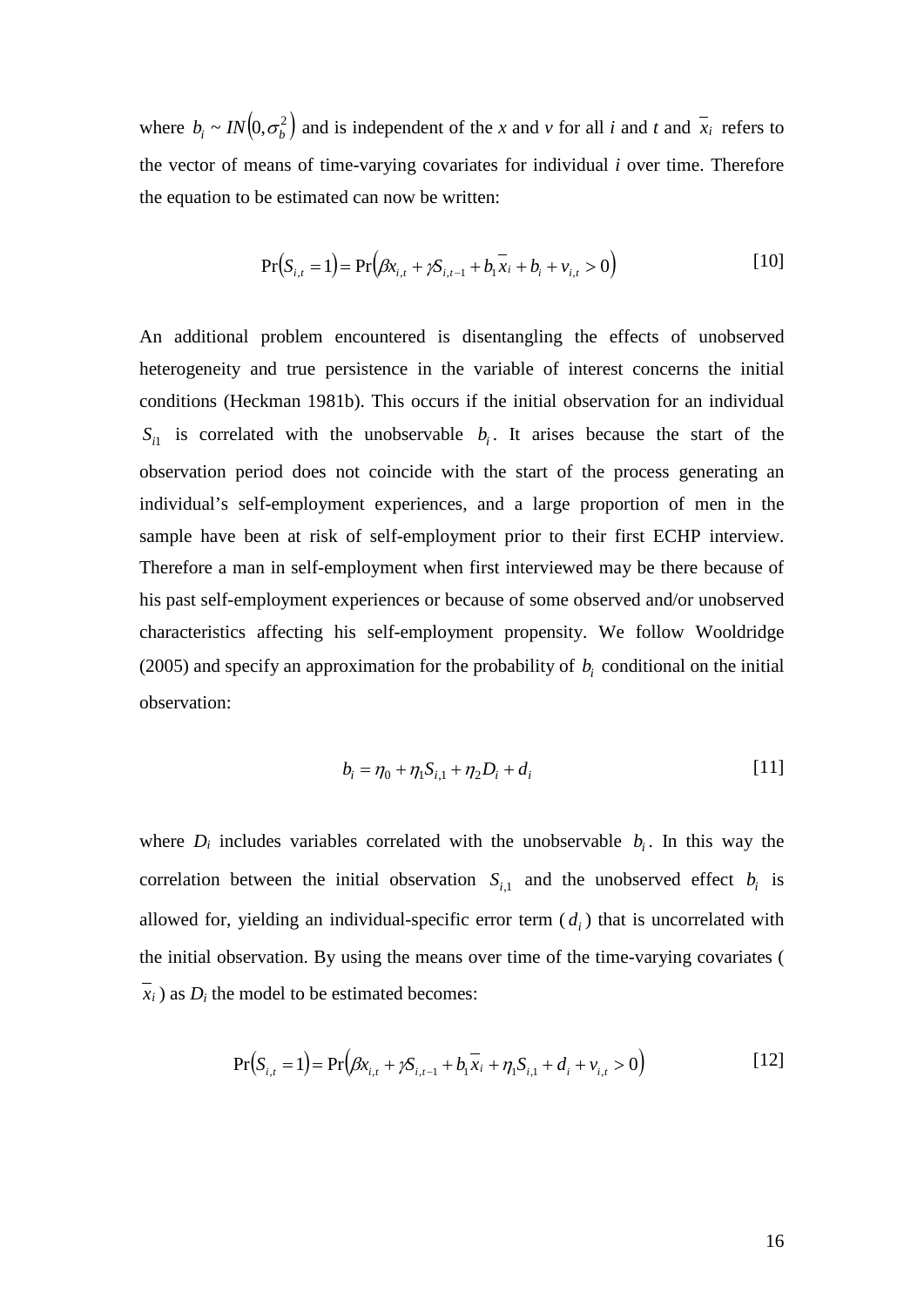This can be straightforwardly estimated using the random effects probit model under the common assumptions that  $v_{i,t} \sim IN(0, \sigma_v^2)$ , and  $v_{i,t}$  are independent of the observed characteristics.[7](#page-19-0)

## **5. Results**

#### *Self-employment entry*

Initially we focus on factors associated with entering self-employment between two consecutive ECHP interviews, about one year apart. The estimates from the random effects probit specifications are presented in Table 6. We estimate country-specific models and a model with data for all countries pooled together. Although the coefficients on the latter will be biased by differences in cell sizes across countryspecific samples, they provide an initial indication of cross-country differences in self-employment entry controlling for compositional effects.

We begin our discussion of the estimates by noting the importance of unobserved individual effects (which in this model is given by rho). The unobserved individualspecific effect accounts for between 53% and 65% of the unexplained variance of the composite error – time-invariant unobserved differences between men are important in explaining the self-employment entry decision.

The estimates from the pooled model indicate that the probability of entering selfemployment is higher at younger ages. In particular men below 45 years of age are more likely than those aged 45 or above to enter self-employment between two consecutive years. Age is included to capture labour market experience, and so we might expect older workers who have accumulated experience, contacts, occupationspecific human capital and knowledge of markets to be more likely to enter selfemployment (Parker 2004; Cowling and Taylor 2001). However age may also be correlated with attitudes to risk and other attitudes to self-employment and aspects of the working experience, and older people may be less likely to take on the risks and responsibilities associated with self-employment while younger people are less risk

<span id="page-19-0"></span> $^7$  Arulampalam and Stewart (2009) compare results from estimating a number of different methods of incorporating unobserved heterogeneity and initial conditions, following Heckman (1981a,b) and the approximations of Orme (1997, 2002) and Wooldridge (2005). They conclude that once correlated random effects are allowed for using the approach of Mundlak (1978), the three estimators yield similar results (except when the number of time periods is very small).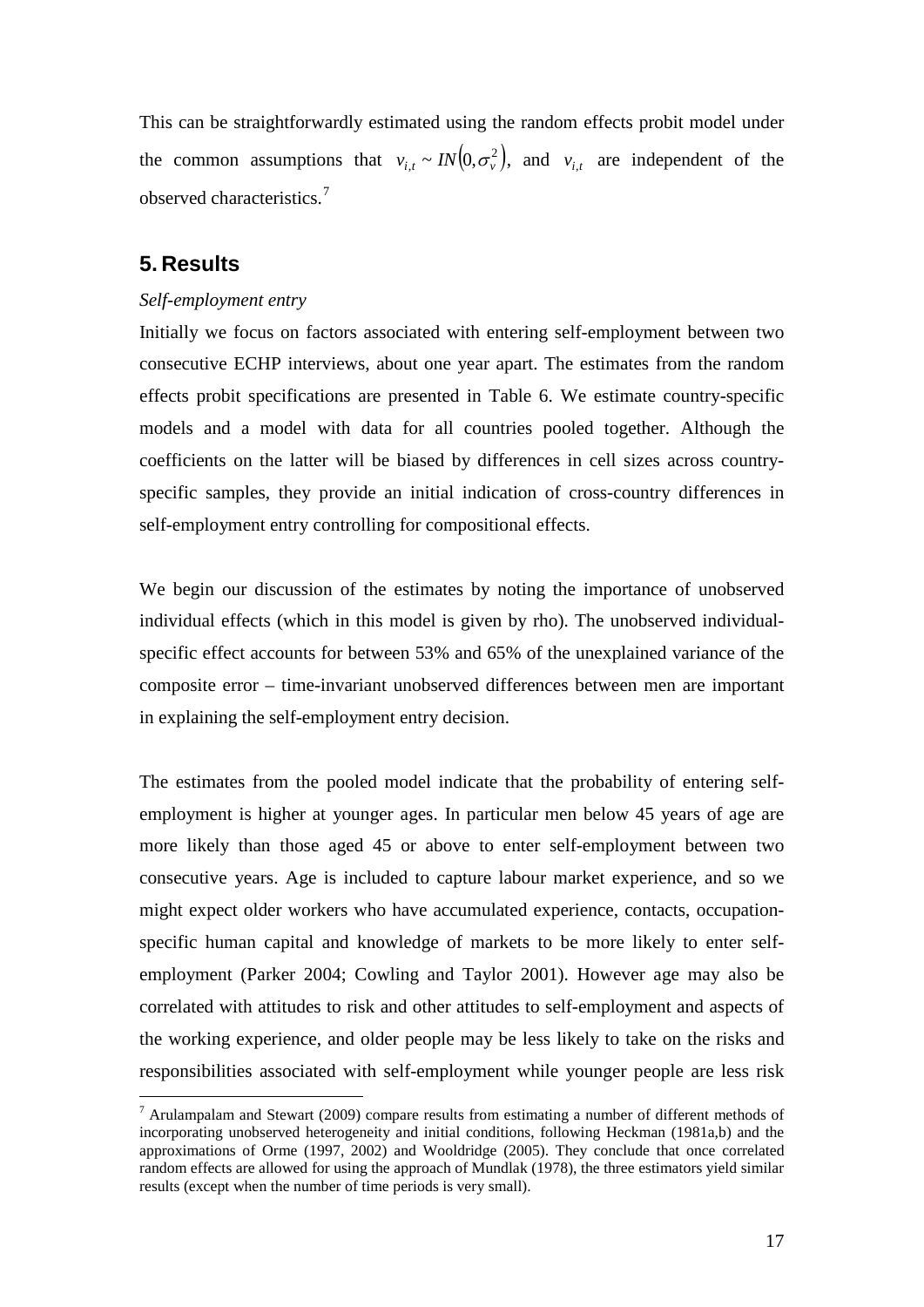averse (Miller 1984). Men aged less than 45 have a higher probability of selfemployment entry than those aged 45 and above in Germany, Italy and Spain, while the coefficients on the aged under 30 variable are non-negative in all countries. $8$ 

Household composition and structure may affect occupational choice in different ways. Dependent children may inhibit self-employment as they redirect both financial and other resources away from a business and may also increase risk aversion among parents. However marriage and large households may also bring social and human capital that supports small business formation. The estimates in Table 6 indicate that marriage and dependent children are associated with a higher probability of selfemployment entry, consistent with much previous literature (Bernhardt 1994; Laferrère and McEntee 1995; Blanchflower and Oswald 1998; Blanchflower 2000). A statistically significant association with marriage emerges in Ireland and Portugal while having dependent children significantly increases the probability of selfemployment entry in France, Germany and Italy (although the coefficients are generally non-negative).<sup>[9](#page-20-1)</sup>

The impact of formal human capital is on average positive if relatively weak.<sup>[10](#page-20-2)</sup> This is consistent with Lucas (1978) who argues that education enhances people's ability and skills and therefore makes self-employment more attractive and viable. However in the country specific models this pattern emerges only in Italy (and the coefficient for Germany is positive and statistically significant at the  $10\%$  level).<sup>[11](#page-20-3)</sup> In Greece having medium levels of education reduce the probability of self-employment entry, which might suggest a different type of self-employment in Greece relative to other countries, or that formal human capital is less important for entrepreneurs in Greece

<span id="page-20-0"></span> <sup>8</sup> Carrasco (1999) and Glocker, and Steiner (2007) report similar country-specific results for Spain and Germany.

<span id="page-20-1"></span><sup>&</sup>lt;sup>9</sup> Georgellis et al (2005) conclude that marriage and the number or presence of children generally have non-negative impacts on self-employment entry in country-specific studies.

<span id="page-20-2"></span><sup>&</sup>lt;sup>10</sup> We identify broad educational groups to maintain comparability across countries using the International Standard Classification of Education (ISCED). Here, 'high' levels of education refers to ISCED level 5 or above (a university level qualification) and 'medium' refers to ISCED level 3 and 4 (secondary or post-secondary education). The omitted category is 'low', which refers to ISCED level 1–3 (basic, primary or lower secondary education).

<span id="page-20-3"></span> $11$  Luber et al (2000) and Lohman and Luber (2004) also document the importance of education on the probability of self-employment entry in Germany. Blanchflower (2000) reports a generally positive relationship between educational attainment and self-employment in 19 OECD countries.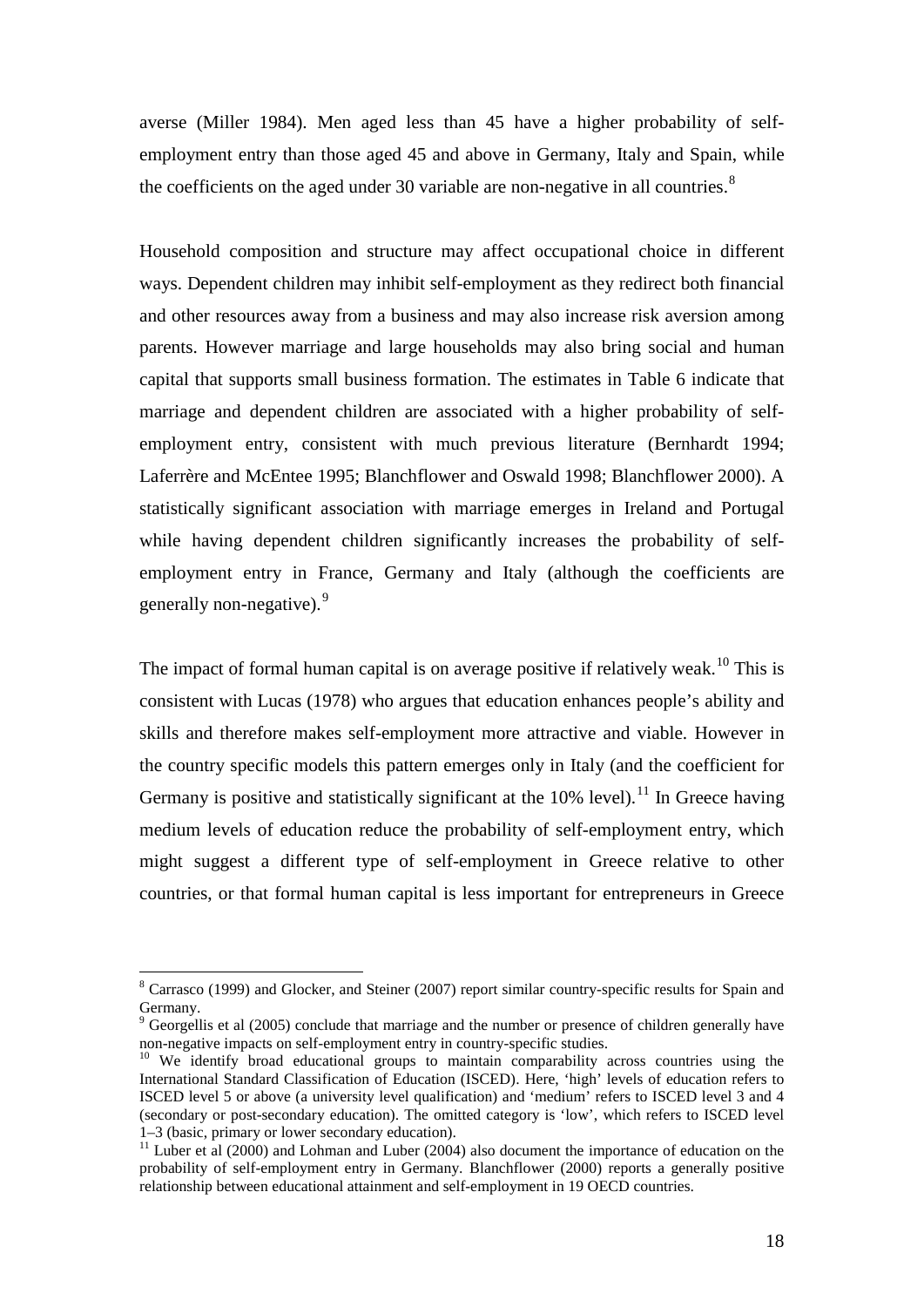and practical skills and contacts are more important (see for example Lentz and Laband 1990).

We include home-ownership in the models to capture indirectly both access to financial markets and credit together with assets and wealth.<sup>[12](#page-21-0)</sup> There is much evidence suggesting that access to credit is a binding constraint on self-employment entry in a number of countries (see, among others, Blanchflower and Oswald 1998; Holtz-Eakin et al 1994; Lindh and Ohlsson 1996; Burke et al 2000; Taylor 2001). However our estimates suggest that home-ownership is generally not associated with selfemployment entry. Having a limiting health condition may restrict the type or amount of work possible which may reduce the feasibility of self-employment, but may also increase the incentive to enter self-employment to overcome potentially lower job offer arrival rates from employers. Estimates in Table 6 indicate that such a health condition reduces the probability of self-employment entry both on average and in Britain, France, Greece, Italy and Spain – and the estimated coefficient is negative in all countries except Portugal (Taylor 2001; 2004 report a similar health effect for Britain).

The next two variables focus on the qualities of the job for those that were in paid employment at *t*, and indicate whether or not the job was permanent or in a professional occupation. In all countries we find that employees in permanent jobs are less likely than those in non-permanent employment to enter self-employment (only in Germany is the coefficient not statistically significant). Therefore men who can expect a more stable employment trajectory are less likely to enter self-employment. In Greece, we find men in professional occupations are less likely to enter selfemployment than those in other occupations, although generally occupational status has little impact on self-employment entry.

The subsequent four variables focus on labour market factors, relating to both the individual and the country, age and gender-specific unemployment rate.<sup>[13](#page-21-1)</sup> The two relevant hypotheses here relate to whether individuals are pushed into self-

<span id="page-21-0"></span> $12$  Evans and Jovanovic (1989) develop a model where entrepreneurs can only borrow up to a multiple of their initial assets.

<span id="page-21-1"></span> $13$  These are taken from EC (2005, 2008).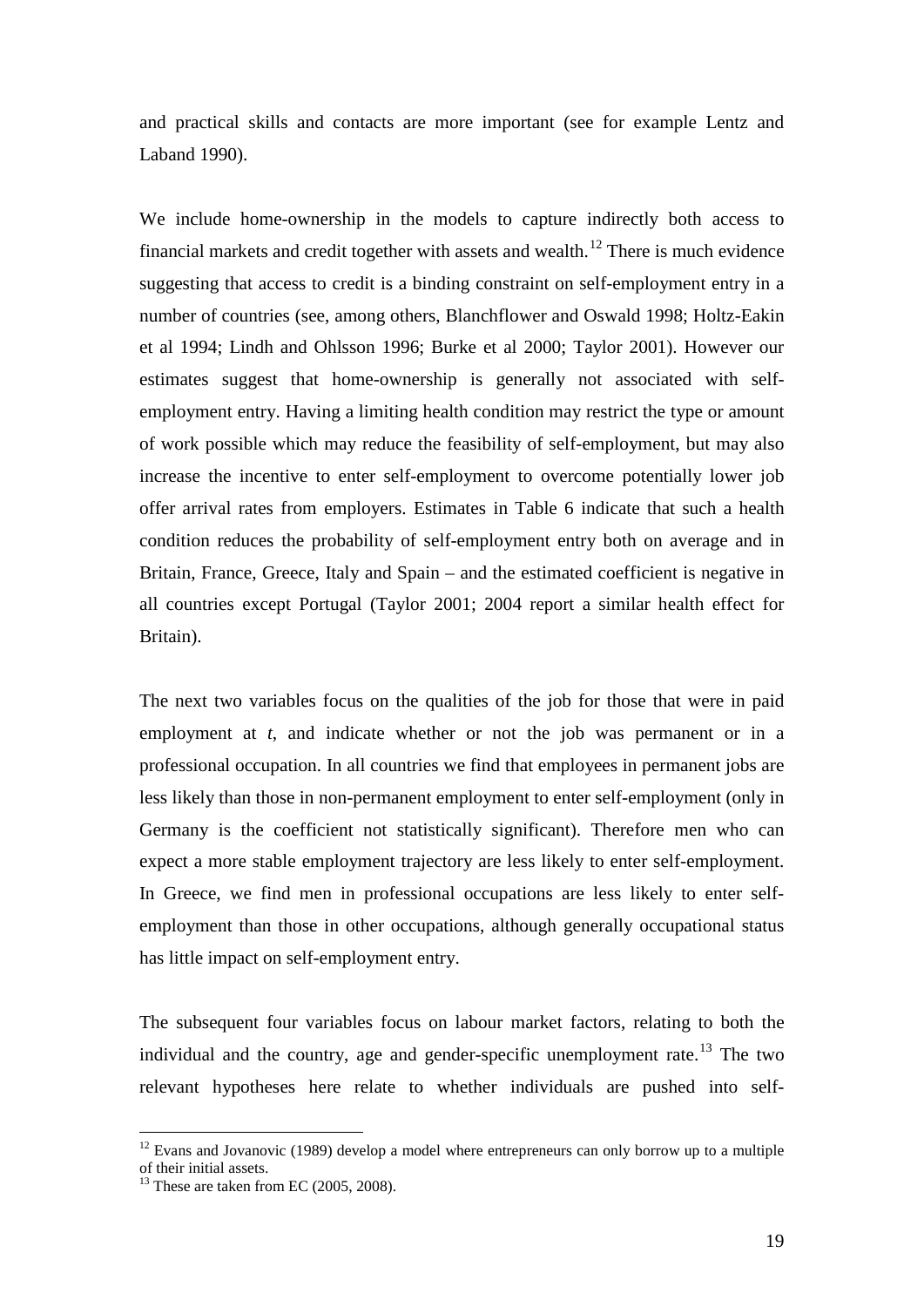employment through a lack of alternative job offers or whether they are attracted into self-employment by the pecuniary and non-pecuniary returns that it offers. A consistent result across all countries is that self-employment entry rates are higher from unemployment than from paid employment.<sup>[14](#page-22-0)</sup> The estimated coefficients on being unemployed at *t* are positive and statistically significant in all countries except Greece, Ireland and Portugal. Furthermore, there is evidence that experiencing unemployment in the previous five years also increases the probability of selfemployment – the coefficient is positive in all but one country and is statistically significant in Ireland, Italy and Portugal. This is consistent with the unemployment push hypothesis found in previous studies (e.g. Evans and Leighton 1989; Lin et al 2000). However, the country, age and gender-specific unemployment rate reduces the probability of self-employment entry – the coefficient is negative in all countries and statistically significant in Ireland, Greece, Italy and Spain. Therefore individual unemployment experiences increase self-employment entry while higher levels of unemployment in the economy reduce it.<sup>[15](#page-22-1)</sup> Employees are less willing to enter selfemployment in periods of low labour demand, all else equal (see also Blanchflower and Oswald 1998; Lin et al 2000; Parker 1996). In contrast, economic inactivity is a more absorbing state, reducing the probability of self-employment entry relative to being in paid employment both on average and in Greece, Italy and Portugal, although increasing it in France.

We have also included an interaction term between the unemployment rate and whether or not the man was employed in a professional occupation at *t*. We might expect that the impact of local labour demand to be different for less skilled workers (who may be pushed into self-employment) than high skilled workers (who may be pulled into self-employment). In Britain there is some evidence of this, the negative and statistically significant coefficient indicates that professional workers are more likely to enter self-employment when the unemployment rate is low. However the opposite is true in Greece.

<span id="page-22-0"></span><sup>&</sup>lt;sup>14</sup> See also Lohman and Luber (2004) for Germany, Amossé and Goux (2004) for France, Carresco (1999) for Spain, and Taylor (2001, 2004) and Meager and Bates (2004) for Britain.

<span id="page-22-1"></span> $\frac{15}{15}$  We also examined whether the impact of personal unemployment on self-employment entry varies according to labour demand by including an interaction term between being unemployed at *t* and the unemployment rate. Only in Ireland was this statistically significant, indicating that the unemployed were more likely to enter self-employment when labour demand was low.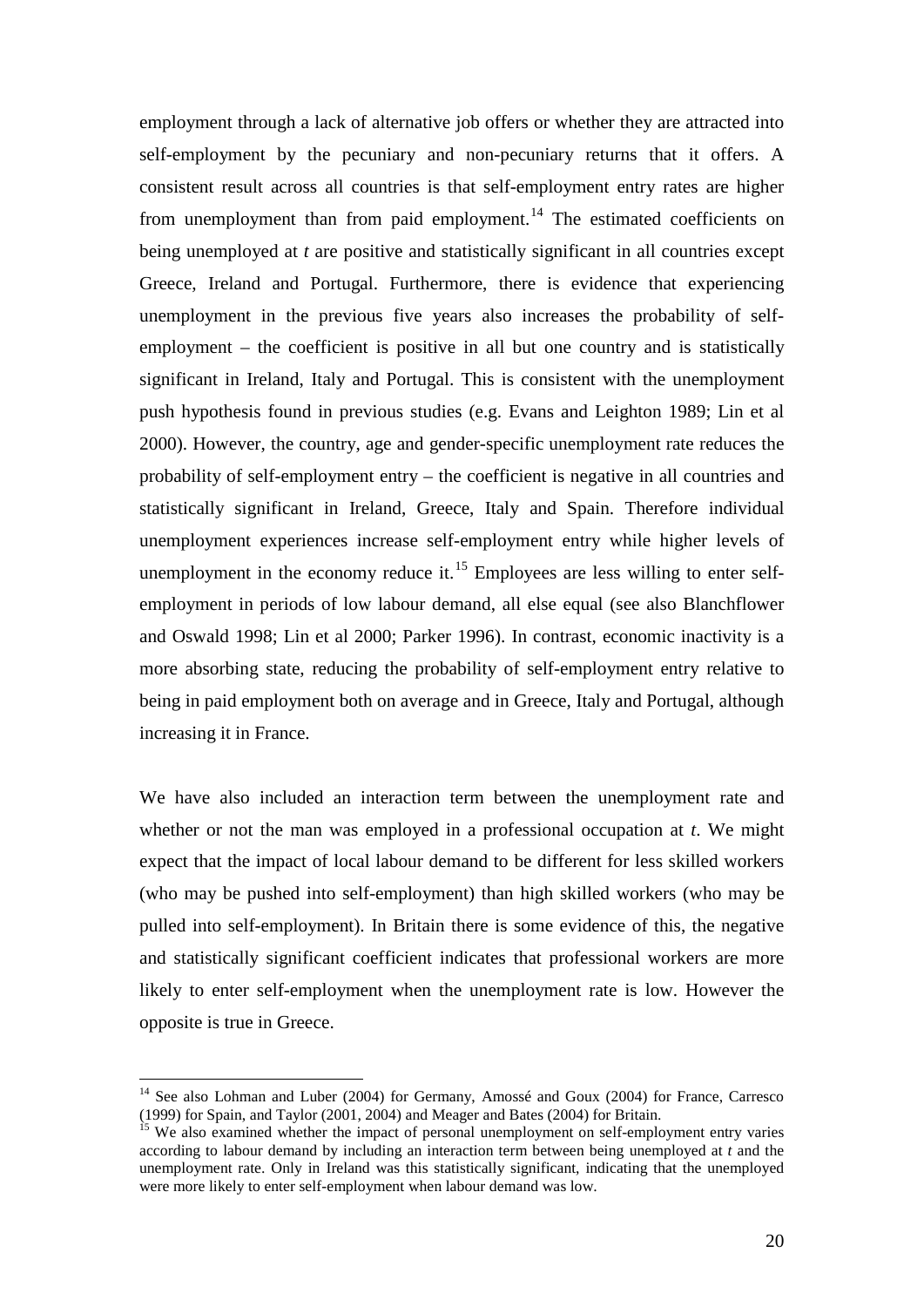The country indicators in the pooled specification indicate that the probability of selfemployment entry is higher in the Southern European countries – Greece, Italy, Portugal and Spain – than in Britain, but lower in France and Germany. This is also shown in Table 7, which presents the year and country-specific predicted probabilities of entering self-employment, calculated from the country-specific models.<sup>[16](#page-23-0)</sup> This indicates that the highest probability of entering self-employment is in Greece (where on average 4.4% of those not in self-employment are predicted to enter selfemployment each year), followed by Italy (3.6%), Spain (3.6%) and Portugal (3.2%). It is lowest in France (0.6%) and Germany (1.3%). These predicted probabilities of self-employment entry have a correlation with the EPL index of 0.23, indicating a weakly positive association – self-employment entry is positively (if weakly) associated with the strictness of EPL (see also Román et al, 2011).<sup>[17](#page-23-1)</sup>

However what drives these cross-country differences in the probability of entering self-employment? Are they caused by differences in the characteristics of people across countries? Or instead are they caused by differences in the drivers of selfemployment entry across countries? To help answer this, we take the average characteristics of men in each country to estimate their predicted probability of entering self-employment using the estimated coefficients from each other country.<sup>[18](#page-23-2)</sup> The results from this exercise are presented in Table 8. Here the columns refer to using the estimated coefficients from each country and therefore indicate the extent to which the returns to characteristics in each country make self-employment entry more or less likely. The rows refer to using the characteristics from each country and indicate the extent to which it is the characteristics of individuals within each country that make self-employment entry more or less likely.

The results from this exercise suggest that on average the returns to characteristics make self-employment entry most likely in Greece, Italy and Portugal – estimated

<span id="page-23-0"></span><sup>&</sup>lt;sup>16</sup> In these and subsequent predicted probabilities and marginal effects, we average across the distribution of the unobserved individual-specific term, as in Wooldridge  $(2005)$ .

<span id="page-23-1"></span> $17$  The probabilities in France are very low relative to those in other countries, and this could be biasing the correlation with EPL tightness. Removing the numbers for France leads to a correlation of  $0.49 -$ <br>suggesting a stronger positive correlation between strictness of EPL and self-employment entry.

<span id="page-23-2"></span> $18$  We retain the unemployment rate in the host nation, and therefore assume that individuals face the prevailing unemployment rate in each country (and that the unemployment rate is a country-specific variable rather than an individual-specific variable).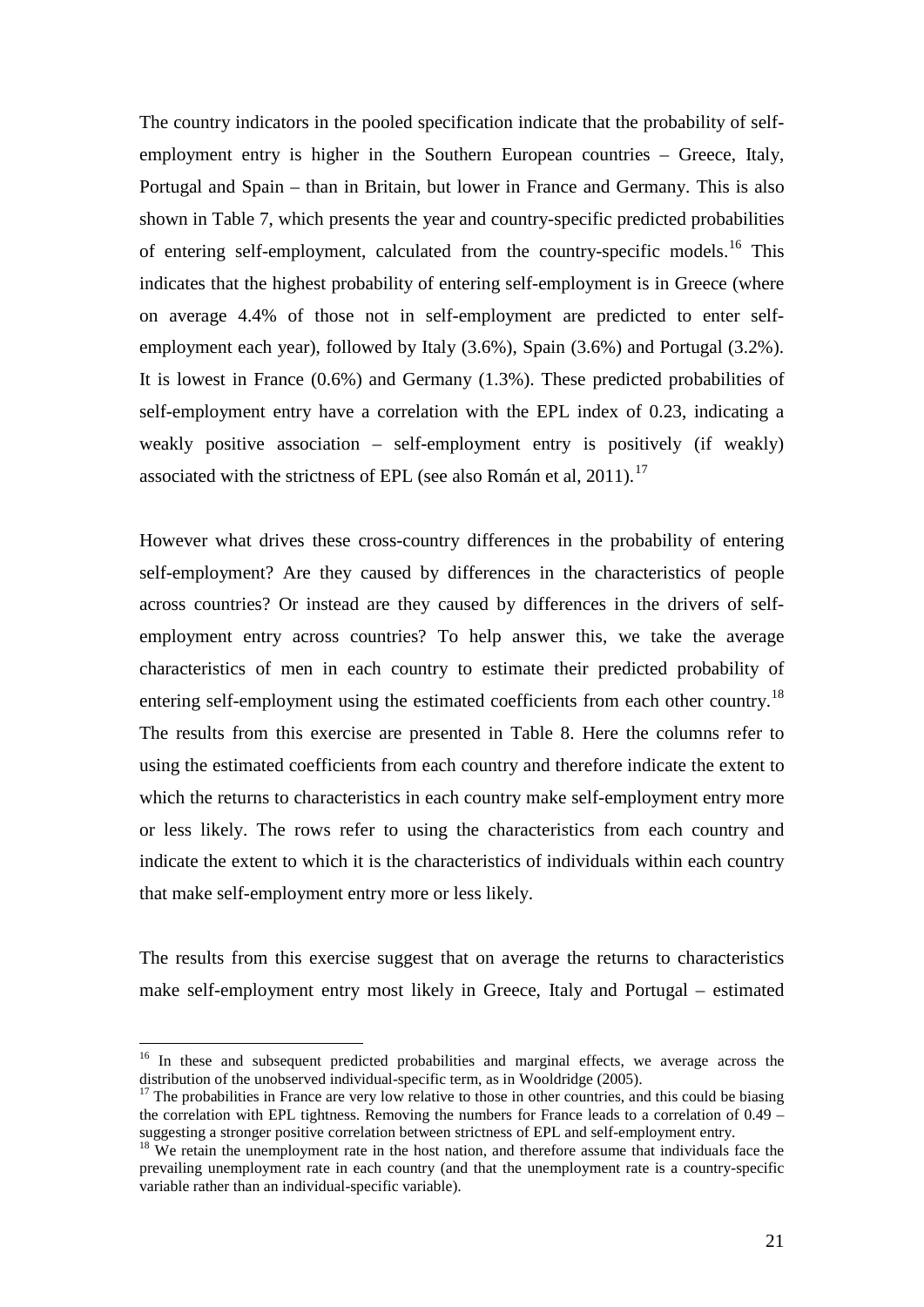probabilities of entering self-employment are consistently higher when using coefficients for these countries than for others. Therefore labour market settings, institutions and operation in those countries appear most suited to initiating entrepreneurial activity. In contrast, the returns to characteristics in France and Germany on average make self-employment entry least likely in these countries. The estimated probabilities for entering self-employment are consistently lower when using coefficients from these countries than from others. Thus the way the labour market operates in these countries is less conducive to entrepreneurial activity. In contrast, Table 8 suggests that men in Spain and Germany have (observed and unobserved) characteristics that make them most likely to enter self-employment. The predicted probabilities of entering self-employment are consistently higher when using the characteristics of men from these two countries. Hence Germany appears to have the institutions least conducive to entrepreneurial activity but men with (observed and unobserved) characteristics that make them among the most likely to enter self-employment.<sup>[19](#page-24-0)</sup> In contrast, Portugal has the institutions most conducive to self-employment but men with unobserved and observed characteristics that make them among the least likely to enter self-employment – self-employment entry rates are on average lower when using the characteristics of men from Portugal.

#### *Self-employment exit*

Table 9 presents the estimates from random effects probit models where the dependent variable takes the value one if a self-employed worker at *t* was no longer in self-employment at *t*+1, and zero if they were again self-employed at *t*+1 (equation [6]). Again we estimate a model pooling the data from all eight countries as well as country-specific models. In these, estimates for rho (the proportion of the unexplained variance that can be attributed to the unobserved individual-specific effect) vary from 19.6% in Ireland to 50.9% in Portugal. This suggests that time-invariant unobserved differences between men are important in explaining self-employment exit.

Results from the pooled model indicate that self-employment exit is higher among younger workers than older workers – the coefficient on being aged below 30 years is positive and statistically significant relative to being aged 45 or older. This might

<span id="page-24-0"></span><sup>&</sup>lt;sup>19</sup> McManus (2000) suggests that the highly structured labour market and social protection of employees in Germany make self-employment less likely than in other nations.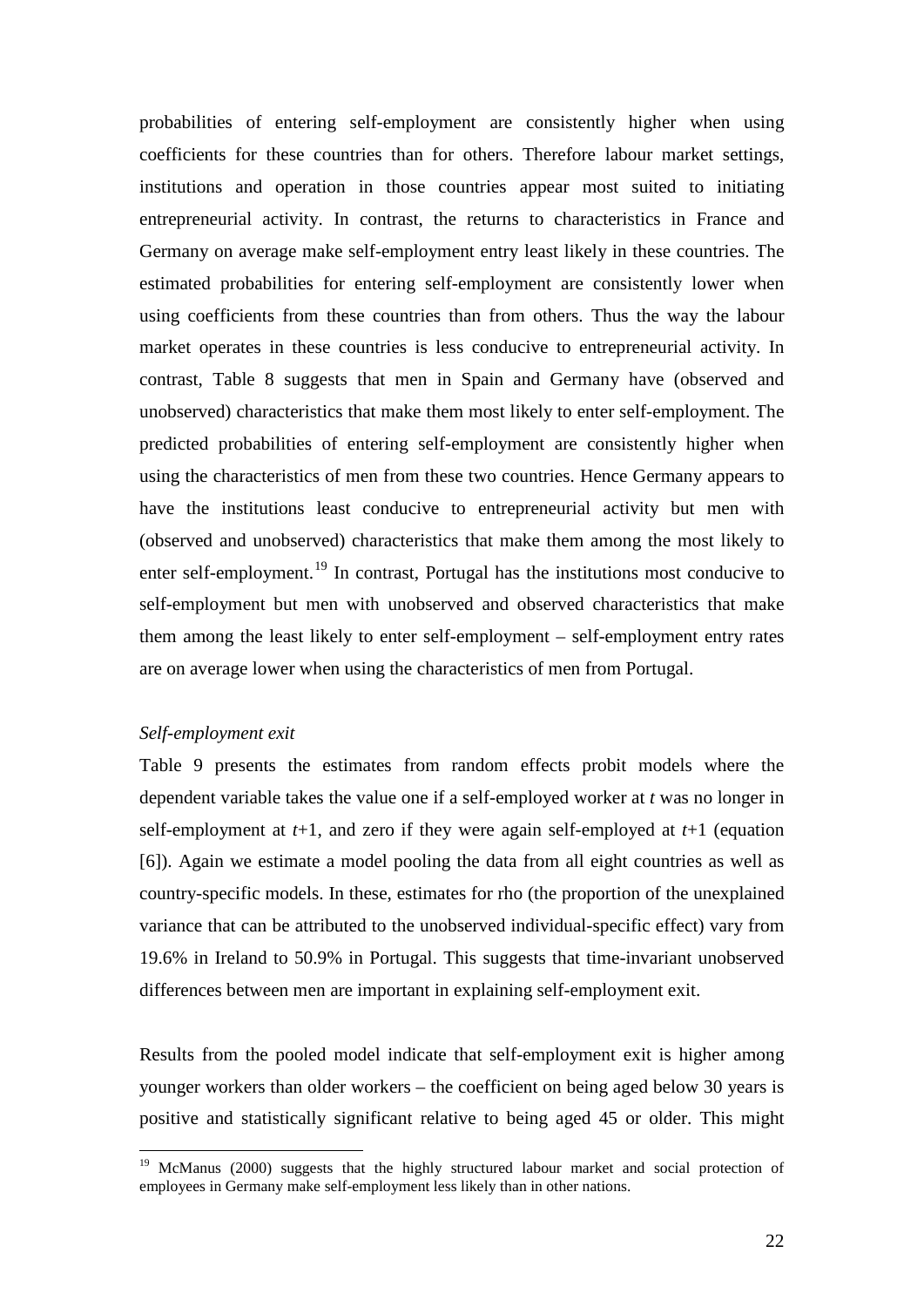reflect a lack of experience or general human capital required to successfully run a business or a lack of suitable networks and contacts (see also Bates 1990; Holtz-Eakin et al 1994b; Taylor 1999; Taylor 2004; Millán et al 2011). This relationship emerges clearly in Germany, Greece and Portugal, while in Britain men aged between 30 and 44 years of age have the highest probability of leaving self-employment.

Marriage generally reduces the chances of self-employment exit, which might reflect the social capital (or financial and/or emotional support) associated with having a partner or the impact of the additional responsibility on perseverance (Parker 2004). This negative coefficient appears in almost all country-specific models, but is statistically significant in those for France and Greece. The probability of selfemployment exit is lower among the highly educated – the coefficient on the high education term is negative and statistically significant (see also Bates 1990; Lin et al 2000; Millán et al 2011). This would imply that human capital as measured by qualifications is important in self-employment survival. However this only emerges in the country-specific models for Greece.<sup>[20](#page-25-0)</sup> Homeownership on average reduces selfemployment exits, and this emerges in Britain, Italy and Portugal. This may be related to access to finance or assets, with those with greater access to credit or assets more able to survive in self-employment (see, for example, Holtz-Eakin et al 1994b). However it is also possible that this is endogenous, in that more successful entrepreneurs own their home rather than renting accommodation. The probability of exiting self-employment is higher for those with a limiting health condition (see also Taylor 2001), but this does not emerge in any country-specific specification.

The subsequent three variables relate to unemployment experiences, and capture whether or not the man had experienced unemployment in the preceding five years, the prevailing country, gender and age-specific unemployment rate and whether or not the man entered self-employment from unemployment. Research on unemployment scarring would suggest that men who have experienced unemployment in the past are more likely to enter unemployment in the future (Arulampalam et al 2000; Gregg 2001; Arulampalam and Stewart 2009; Böheim and Taylor 2002). Our results are consistent with this, men who have experienced recent unemployment are more likely

<span id="page-25-0"></span> $20$  Carrasco (1999), Taylor (1999) and Lohman and Luber (2004) report little impact for education on the probability of leaving self-employment in Spain, Britain and Germany respectively.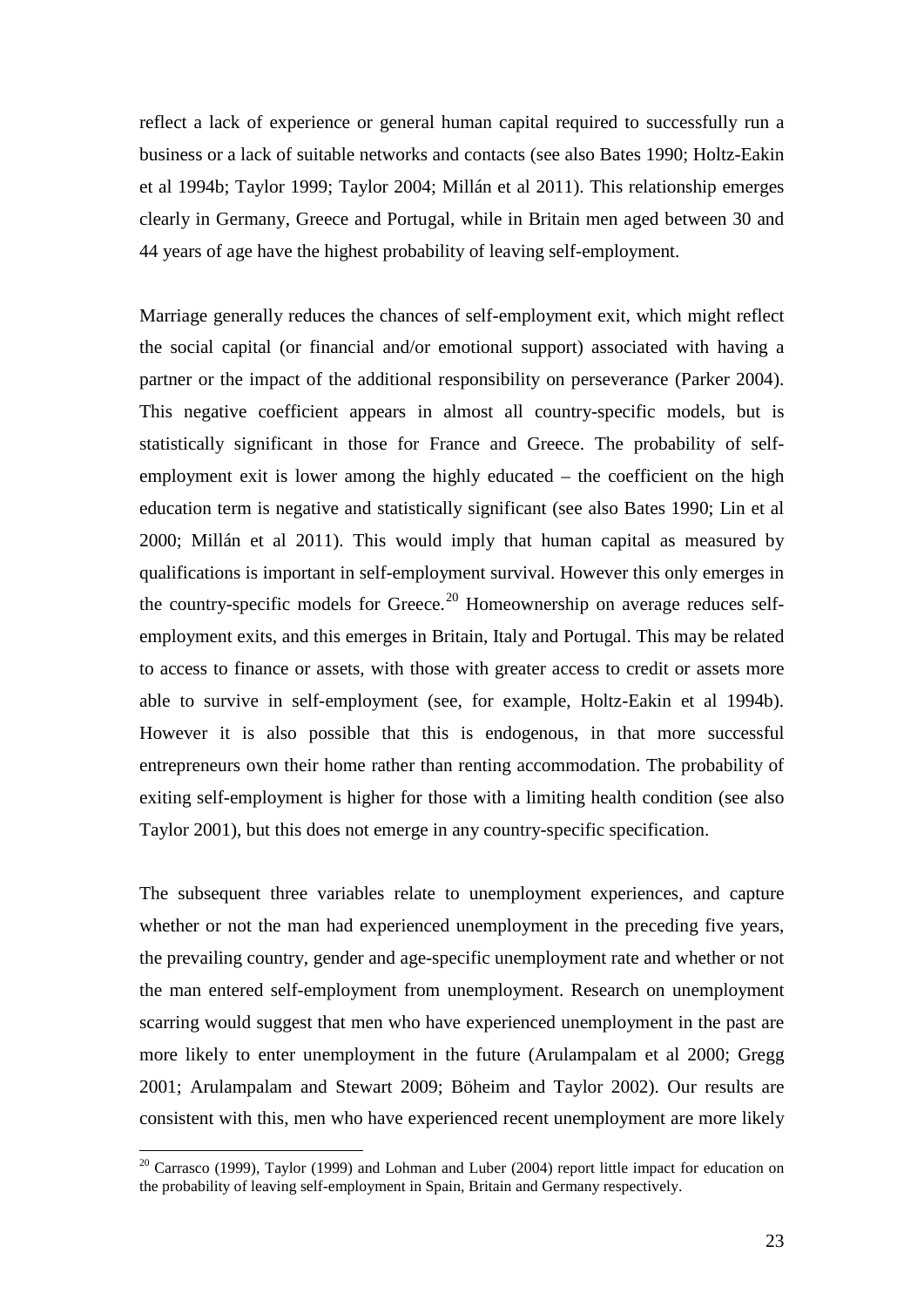to leave self-employment all else equal (see also Carrasco 1999; Taylor 1999; van Praag 2003; Barbieri and Bison 2004; Millán et al 2011). A statistically significant association between previous unemployment experiences and self-employment exit emerges in Greece, Ireland, Italy, Portugal and Spain, while in Britain and Greece having entered self-employment directly from unemployment increases the probability of exit. On average the probability of leaving self-employment falls with the unemployment rate – the coefficient is negative and statistically significant in the pooled specification and also that for Greece. However it has a positive impact in Britain (see also Taylor 1999; Taylor 2001) indicating that exits from self-employment are more likely when labour demand is low.<sup>[21](#page-26-0)</sup>

The final three variables capture self-employment performance, in terms of the effort expended (hours worked per week), success (log income) and duration (months spent in current self-employment spell). The results indicate that those working more hours per week are less likely to leave self-employment, and this effect emerges in Greece, Italy, Portugal and Spain (and to a lesser extent in Britain and Germany). This may indicate that those more committed to their self-employment venture are more likely to remain self-employed.<sup>[22](#page-26-1)</sup> Self-employment exit is also inversely related to income from self-employment (see also Taylor 2004; Millán et al 2011). While a negative relationship emerges in all countries, it is statistically significant in France, Greece, Italy and Portugal, and on the margins of statistical significance in Spain. Therefore those who receive larger incomes from self-employment are more likely to remain in self-employment, all else equal. Finally, there is evidence of negative duration dependence in self-employment, in that the probability of leaving falls with the elapsed duration in self-employment. This emerges in all countries except Germany and Portugal (where the estimated coefficients on elapsed self-employment duration are negative, but not statistically significant from zero). This is a common finding in the literature, as the exit rates from self-employment are highest in the years immediately following entry (Carrasco 1999; Bates 1990; Taylor 2001; Lohman and Luber 2004; Millán et al 2011).

<span id="page-26-0"></span><sup>&</sup>lt;sup>21</sup> Interactions between being in a high skilled occupation and the unemployment rate proved statistically insignificant in all countries.

<span id="page-26-1"></span><sup>&</sup>lt;sup>22</sup> Alternatively, this could be endogenous, as more successful entrepreneurs work more hours per week, or those with weak attachments to self-employment who are more likely to seek work in paid employment spend less time working.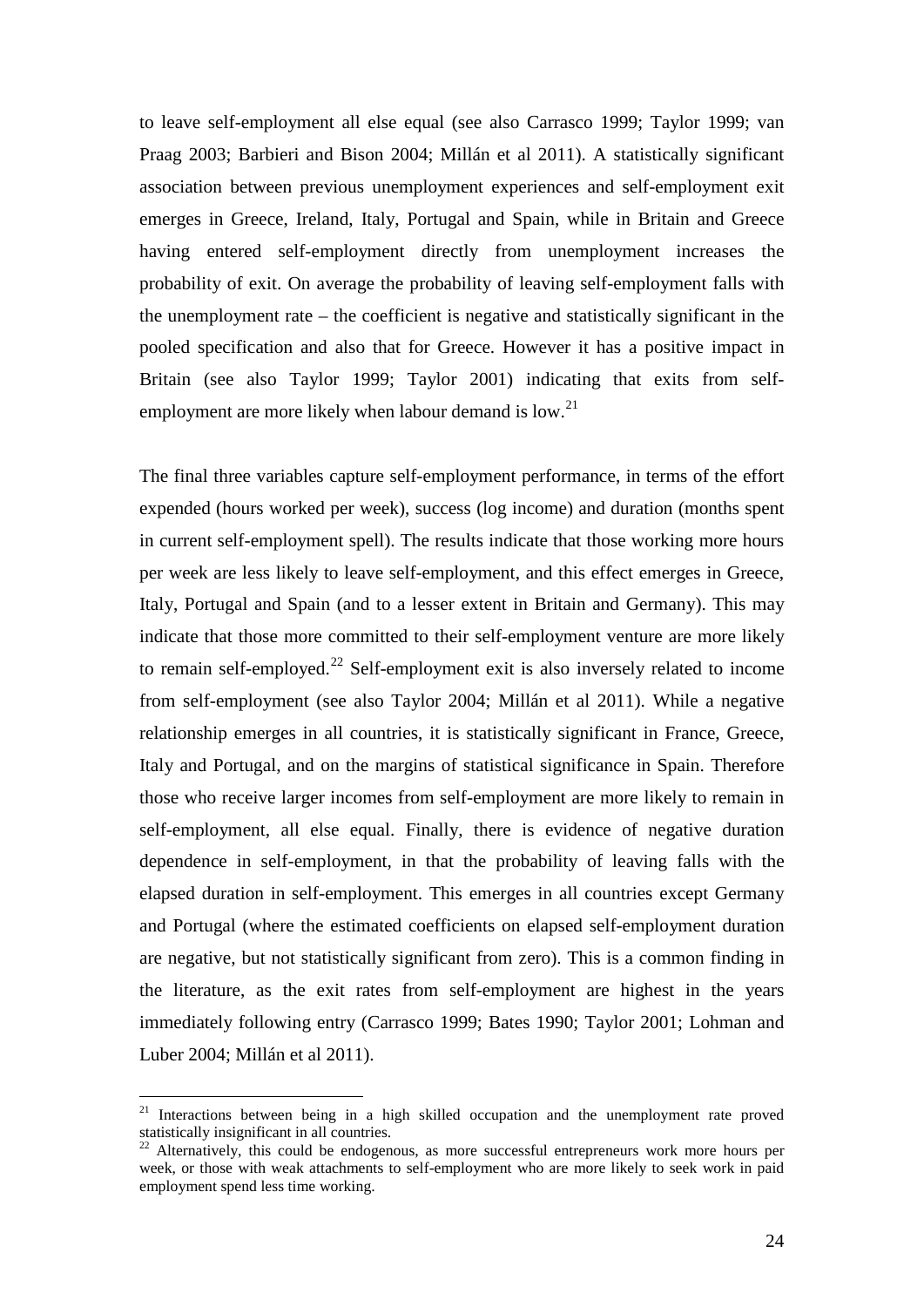The estimates in the pooled specification indicate that the probability of selfemployment exit is higher in Spain than in Britain, but lower in France, Ireland and Italy, holding other characteristics constant. Therefore an otherwise similar man would be most likely leave self-employment if living Spain, and least likely to leave if living in France, Ireland or Italy. Table 10 presents the year and country-specific predicted probabilities of entering self-employment, calculated from the countryspecific models. This confirms that the highest probability of self-employment exit between two consecutive years is in Spain (where on average 16.1% of those selfemployed at *t* are predicted to leave self-employment by *t+*1), followed by Britain (13.7%), Portugal (12.6%) and Germany (12.4%). It is lowest in France (4.3%) and Ireland (8.3%). These predicted probabilities of self-employment entry have a correlation with the EPL index of  $-0.08$ , indicating little correlation between selfemployment exit and the strictness of  $EPL<sup>23</sup>$  $EPL<sup>23</sup>$  $EPL<sup>23</sup>$ 

In Table 11 we use the average characteristics of men in each country to estimate their predicted probability of entering self-employment using the estimated coefficients from each other country – analogous to that for self-employment entry shown in Table  $8.^{24}$  $8.^{24}$  $8.^{24}$  The columns refer to using the estimated coefficients from each country and therefore indicate the extent to which the returns to characteristics in each country make self-employment exit more or less likely. The rows refer to using the characteristics from each country and indicate the extent to which it is the characteristics of individuals within each country that make self-employment exit more or less likely. This suggests that on average the returns to characteristics make self-employment exit most likely in Greece and Spain – the estimated probabilities of leaving self-employment are consistently higher when using coefficients for these countries than for others. Therefore labour market settings, institutions and operation in those countries appear least suited to encouraging self-employment survival. In contrast, the returns to characteristics in France, Italy, Ireland and Germany make self-employment exit least likely – the estimated probabilities for leaving self-

<span id="page-27-0"></span> $23$  Again, the probabilities in France are very low relative to those in other countries, and this could be biasing the correlation with EPL tightness. Removing the numbers for France leads to a correlation of 0.05 – suggesting a still weak correlation between strictness of EPL and self-employment exit.

<span id="page-27-1"></span> $\frac{24}{4}$  As for self-employment entry, we retain the unemployment rate in the host nation and therefore assume that individuals face the prevailing unemployment rate in each country (and that the unemployment rate is a country-specific variable rather than an individual-specific variable).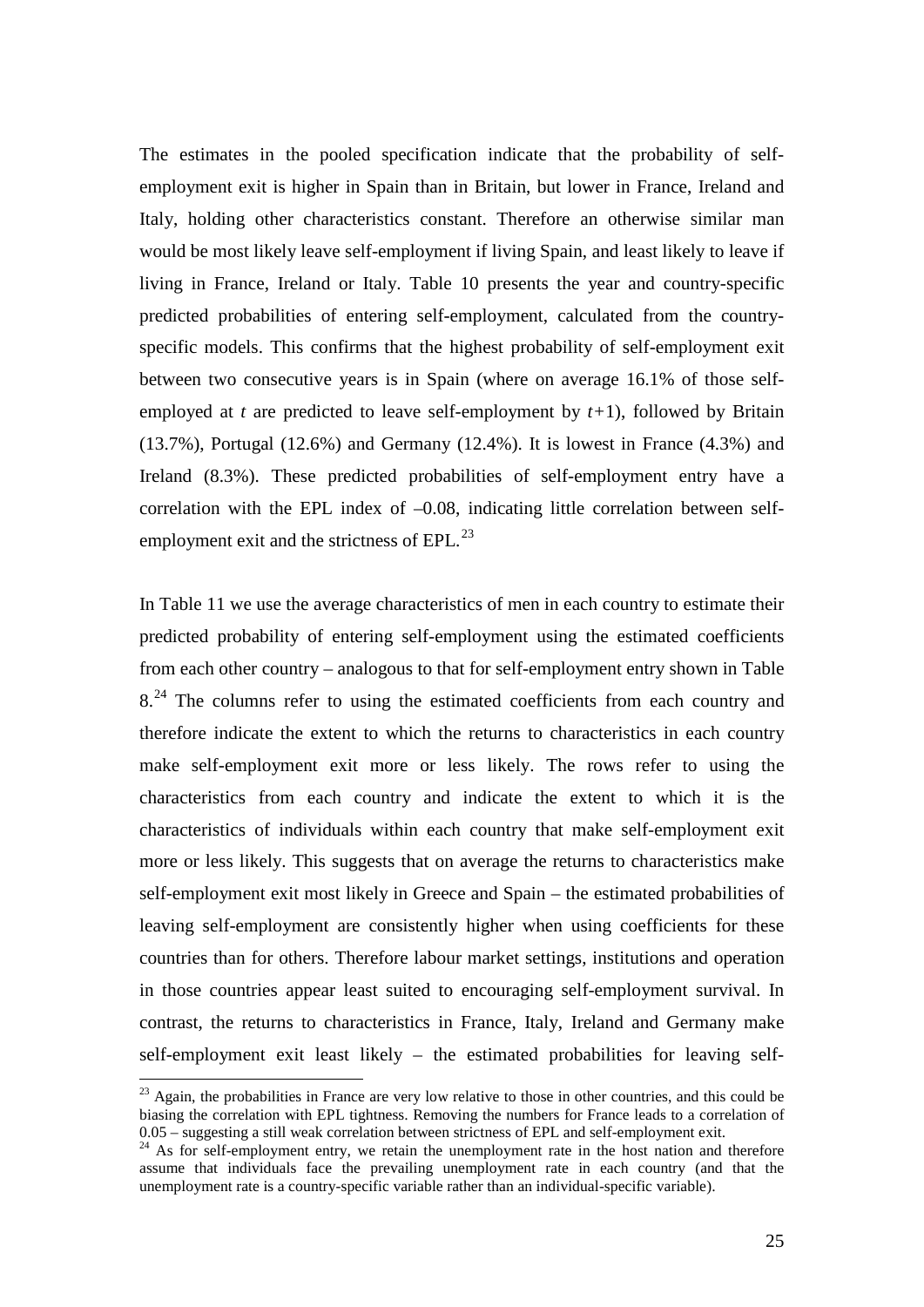employment is consistently lower when using coefficients from these countries than from others. Thus the way the labour market operates in these countries is more conducive to self-employment survival.

In contrast, Table 11 suggests that men in Greece, France and Spain have (observed and unobserved) characteristics that make them least likely to exit self-employment. The predicted probabilities of leaving self-employment are consistently lower when using the characteristics of men from these countries. Men in Germany, Italy and Britain have characteristics that on average make them most likely to leave selfemployment – self-employment exit rates are on average higher when using characteristics from these countries. This suggests that the high predicted probabilities of leaving self-employment in Spain are caused by the way the labour market in Spain operates rather than the characteristics of men who live in Spain. The labour markets in Greece and Portugal are also less conducive to self-employment survival, but the characteristics of men in these countries help mediate this.

#### *Self-employment incidence and persistence*

Having examined transitions into and out of self-employment, we now turn to identifying the causal relationship between self-employment in subsequent periods in a dynamic framework. In particular we estimate the probability of current selfemployment (at *t*) as a function of self-employment in the previous year (at  $t-1$ ) allowing for unobserved heterogeneity and initial conditions as in equation [12]. Again we estimate a specification pooling the data from all eight countries together with country-specific models.

Table 12 presents the estimates from two models in which the data have been pooled. Model [1] includes country identifiers, while model [2] includes interaction terms between the country identifiers and self-employment at *t*–1. The latter indicates the extent to which persistence in self-employment varies between countries. The  $\chi^2$  test clearly rejects the null hypothesis that these interaction terms are jointly zero and therefore we focus discussion on the estimates from model  $[2]$ .<sup>[25](#page-28-0)</sup> These indicate a

<span id="page-28-0"></span><sup>&</sup>lt;sup>25</sup> Also a  $\chi^2$  test rejects the null hypothesis that the estimated coefficients on the means of the timevarying covariates are jointly zero. This indicates the importance of allowing for correlation between the observables and unobservables.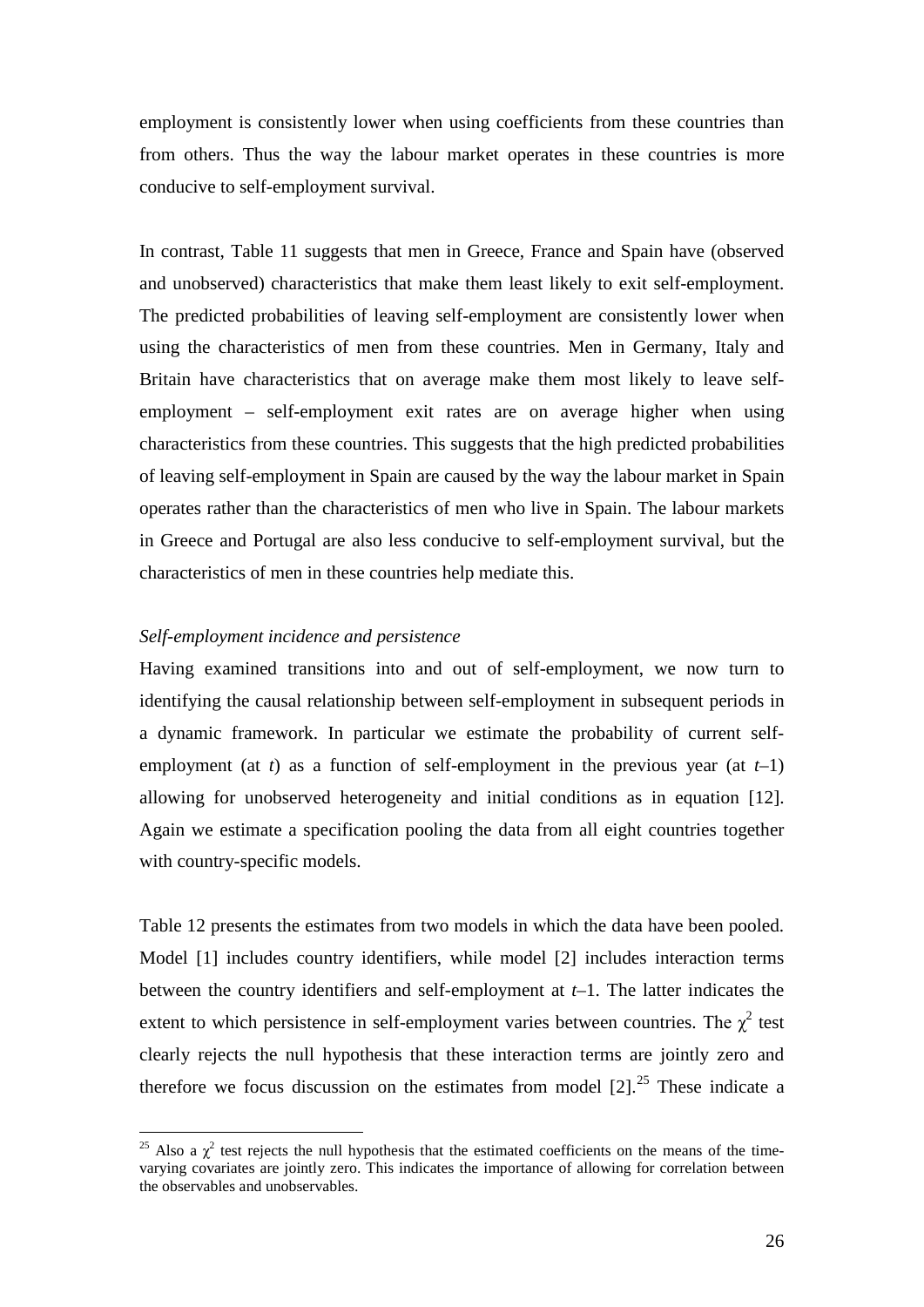strong causal relationship between self-employment in *t*–1 and self-employment at *t* (which may reflect state dependence or duration dependence) – the estimated coefficient on the lagged self-employment indicator is large, positive and highly statistically significant.<sup>[26](#page-29-0)</sup> However, the coefficient on being self-employed in the initial period (when  $t=1$ ) is even larger than that on being self-employed in the previous period. Therefore being self-employed when first observed in the data has a larger impact on the probability of current self-employment than being self-employed in the previous year. This suggests that as well as a high degree of persistence in selfemployment, there is a core group of people who are 'serial' entrepreneurs (Henley 2004) and who will repeatedly become self-employed. There are a number of potential reasons for this. It may be caused by particular workers being more suited and productive in self-employment than paid employment, and therefore having a taste for it. Alternatively, it may be caused by workers being misfits in paid employment, and therefore repeatedly resorting to self-employment through a lack of suitable opportunities in paid employment.

The interactions highlight some cross-country differences in the persistence and incidence in self-employment. In particular, there is significantly less selfemployment mobility in France than Britain – the coefficient on the France indicator is negative (indicating lower levels of self-employment entry in France than Britain) while that on the interaction is large and positive (indicating a stronger relationship between past and current self-employment in France than Britain). A similar, but less pronounced, pattern emerges for Germany where a highly structured labour market makes transitions into self-employment less likely (McManus 2000). We find that self-employment persistence is higher in France, Germany and Ireland than in Britain – the estimated coefficients on the interaction terms are positive and statistically significant. In contrast, there is less persistence in self-employment in Spain than in Britain holding the characteristics of the workforce constant.

Consistent with our previous models, the estimates indicate that the probability of being self-employed is higher for those between 30 and 44 years of age relative to those aged 45 and above, for the married rather than single, and for the more highly

<span id="page-29-0"></span><sup>&</sup>lt;sup>26</sup> Henley (2004) reports a similar finding for Britain, as do Caliendo and Uhlendorff (2008) for Germany.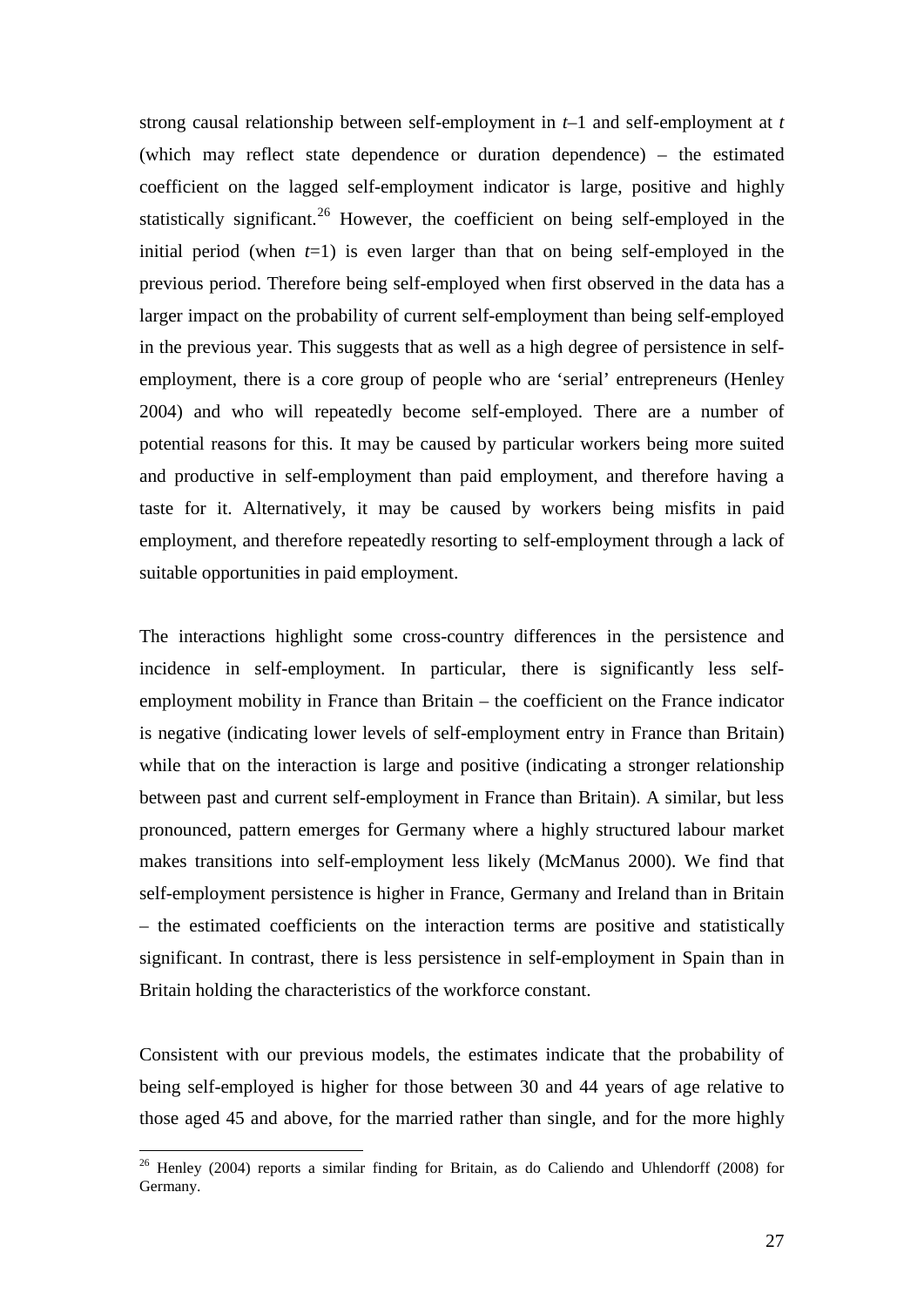educated relative to the less educated (see also Caliendo and Uhlendorff 2008; Hamilton 2000; Henley 2004; Taylor 1996). Men who have recently experienced unemployment are more likely to be in self-employment, all else equal. Again, this is consistent with the unemployment push hypothesis found in previous studies. However, the probability of self-employment falls with the country, age and genderspecific unemployment rate – the coefficient is negative and statistically significant. Therefore individual unemployment experiences increase the probability of being self-employed while higher levels of unemployment in the economy reduce it (see also Blanchflower 2000; Blanchflower and Oswald 1998; Taylor 1996).

The country-specific estimates are presented in Table 13 and are also consistent with our previous models. We therefore focus discussion on the key variable of interest, the lagged dependent variable. Consistent with Table 12, these reveal that the most persistence in self-employment is found in France and Germany, while there is least persistence in Spain. In all countries, however, there is evidence of strong persistence in self-employment. In Britain, France and Germany, the size of these persistence effects exceed those of being self-employed in the initial period (when *t*=1), and these differences are statistically significant. In these countries being self-employed one year previously is a more important predictor of current self-employment than being self-employed when first observed in the data. However in the Southern European countries and Ireland, being self-employed in the initial period has a larger impact on the probability of current self-employment than being self-employed in the previous period (and these differences are statistically significant in Italy, Portugal and Spain). Therefore in these countries there is greater evidence that men become locked into self-employment either because they are more suited and productive in selfemployment than paid employment, or because they are misfits in paid employment and therefore repeatedly resort to self-employment.

To illustrate the sizes of these country-specific causal effects, Table 14 presents the mean predicted probability of self-employment if not self-employed at *t*–1, if selfemployed at *t*–1, and the difference between these (which we call the marginal effect). The mean predicted probability of self-employment at *t* conditional on not being selfemployed at *t*–1 is lowest in France, Germany, Britain and Ireland. In these countries the predicted probability of entering self-employment between *t*–1 and *t* is 7% or less.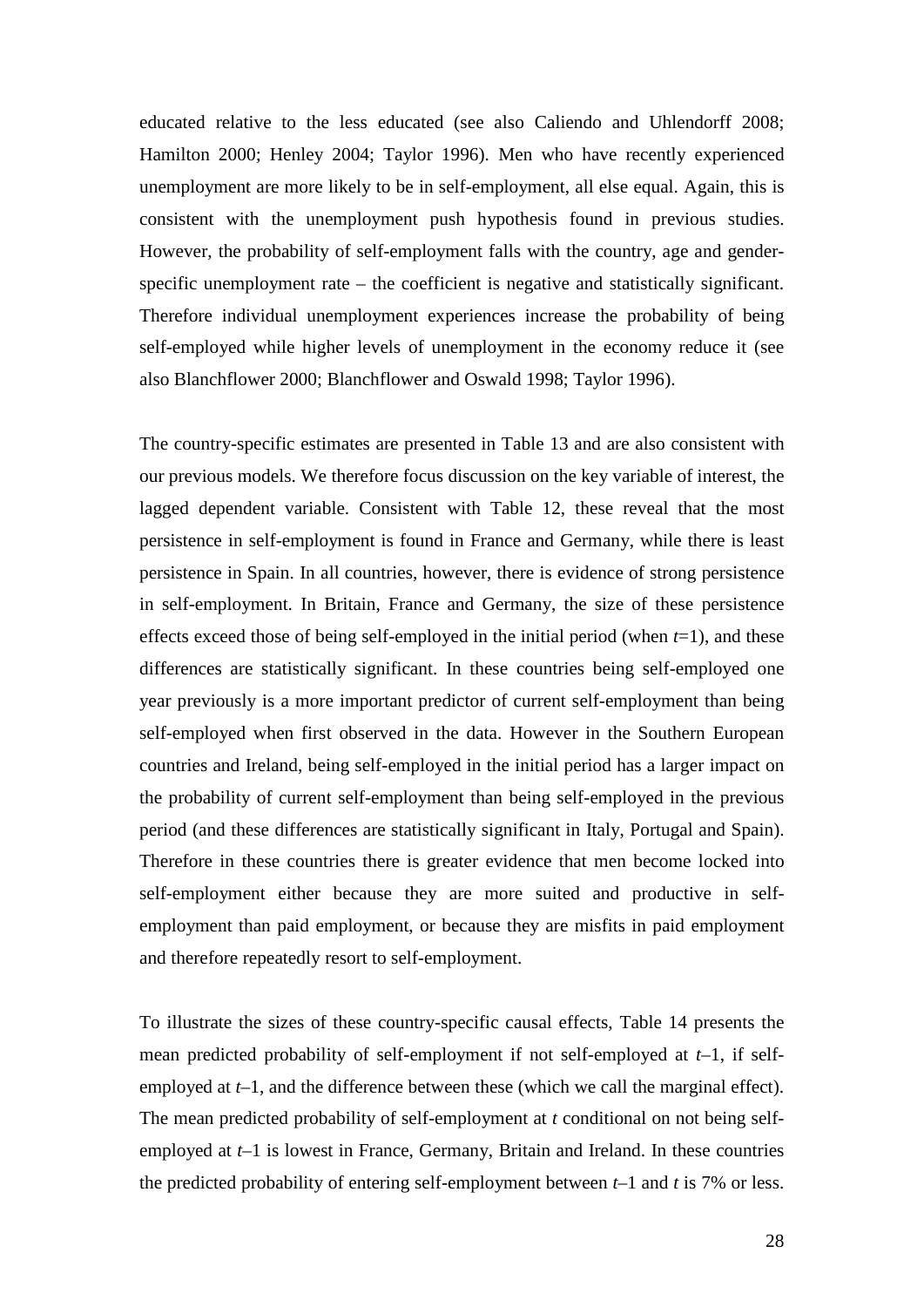It exceeds 10% in Spain, Portugal, Italy and Greece (where it is 17%). The mean predicted probability of self-employment at *t* conditional on self-employment at *t*–1 is lowest (below 40%) in Portugal and Spain. In these countries persistence in selfemployment is relatively low. In contrast it is relatively high (approaching 50%) in Britain, Germany and Greece, and 90% in France – therefore in these countries men in self-employment one year ago have a high probability of current self-employment. The marginal effects of self-employment at *t*–1 vary considerably across countries. Self-employment in the previous year has the smallest impact on the probability of current self-employment (the marginal effect is smallest) in Spain (0.200) and Portugal (0.293). It has the largest effect in France (0.893), Germany (0.461) and Britain (0.415). Self-employment status one year ago has the largest impact on the probability of current self-employment in these countries.

As a further step, we have estimated country-specific models including interactions between the lagged dependent variable and year dummies to examine how changes in self-employment persistence vary with the strictness of EPL. The year and countryspecific predicted probabilities and marginal effects are presented in Table 15. Rather than discuss these results in detail, we instead summarise how they correlate with strictness of EPL, again measured with the OECD indicator summarised in Table 2. The predicted probabilities of self-employment at *t* conditional on not being selfemployed at *t*–1 have a correlation with EPL strictness of 0.28. Therefore again we find evidence for a positive correlation between self-employment entry rates and EPL, which increases to 0.48 if France is excluded. However, there is a weaker correlation between the probability of self-employment at *t* conditional on self-employment in *t*–1 and EPL of 0.17 (which falls to 0.05 if France is excluded). Finally, the estimated marginal effects have a correlation with EPL of  $0.09$  (which changes to  $-0.12$  if France is excluded). Therefore the strongest correlation is between self-employment entry and EPL, which is positive and therefore indicates that the conditional probability of self-employment increases in countries/years where EPL is stricter. As EPL acts as a tax that reduces job creation (as employers are more reluctant to open a vacancy when EPL is high), then our results suggest that workers react to this by becoming more likely to start their own business. A general conclusion in the literature is that labour market flows decline with EPL (see Boeri and van Ours 2008 for a summary), with less job creation and job destruction, and fewer unemployment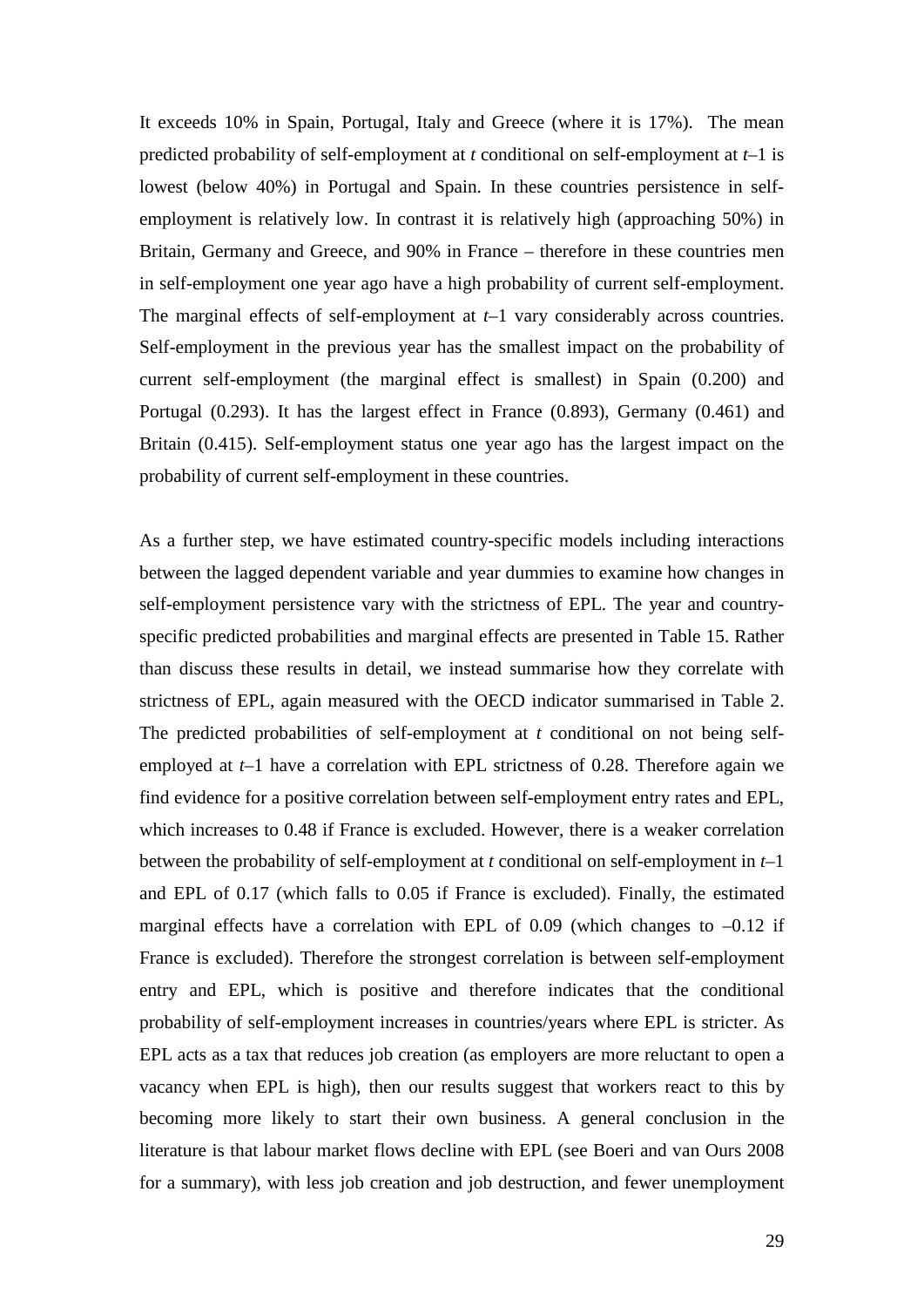inflows and unemployment outflows. However our results suggest that flows into selfemployment are positively associated with EPL.

Our final analysis investigates the extent to which persistence in self-employment varies with other observable characteristics of the worker and the labour market in which he is situated. Table 16 presents the coefficients on interactions with the lagged dependent variable with age, education, home ownership, health, recent unemployment experiences and the country, age and gender-specific unemployment rate. The results indicate that younger workers generally exhibit less persistence in self-employment – the estimated coefficients on the self-employed at *t*–1 and aged under 45 interaction terms are generally negative (for all countries but Ireland) and are statistically significant in the majority of cases. Therefore men aged less than 45 are more likely than those aged 45 or older to leave self-employment, maybe reflecting greater opportunities in paid employment or the lack of capital (human, financial or social) necessary to operate a lasting business enterprise. This is particularly apparent among Southern European countries. The causal relationship between selfemployment at *t*–1 and self-employment at *t* does not vary systematically with education across countries. It is stronger among the more highly educated in Greece, but is weaker among the more highly educated in Italy and Spain. This perhaps indicates either that men in Greece learn the skills necessary to successfully operate a business within the formal education system or that there are fewer suitable options in the paid labour market for more highly educated men in Greece. The opposite applies in Italy and Spain. Home ownership generally strengthens the causal relationship – the estimated coefficient on the interaction term is positive in all countries except Ireland although it is statistically significant for Britain and Spain. This could reflect the access to financial markets and capital that home ownership allows.<sup>[27](#page-32-0)</sup> Previous recent personal unemployment experiences have a consistently negative impact on selfemployment persistence (and the impact is statistically significant in all countries other than France and Germany). This indicates that those with an unstable recent employment history are more likely to leave self-employment, all else equal, which is consistent with the scarring effects of unemployment found in previous research. However persistence in self-employment appears to be orthogonal to labour demand

<span id="page-32-0"></span> $27$  Home ownership is also potentially endogenous if more successful business owners become home owners because of their longevity in self-employment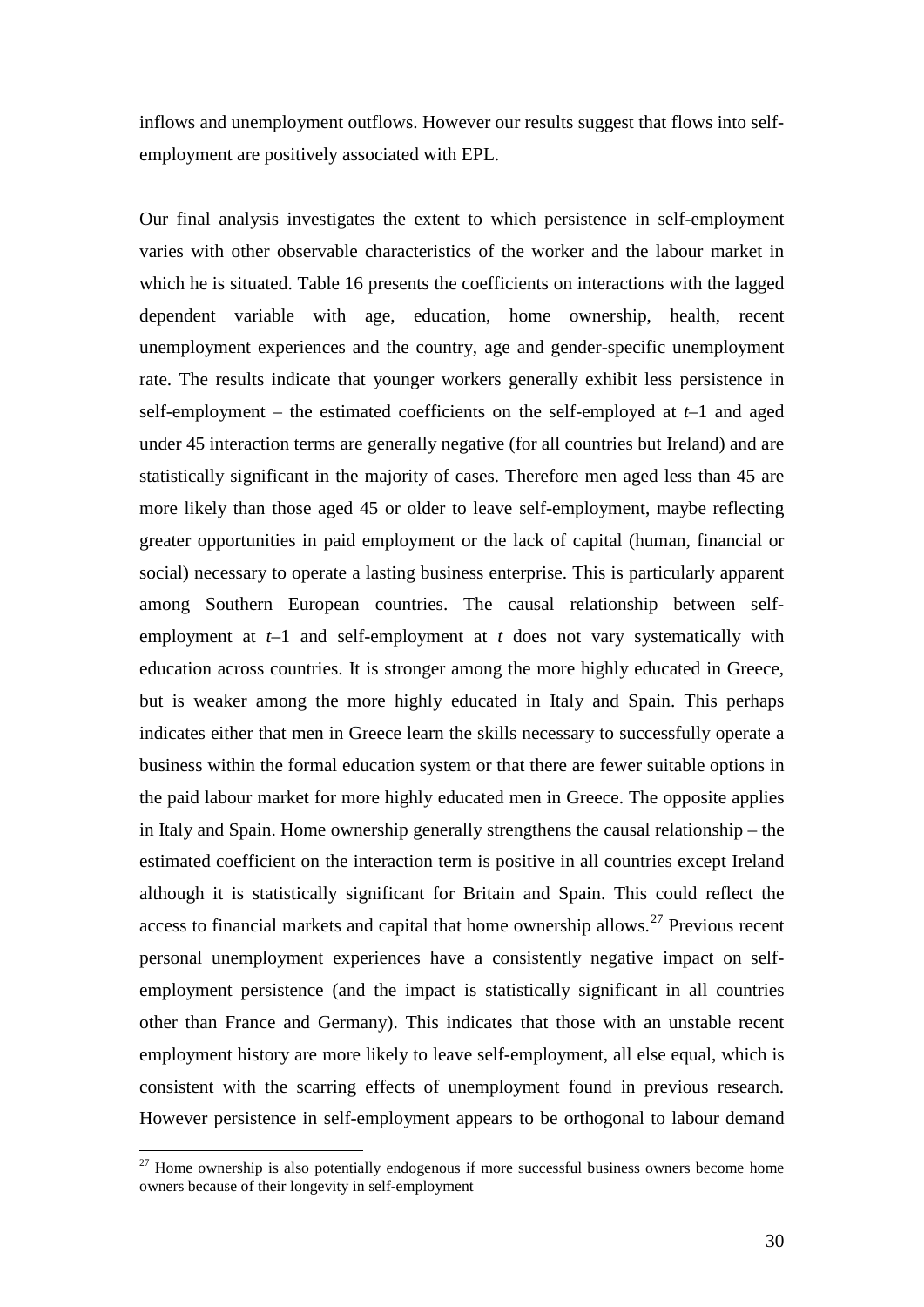in the local economy – the interaction between being self-employed at *t*–1 and the unemployment rate is not significant. The exception is in Portugal where it reduces persistence in self-employment, and therefore in Portugal the causal relationship between self-employment at *t*–1 and self-employment at *t* is weaker when labour demand is low.

## **6. Conclusions**

Our focus in this paper has been to investigate differences and similarities between European countries in the dynamics and persistence of self-employment using comparable micro-data. Many European countries have introduced policies promoting self-employment and aiding small business start-up, which may not only be a source of labour market flexibility but is also seen as an important route out of unemployment and into work, and of job creation, innovation, invention and competition. To what extent can differences in self-employment experiences between countries be explained by differences in characteristics, and to what extent can they be explained by labour market settings and institutions? We examine these issues using data for Britain, France, Germany, Greece, Ireland, Italy, Portugal and Spain.

Our analysis has identified both commonalities as well as significant cross-national variation in the factors associated with self-employment flows and persistence. We have consistent effects across countries of age, marital status and dependent children, health, previous unemployment and employment experiences and labour demand on self-employment entry. Similarly, income from self-employment, elapsed duration in self-employment, hours worked, previous unemployment experiences, home ownership and age have consistent impacts across countries on self-employment exit. A cross-country comparison indicates that labour markets in Greece, Italy and Portugal are most conducive to self-employment entry, while those in France and Germany are least conducive. Men in Germany have characteristics associated with a higher propensity to enter self-employment and those in Portugal have characteristics associated with a lower propensity to enter self-employment. In general, both the returns to characteristics and the characteristics themselves of men in France act to reduce self-employment flows, while in Germany we find that the labour market acts to reduce self-employment flows, while the characteristics of men are associated with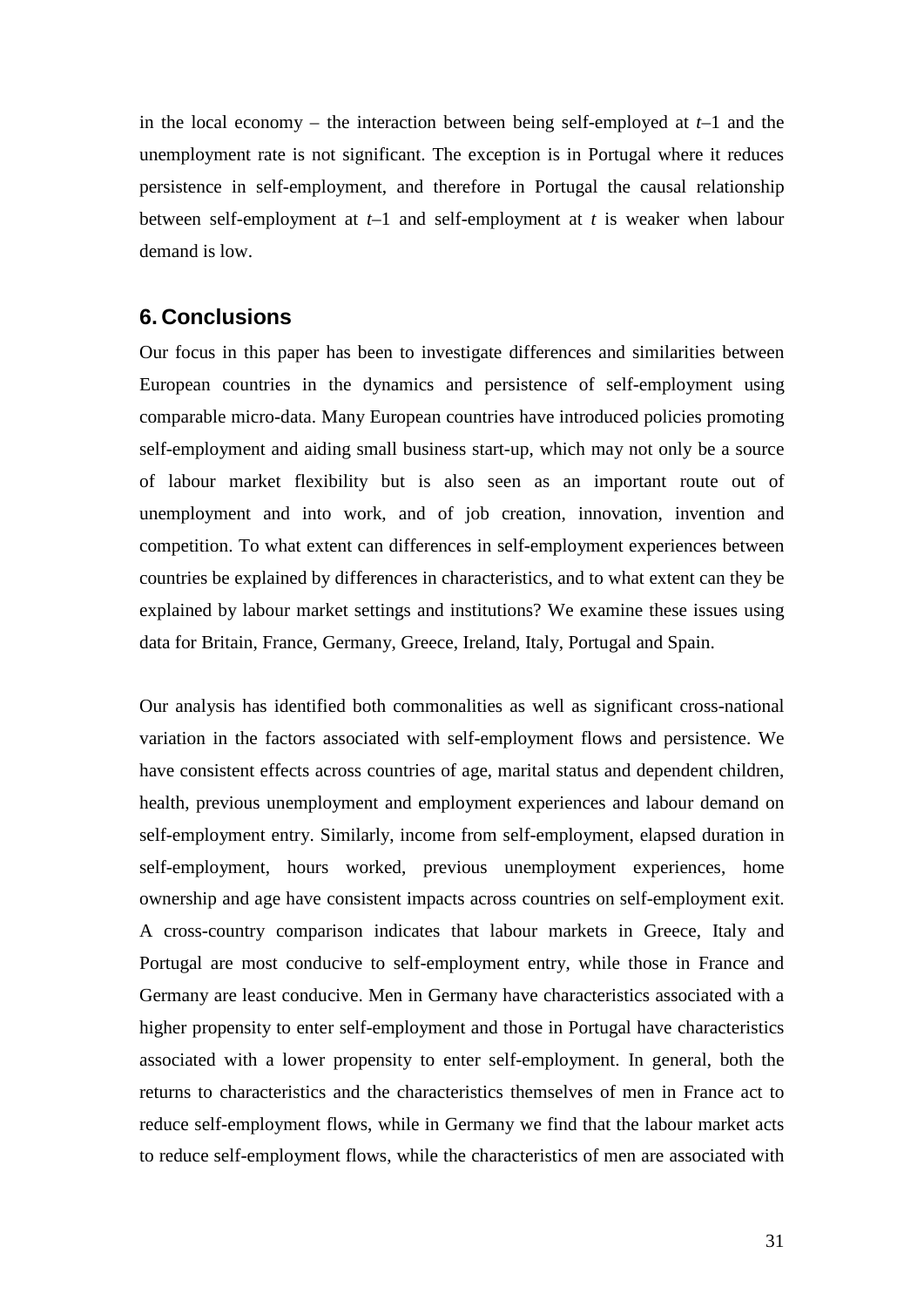higher flows into and out of self-employment. In contrast, the labour markets in Greece and Portugal are more conducive to self-employment entry and less conducive to self-employment survival, but the characteristics of men in these countries mediate these effects. We also find that the relatively high predicted probabilities of leaving self-employment in Spain can be explained by the way labour market operates rather than the characteristics of men in Spain.

We find a high degree of (causal) persistence in self-employment across countries, which is most pronounced in France and Germany and least pronounced in Spain. This persistence varies consistently across countries with age, home ownership and recent unemployment experiences. Examining our findings in relation to levels of employment protection legislation (EPL) in the countries studied reveals a positive relationship between EPL and self-employment entry. As EPL acts as a tax that reduces job creation (as employers are more reluctant to open vacancy when EPL is high), then our results suggest that workers react to this by becoming more likely to start their own business. A general conclusion in the literature is that labour market flows decline with EPL with less job creation, job destruction, and reduced unemployment inflows and unemployment outflows. We find that people respond to a less dynamic labour market by becoming self-employed. No relationship emerges between EPL and self-employment survival or persistence.

Our results suggest that policies aimed at moving individuals into self-employment can only be temporary solutions – and further support is required once self-employed to prevent exits. The apparent scarring impacts of unemployment on self-employment indicate that policies targeted at reducing the incidence of unemployment in the shortrun have beneficial longer run effects on self-employment persistence and survival, but also reduce entry rates into self-employment. Employment instability and turnover, and the higher associated risks of unemployment, increase the likelihood of self-employment entry, but also self-employment exits. The fact that formal qualifications has little impact on self-employment flows, while age has a consistent impact, suggests that education and training schemes should be focused more on skills typically acquired with experience and improving worker's social capital rather than qualification accumulation.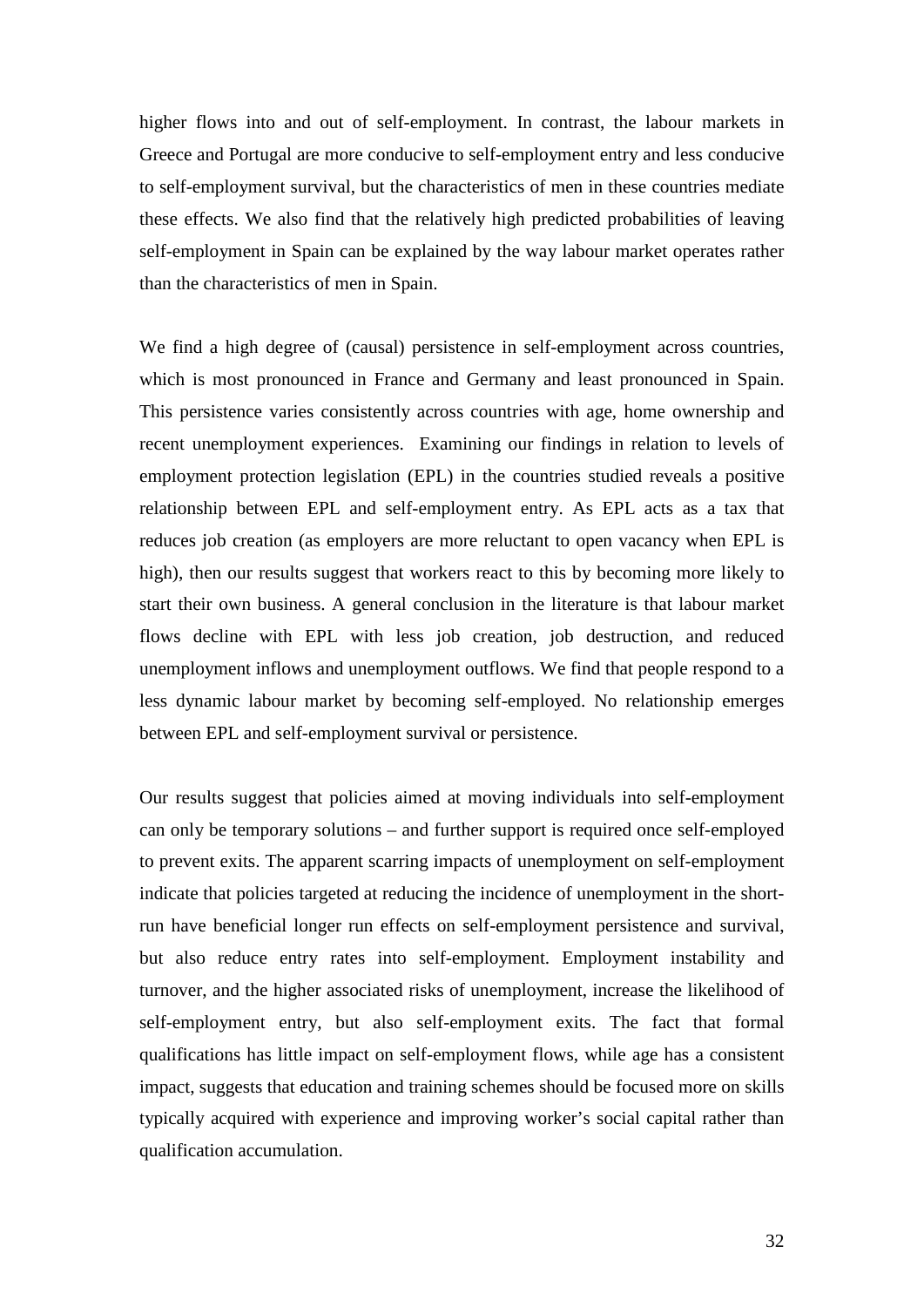## **References**

- Amossé, T. and D. Goux (2004), "Entries and exits from self-employment in France over the last twenty years", in R. Arum and W. Müller (eds) *The re-emergence of self-employment: A comparative analysis of self-employment dynamics and social inequality*, Princeton University Press: New Jersey.
- Arulampalam, W., A.L. Booth and M.P. Taylor (2000), "Unemployment persistence", *Oxford Economic Papers*, 52, pp.24–50.
- Arulampalam, W., and M. Stewart (2009), "Simplified implementation of the Heckman estimator of the dynamic probit model and a comparison with alternative estimators", *Oxford Bulletin of Economics and Statistics*, 71 (5), 659–681.
- Arum, R. and W. Müller (2004), "The re-emergence of self-employment: Comparative findings and empirical propositions", in R. Arum and W. Müller (eds) *The re-emergence of self-employment: A comparative analysis of selfemployment dynamics and social inequality*, Princeton University Press: New Jersey.
- Azmat, G., M. Güell and A. Manning (2006), "Gender gaps in unemployment rates in OECD countries", *Journal of Labor Economics*, 24 (1), pp.1–37.
- Barbieri, P. and I. Bison (2004), "Self-employment in Italy: Scaling the class barriers", in R. Arum and W. Müller (eds) *The re-emergence of selfemployment: A comparative analysis of self-employment dynamics and social inequality*, Princeton University Press: New Jersey.
- Bates, T. (1990), "Entrepreneur human capital inputs and small business longevity", *The Review of Economics and Statistics*, 72 (4), 551–559.
- Bendick, M. and M.L. Egan (1987), "Transfer payment diversion for small business development: British and French experience", *Industrial and Labor Relations Review*, 40, 528–542.
- Bernhardt, I. (1994), "Competitive advantage in self-employment and paid work", *Canadian Journal of Economics*, 27, 273–289.
- Blanchflower, D. (2000), "Self-employment in OECD countries", *Labour Economics*, 7, 471-505
- Blanchflower, D. (2004), "Self-employment: More may not be better", *Swedish Review of Economic Policy*, 11(2), 15–72.
- Blanchflower, D., and A. Oswald (1998), "What makes an entrepreneur?", *Journal of Labor Economics*, 16 (1), 26–60.
- Blanchflower, D., A. Oswald and A. Stutzer (2001), "Latent entrepreneurship across nations", *European Economic Review*, 45, 680–691.
- Boeri, T. (1999), "Enforcement of employment security regulations, on-the-job search and unemployment duration", *European Economic Review*, 43, 65–89
- Boeri, T. and J. van Ours (2008), *The economics of imperfect labor markets*, Princeton University Press: New Jersey.
- Böheim, R. and M.P. Taylor (2002), "The search for success: Do the unemployed find stable employment?", *Labour Economics*, 9, 717–735.
- Bruce, D. and M. Mohsin (2006), "Tax policy and entrepreneurship: New time series evidence", *Small Business Economics*, 26 (5), 409–425.
- Burke, A.E., F.R. Fitz-Roy and M.A. Nolan (2000), "When less is more: distinguishing between entrepreneurial choice and performance", *Oxford Bulletin of Economics and Statistics*, 62, 565–587.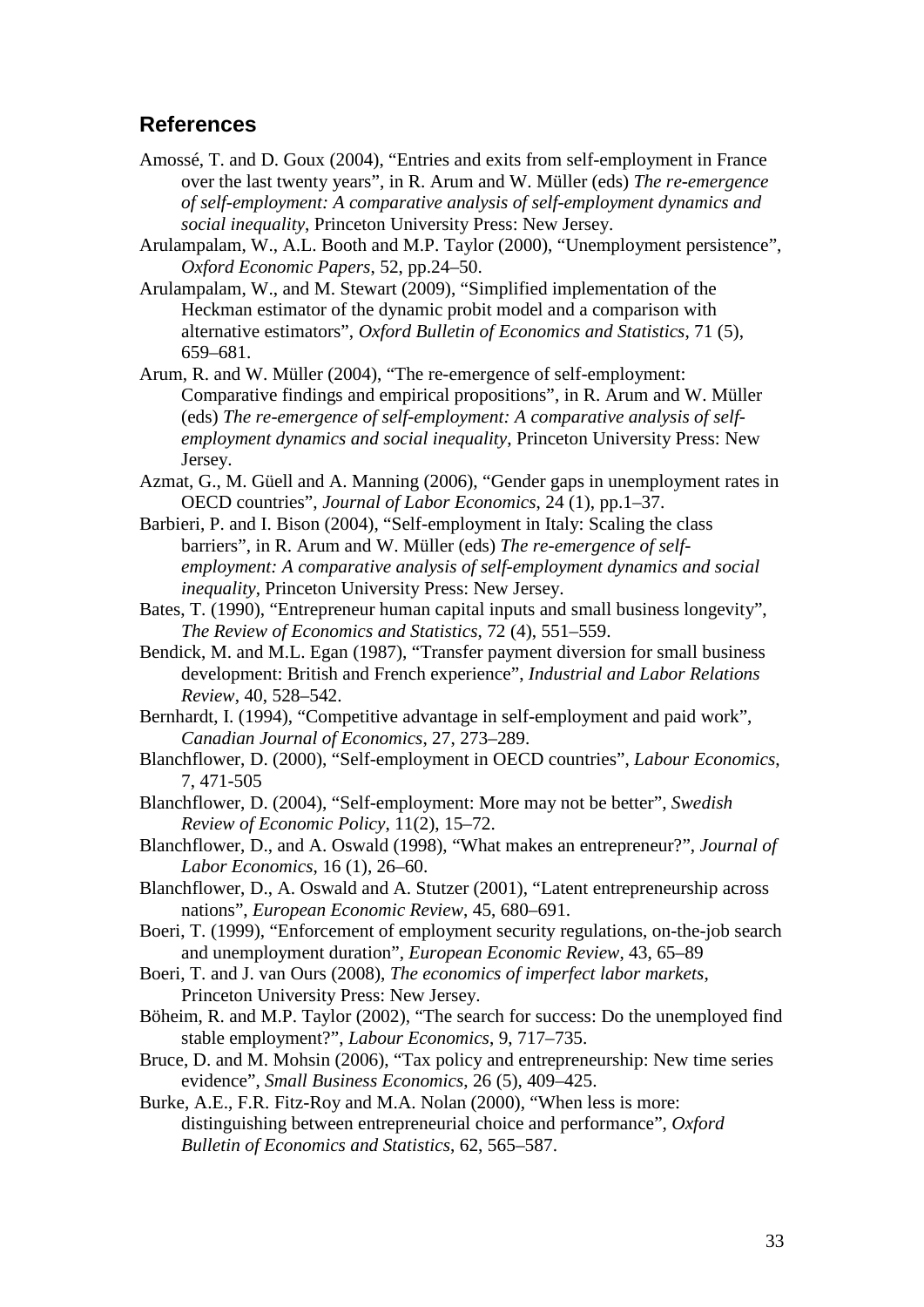Caliendo, M. and A. Uhlendorf (2008), "Self-employment dynamics, state dependence and cross-mobility patterns", IZA Discussion Paper no. 3900.

- Carrasco, R. (1999), "Transitions to and from self-employment in Spain: An empirical analysis", *Oxford Bulletin of Economics and Statistics*, 61 (3), 315–341.
- Carree, M. and A.R. Thurik (2008), "The lag structure of the impact of business ownership on economic performance in OECD countries", *Small Business Economics*, 30, 101–110.
- Chamberlain, G. (1984), "Panel data", in S. Griliches and M. Intriligator (eds), *Handbook of Econometrics*, Amsterdam: North Holland.
- Congregado, E., A. A. Golpe and S. C. Parker (2009), "The dynamics of entrepreneurship: Hysteresis, business cycles and government policy", IZA Discussion Paper no. 4093.
- Cowling, M. and M.P. Taylor (2001), "Entrepreneurial men and women: Two different species?" *Small Business Economics*, 16 (3), 167–175.
- Cressy, R. (1996), "Are business start-ups debt rationed?", *Economic Journal*, 106 (438), 1253–1270.
- Davis, S., J. Haltiwanger and S. Schuh (1996), *Job creation and destruction*, MIT Press: Cambridge, MA.
- Eurostat (1996), *The European Community Household Panel (ECHP): Survey methodology and implementation*, Theme 3, Series E, Luxembourg: Office for Official Publications of the European Communities.
- Eurostat (1999), *ECHP data quality*, DOC.PAN 119/99, Luxembourg: Office for Official Publications of the European Communities.
- Eurostat (2000), *European Social Statistics: Income, poverty and social exclusion*, Luxembourg: Office for Official Publications of the European Communities.
- European Commission (2005), *Employment in Europe 2005*, Luxembourg: Office for Official Publications of the European Communities.
- European Commission (2008), *Employment in Europe 2008*, Luxembourg: Office for Official Publications of the European Communities.
- Evans, D.S. and B. Jovanovic (1989) "Estimated model of entrepreneurial choice under liquidity constraints", *Journal of Political Economy*, 97 (4), 808–827.
- Evans, D.S. and L.S. Leighton (1989) "Some empirical aspects of entrepreneurship", *American Economic Review*, 79 (3), 111–119.
- Fritsch, M. and P. Mueller (2007), "The persistence of regional new business formation-activity over time – assessing the potential of policy promotion programmes" *Journal of Evolutionary Economics*, 17, 299–315.
- Fuest, C., B. Huber and S.B. Nielsen (2002), "Why is the corporation tax lower than the personal tax rate? The role of small firms", *Journal of Public Economics*, 87, 157–174.
- Georgellis, Y., J.G. Sessions and N. Tsitsianis (2005), "Self-employment longitudinal dynamics: A review of the literature", *Economic Issues*, 10 (2), 51–84.
- Glocker, D. and V. Steiner (2007), "Self-employment: A way to end unemployment? Empirical evidence from German pseudo-panel data", IZA Discussion Paper no 2561.
- Gregg, P. (2001), "The impact of youth unemployment on adult unemployment in the NCDS", *Economic Journal*, 111 (475), F626–F653.
- Gregg, P. and A. Manning (1997), "Skill-biased change, unemployment and inequality", *European Economic Review*, 41, 173–1200
- Grubb, D. and W. Wells (1993), "Employment regulation and patterns of work in EC countries", *OECD Economic Studies*, Number 21, Winter.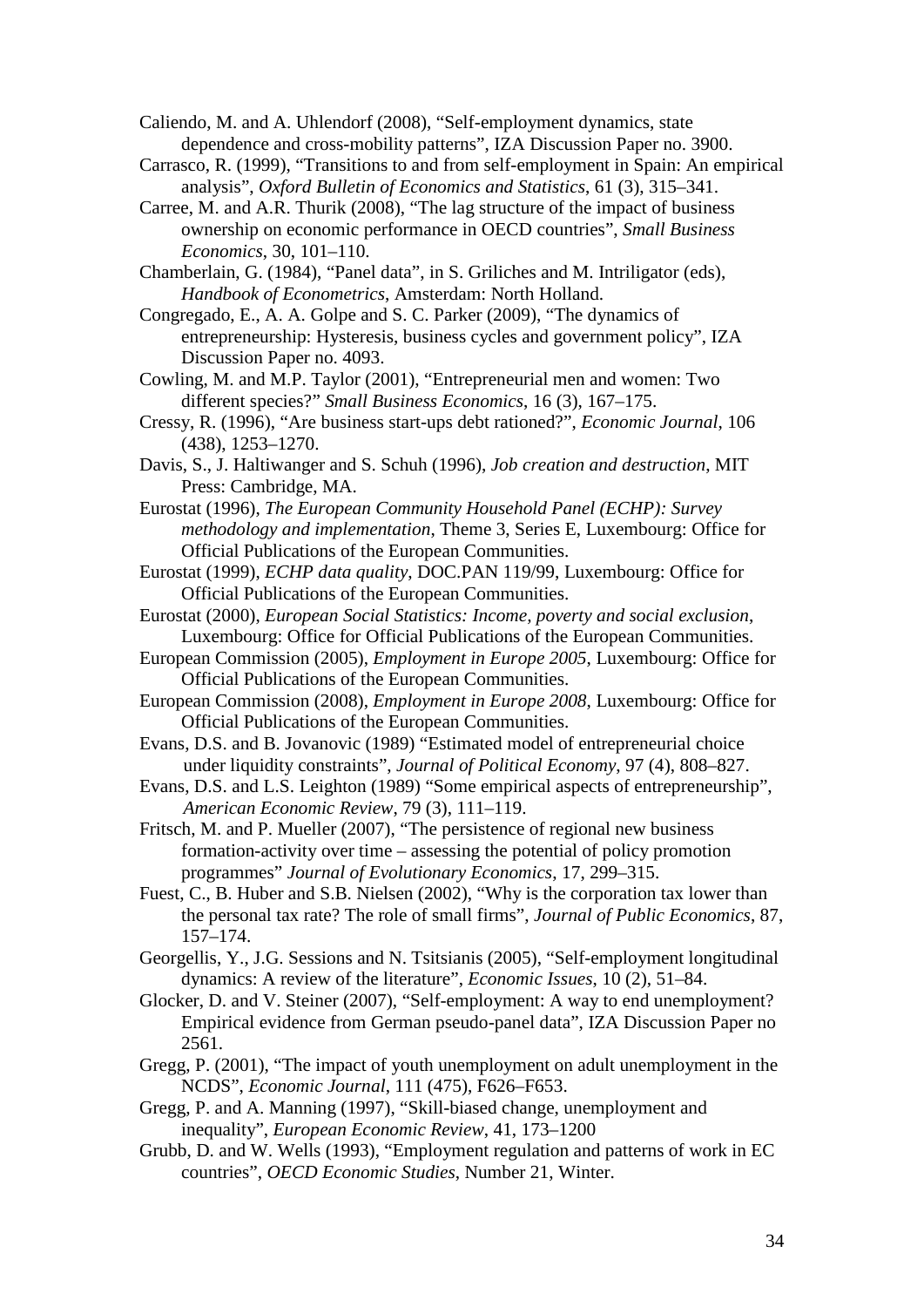Hamilton, B.H. (2000), "Does entrepreneurship pay? An empirical analysis of the returns to self-employment", *Journal of Political Economy*, 108, 604–631.

- Heckman, J.J. (1981a), "Heterogeneity and state dependence", in S. Rosen (ed), *Studies in Labor Markets*, Chicago Press: Chicago, IL.
- Heckman, J.J. (1981b), "The incidental parameters problem and the problem of initial conditions in estimating a discrete time-discrete data stochastic process", in C.F. Manski and D. McFadden (eds), *Structural Analysis of Discrete Data with Econometric Applications*, MIT Press: Cambridge, MA.
- Henley, A. (2004), "Self-employment status: The role of state dependence and initial circumstances", *Small Business Economics*, 22, 67–82.
- Holtz-Eakin, D., D. Joulfaian and H.S. Rosen (1994a) "Entrepreneurial decisions and liquidity constraints", *RAND Journal of Economics*, 25 (2), 334–347.
- Holtz-Eakin, D., D. Joulfaian and H.S. Rosen (1994b) "Sticking it out: Entrepreneurial survival and liquidity constraints", *Journal of Political Economy*, 102 (1), 53–75.
- Laferrère, A. and P. McEntee (1995), "Self-employment and intergenerational transfers of physical and human capital: An empirical analysis of French data", *Economic and Social Review*, 44, 73–84.
- Lentz, B.F. and D.N. Laband (1990), "Entrepreneurial success and occupational inheritance among proprietors", *Canadian Journal of Economics*, 23, 563–579.
- Lin, Z., G. Picot and J. Compton (2000), "The entry and exit dynamics of selfemployment in Canada", *Small Business Economics*, 15, 105–125.
- Lindh, T. and H. Ohlsson (1996), "Self-employment and windfall gains: Evidence from the Swedish lottery", *Economic Journal*, 106 (439).
- Lohman, H. and S. Luber (2004), "Trends in self-employment in Germany: Different types, different developments?" in R. Arum and W. Müller (eds) *The reemergence of self-employment: A comparative analysis of self-employment dynamics and social inequality*, Princeton University Press: New Jersey.
- Luber, S., H. Lohman, W. Müller and P. Barbieri (2000), "Male self-employment in four European countries", *International Journal of Sociology*, 30, 5–44.
- Lucas, R.E. (1978), "On the size distribution of business firms", *Bell Journal of Economics*, 9, 508–523.
- Meager, N. and P. Bates (2004), "Self-employment in the UK during the 1980s and 1990s", in R. Arum and W. Müller (eds) *The re-emergence of self-employment: A comparative analysis of self-employment dynamics and social inequality*, Princeton University Press: New Jersey.
- McManus, P.A. (2000), "Market, state and the quality of new self-employment jobs among men in the United States and Germany", *Social Forces*, 78, 865–905.
- Millán, JM., E. Congregado and C. Román (2011), "Determinants of self-employment survival in Europe", *Small Business Economics*, forthcoming, DOI: 10.1007/s11187-010-9260-0.
- Miller, R.A. (1984), "Job matching and occupational choice", *Journal of Political Economy*, 92, 1086–1120.
- Mundlak, Y. (1978), "On the pooling of time-series and cross section data", *Econometrica*, 46 (1), pp.69–85.
- Nicoletti, G, R.C.G.Haffner, S. Nickell, S. Scarpetta and G. Zoega (2001), "European integration, liberalization, and labor-market performance", in G. Bertola, T. Boeri and G. Nicoletti (eds), *Welfare and employment in a united Europe*, MIT Press: Cambridge, Massachusetts
- OECD (1994), *The jobs study – Evidence and explanations part III*, OECD: Paris.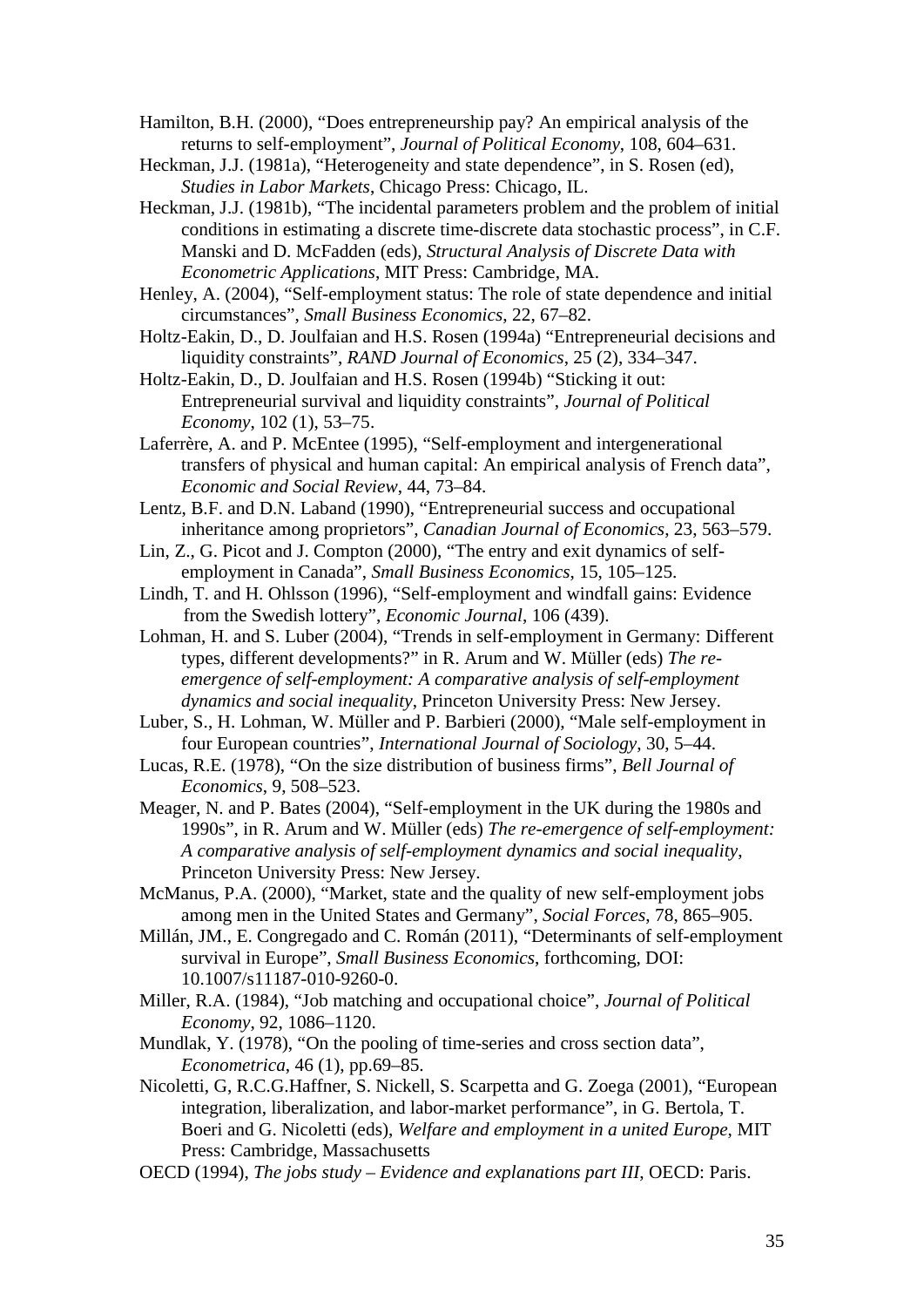- OECD (1998), "Making the most of the minimum: Statutory minimum wages, employment and poverty", *Employment Outlook*, 31–77 OECD: Paris
- OECD (1999), "Employment protection and labour market performance" *Employment Outlook*, OECD: Paris.
- OECD (2000), *OECD employment outlook June*, OECD: Paris.
- OECD (2004), *OECD employment outlook*, OECD: Paris.
- Orme, C.D. (1997), "The initial conditions problem and two step estimation in discrete panel data models", mimeo, Department of Economics, University of Manchester.
- Orme, C. D. (2002) "Two-step inference in dynamic non-linear panel data models", mimeo, University of Manchester.
- Parker, S.C. (1996), "A time series model of self-employment under uncertainty", *Economica*, 63, 459–475.
- Parker, S.C. (2004), *The economics of self-employment and entrepreneurship*, Cambridge University Press: Cambridge.
- Parker, S.C. and M.T. Robson (2004), "Explaining international variations in selfemployment: Evidence from a panel of OECD countries", *Southern Economic Journal*, 71 (2), 287–301.
- Robson, M.T. (2003), "Does stricter employment protection legislation promote selfemployment?", *Small Business Economics*, 21 (3), 309–319.
- Román, C., E. Congregado and JM. Millán (2011), "Dependent self-employment as a way to evade employment protection legislation", *Small Business Economics*, 37, 363–392.
- Russell, H. and P.J. O'Connell (2001), "Getting a job in Europe: The transition from unemployment to work among young people in nine European countries", *Work, Employment and Society*, 15 (1), pp.1–24.
- Slinger, T. (2001), "Some labour market implications of employment legislation", *Labour Market Trends*, September, pp.445–454.
- Staber, U. and D. Bogenhold (1993), "Self-employment: A study of seventeen OECD countries", *Industrial Relations Journal*, 24, 126–137.
- Tatsiramos, K. (2006), "Unemployment insurance in Europe: Unemployment duration and subsequent employment stability", IZA Discussion Paper no 2280.
- Taylor, M.P. (1996), "Earnings, independence or unemployment: Why become selfemployed?", *Oxford Bulletin of Economics and Statistics*, 58 (2), 253–266.
- Taylor, M.P. (1999), "Survival of the fittest? An analysis of self-employment duration in Britain", *Economic Journal* 109, pp.C140–C150.
- Taylor, M.P. (2001), "Self-employment and windfall gains in Britain: Evidence from panel data", *Economica*, 68 (272), 539–566.
- Taylor, M.P. (2004), "Self-employment in Britain: When, who and why?", *Swedish Economic Policy Review*, 11 (2), 139–174.
- Van Praag, M. (2003), "Business survival and success of young small business owners", Tinbergen Institute Discussion Paper 2003-050/3
- Wooldridge, J. (2005). Simple solutions to the initial conditions problem in dynamic, nonlinear panel data models with unobserved heterogeneity, *Journal of Applied Econometrics*, 20, 39–54.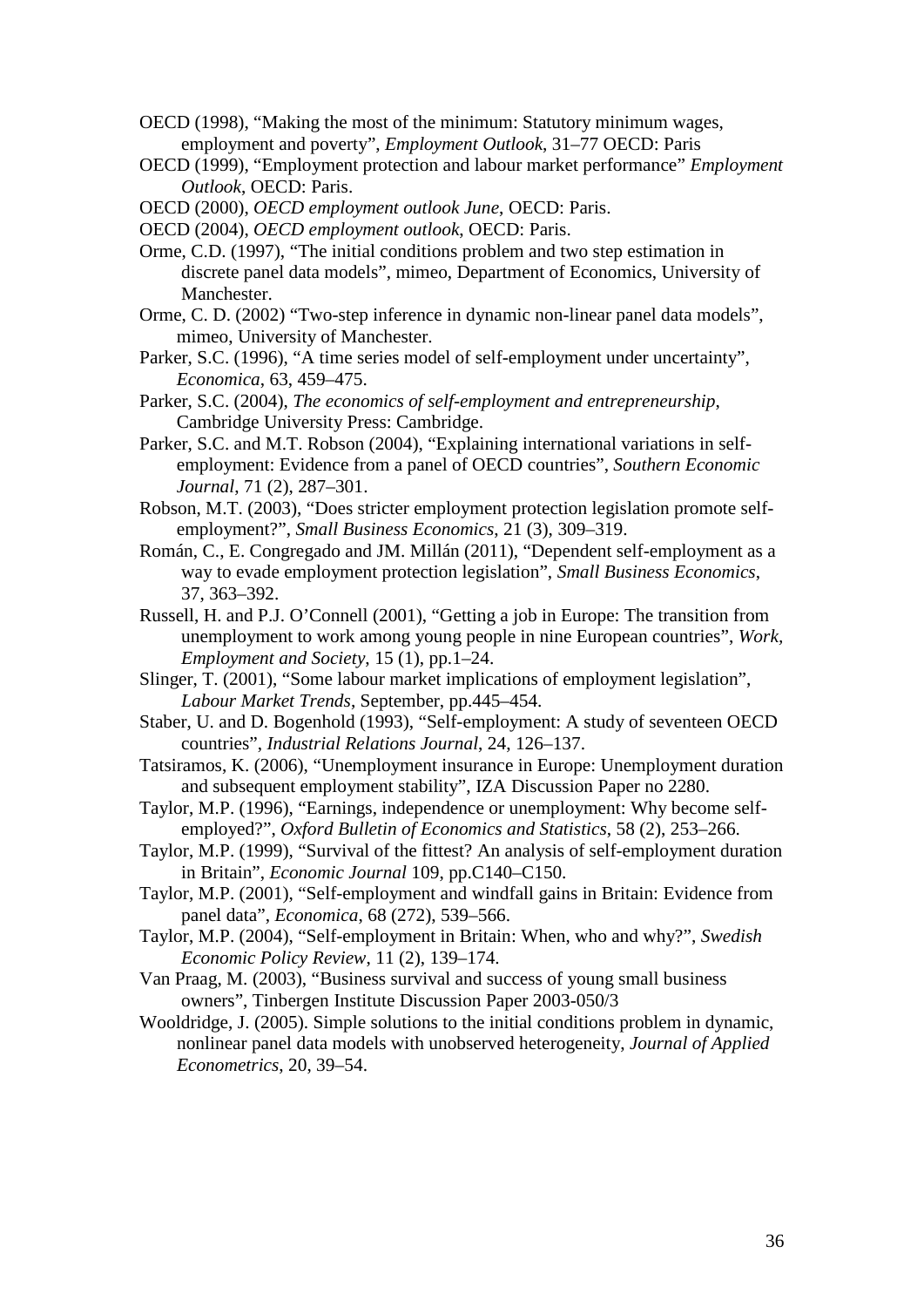| CUULLU ICS 1775–4007 |      |      |      |      |      |      |      |      |  |  |  |  |
|----------------------|------|------|------|------|------|------|------|------|--|--|--|--|
|                      | 1993 | 1995 | 1997 | 1999 | 2001 | 2003 | 2005 | 2007 |  |  |  |  |
| <b>EU15</b>          | 16.2 | 16.1 | 15.3 | 14.7 | 14.4 | 14.5 | 14.4 | 14.3 |  |  |  |  |
| France               | 11.6 | 10.7 | 10.1 | 9.5  | 8.9  | 8.8  | 8.9  | 8.9  |  |  |  |  |
| Germany              | 9.7  | 10.0 | 10.2 | 10.0 | 10.1 | 10.5 | 11.2 | 11.2 |  |  |  |  |
| Greece               |      | 44.5 | 44.2 | 42.5 | 38.0 | 37.3 | 35.1 | 34.8 |  |  |  |  |
| Ireland              |      | 20.5 | 19.4 | 19.2 | 18.1 | 17.7 | 16.9 | 17.3 |  |  |  |  |
| Italy                | 26.7 | 26.9 | 26.8 | 26.4 | 26.0 | 25.6 | 24.7 | 24.1 |  |  |  |  |
| Portugal             |      |      | 21.2 | 20.4 | 20.7 | 20.2 | 19.1 | 18.2 |  |  |  |  |
| Spain                | 19.2 | 18.7 | 17.3 | 16.9 | 15.6 | 15.0 | 14.6 | 13.8 |  |  |  |  |
| UK                   | 13.5 | 13.8 | 13.4 | 12.5 | 12.1 | 12.9 | 12.8 | 13.4 |  |  |  |  |

**Table 1: Self-employment as a percentage of total employment: Selected EU countries 1993–2007**

Source: Figures from EC (2005; 2008).

| <b>Lavic 2. Overall strictliess of employment protection. OECD version I</b> |      |      |      |      |      |      |      |      |
|------------------------------------------------------------------------------|------|------|------|------|------|------|------|------|
|                                                                              | 1993 | 1995 | 1997 | 1999 | 2001 | 2003 | 2005 | 2007 |
| France                                                                       | 2.98 | 2.98 | 2.98 | 2.98 | 3.05 | 3.05 | 3.05 | 3.05 |
| Germany                                                                      | 3.21 | 3.09 | 2.34 | 2.34 | 2.34 | 2.09 | 2.12 | 2.12 |
| Greece                                                                       | 3.50 | 3.50 | 3.50 | 3.50 | 3.50 | 2.73 | 2.73 | 2.73 |
| Ireland                                                                      | 0.93 | 0.93 | 0.93 | 0.93 | 0.93 | 1.11 | 1.11 | 1.11 |
| Italy                                                                        | 3.57 | 3.57 | 3.26 | 2.70 | 2.01 | 1.82 | 1.82 | 1.82 |
| Portugal                                                                     | 3.85 | 3.85 | 3.67 | 3.67 | 3.67 | 3.67 | 3.46 | 3.46 |
| Spain                                                                        | 3.82 | 3.01 | 2.93 | 2.93 | 3.05 | 2.98 | 2.98 | 2.98 |
| UK                                                                           | 0.60 | 0.60 | 0.60 | 0.60 | 0.68 | 0.75 | 0.75 | 0.75 |

Source: Figures from OECD statistical data, available online at

http://stats.oecd.org/Index.aspx?QueryName=252&QueryType=View#

| Table 3: Non-agricultural male self-employment rates in selected EU countries, |
|--------------------------------------------------------------------------------|
| <b>ECHP 1994-2001</b>                                                          |

| LULL 1777-2001 |      |      |      |      |      |      |      |      |       |            |  |
|----------------|------|------|------|------|------|------|------|------|-------|------------|--|
|                | 1994 | 1995 | 1996 | 1997 | 1998 | 1999 | 2000 | 2001 | Total | Ever self- |  |
|                |      |      |      |      |      |      |      |      |       | employed   |  |
| Total          | 15.7 | 15.8 | 15.7 | 15.6 | 15.7 | 15.4 | 15.5 | 15.2 | 15.6  | 19.5       |  |
| <b>Britain</b> | 14.9 | 15.2 | 15.0 | 13.8 | 13.2 | 12.9 | 12.5 | 12.6 | 13.8  | 18.7       |  |
| France         | 6.7  | 7.1  | 7.6  | 7.9  | 7.9  | 6.6  | 7.3  | 6.5  | 7.2   | 8.0        |  |
| Germany        | 6.4  | 6.9  | 6.6  | 7.3  | 6.0  | 6.8  | 7.5  | 7.7  | 6.9   | 10.3       |  |
| Greece         | 30.2 | 29.7 | 29.0 | 28.9 | 30.0 | 28.8 | 29.3 | 27.9 | 29.3  | 33.9       |  |
| Ireland        | 14.2 | 13.9 | 14.0 | 13.9 | 14.1 | 13.4 | 13.1 | 13.4 | 13.8  | 16.4       |  |
| Italy          | 20.3 | 21.0 | 20.9 | 21.1 | 20.9 | 20.7 | 20.7 | 21.3 | 20.9  | 26.0       |  |
| Portugal       | 17.1 | 17.4 | 16.7 | 16.3 | 16.4 | 16.3 | 16.6 | 16.3 | 16.6  | 21.3       |  |
| Spain          | 15.9 | 15.2 | 15.7 | 15.5 | 16.0 | 15.9 | 15.9 | 14.6 | 15.6  | 20.1       |  |
|                |      |      |      |      |      |      |      |      |       |            |  |

Source: Author's calculations based on ECHP 1994–2001. Figures relate to proportion of men aged 22–59 in self-employment.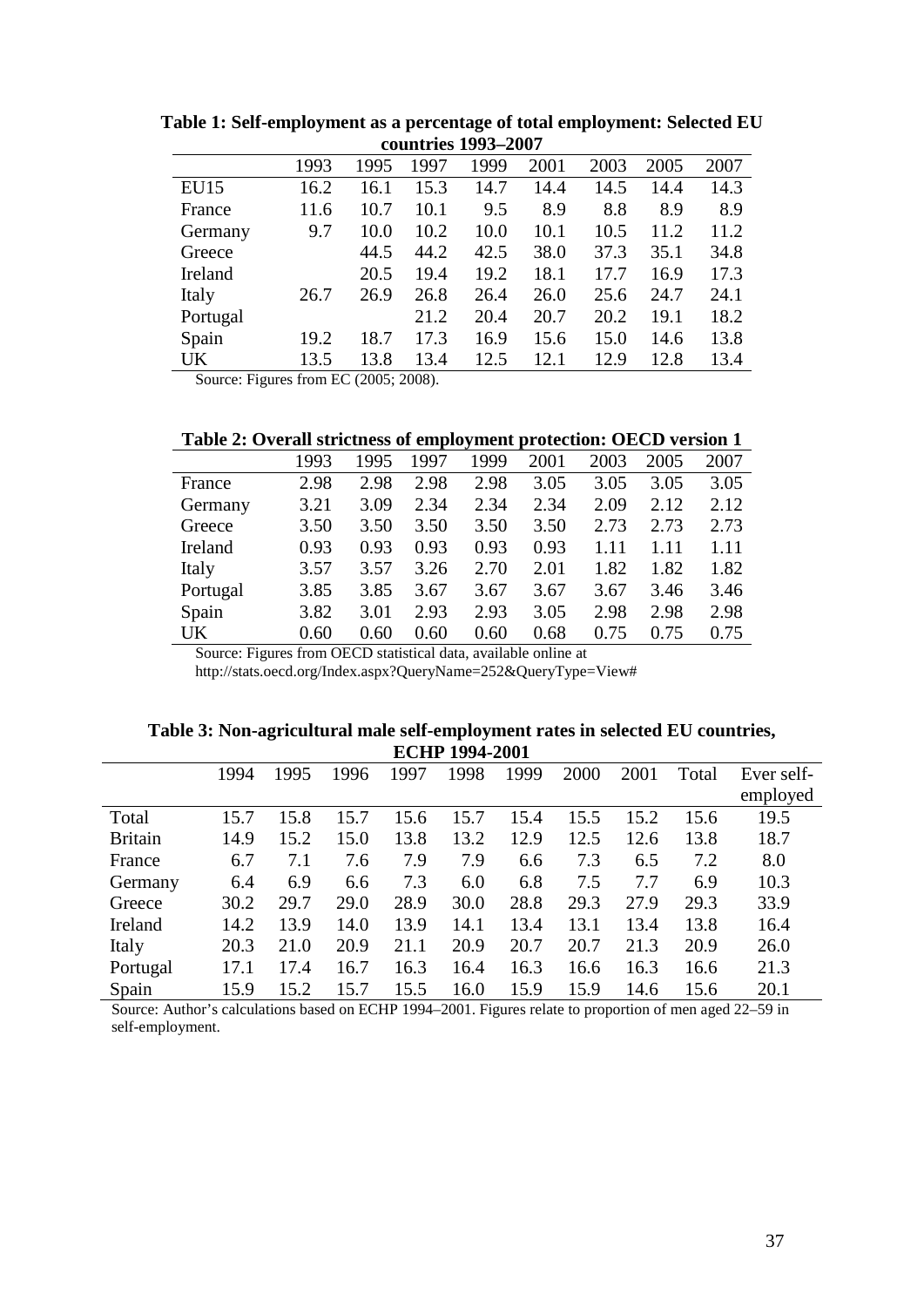|                |               |          | Status at $t+1$ |             |        |       |                |
|----------------|---------------|----------|-----------------|-------------|--------|-------|----------------|
|                | Self-employed | Employee |                 | Out of work |        | N     | Persistence in |
|                |               |          |                 |             |        |       | employment     |
| Total          | 90.7          | 6.8      | (73.9)          | 2.4         | (26.1) | 23133 | 93.9           |
| <b>Britain</b> | 88.1          | 9.1      | (76.5)          | 2.8         | (23.5) | 2140  | 95.1           |
| France         | 96.0          | 2.1      | (52.5)          | 1.9         | (47.5) | 1264  | 95.4           |
| Germany        | 90.4          | 7.4      | (77.1)          | 2.2         | (22.9) | 1278  | 94.1           |
| Greece         | 92.2          | 5.3      | (67.9)          | 2.5         | (32.1) | 4645  | 91.8           |
| Ireland        | 92.3          | 5.3      | (68.8)          | 2.4         | (31.2) | 1373  | 94.1           |
| Italy          | 91.8          | 5.6      | (68.3)          | 2.6         | (31.7) | 5928  | 92.8           |
| Portugal       | 90.4          | 8.1      | (84.4)          | 1.5         | (15.6) | 2827  | 94.3           |
| Spain          | 86.7          | 10.4     | (78.2)          | 2.9         | (21.8) | 3678  | 90.8           |

**Table 4: Labour market status at** *t***+1 of men in self-employment at** *t***, ECHP 1994–2001 (row percentages)**

Notes: Status measured at each date of interview. Self-employment and employee status are defined by the respondent. Figures in brackets are the proportion of self-employment exits to each labour market state.

#### **Table 5: Inflow rates from paid employment and non-work into self-employment between** *t* **and** *t***+1, ECHP 1994–2001**

|                | Status at t |          |             |       |  |  |  |  |  |  |
|----------------|-------------|----------|-------------|-------|--|--|--|--|--|--|
|                |             | Employee | Out of work |       |  |  |  |  |  |  |
| Total          | 1.9         | (7.8)    | 2.8         | (2.9) |  |  |  |  |  |  |
| <b>Britain</b> | 1.7         | (9.0)    | 3.4         | (3.3) |  |  |  |  |  |  |
| France         | 0.3         | (3.2)    | 1.3         | (2.8) |  |  |  |  |  |  |
| Germany        | 0.9         | (10.7)   | 1.8         | (3.6) |  |  |  |  |  |  |
| Greece         | 3.2         | (5.9)    | 4.1         | (1.9) |  |  |  |  |  |  |
| Ireland        | 1.8         | (8.3)    | 2.2         | (2.9) |  |  |  |  |  |  |
| Italy          | 2.6         | (7.0)    | 2.8         | (2.9) |  |  |  |  |  |  |
| Portugal       | 2.4         | (9.9)    | 2.4         | (2.0) |  |  |  |  |  |  |
| Spain          | 2.4         | (9.5)    | 3.5         | (4.7) |  |  |  |  |  |  |

Notes: Status measured at each date of interview. Self-employment and employee status are defined by the respondent. Figures in brackets are the proportion of the self-employed at *t*+1 who entered from each state.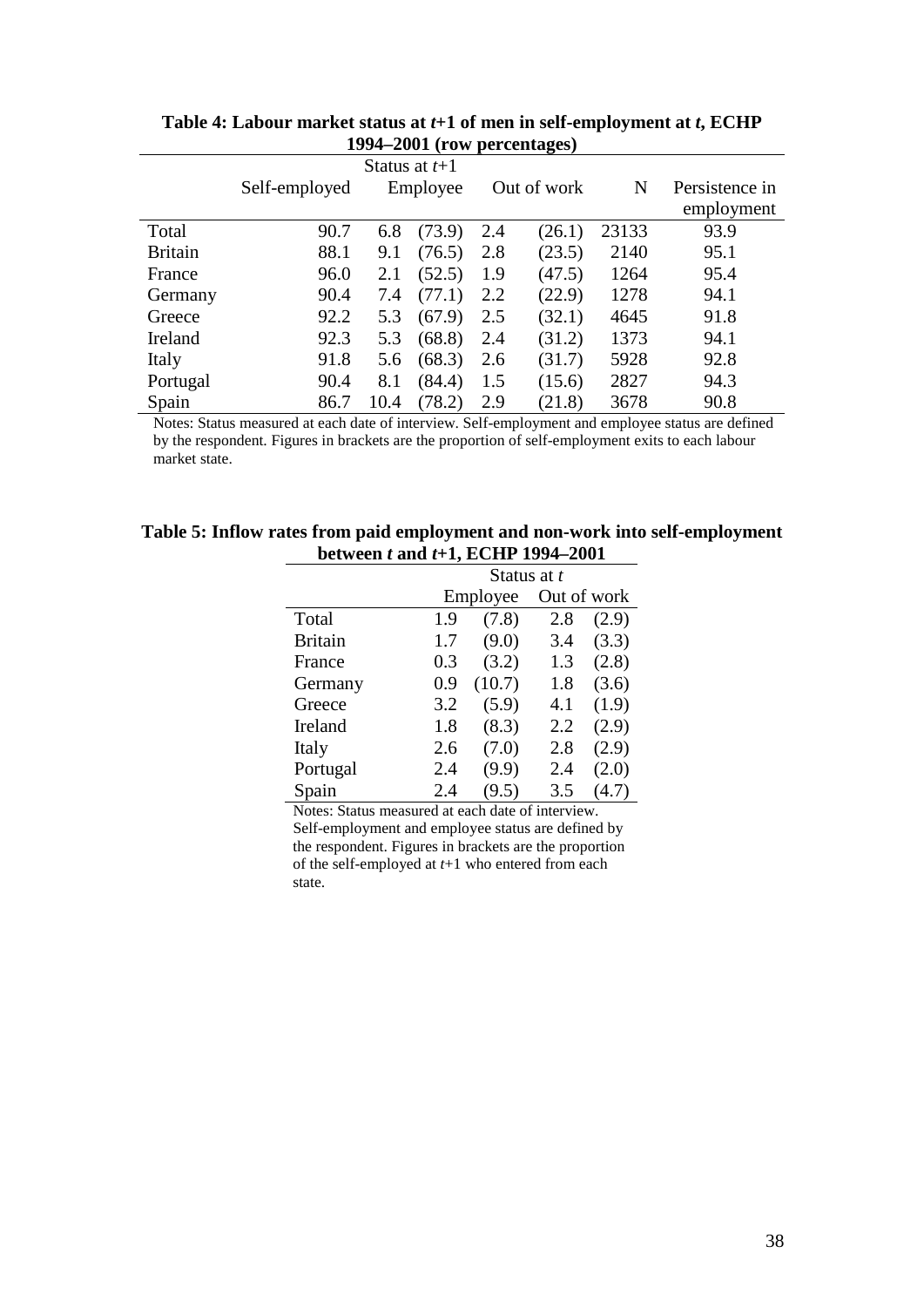| <b>Table 0: Entry mto sen-employment between <i>t</i> and <i>t</i>+1: ECHP 1994–2001</b> |          |                |          |          |          |          |          |          |          |
|------------------------------------------------------------------------------------------|----------|----------------|----------|----------|----------|----------|----------|----------|----------|
| Characteristics at t                                                                     | All      | <b>Britain</b> | France   | Germany  | Greece   | Ireland  | Italy    | Portugal | Spain    |
| Aged under 30                                                                            | 0.234    | 0.020          | 0.162    | 0.355    | 0.171    | 0.195    | 0.581    | 0.101    | 0.262    |
|                                                                                          | [4.96]   | [0.15]         | [0.72]   | [1.99]   | [1.25]   | [1.11]   | [5.43]   | [0.82]   | [2.30]   |
| Aged 30-44                                                                               | 0.227    | $-0.120$       | 0.258    | 0.460    | 0.191    | $-0.011$ | 0.446    | 0.164    | 0.303    |
|                                                                                          | [6.24]   | [1.18]         | [1.55]   | [3.34]   | [1.89]   | [0.09]   | [5.34]   | [1.70]   | [3.43]   |
| Married                                                                                  | 0.086    | 0.104          | 0.200    | $-0.169$ | 0.051    | 0.298    | $-0.038$ | 0.289    | 0.131    |
|                                                                                          | [2.29]   | [0.97]         | [1.07]   | [1.23]   | [0.46]   | [2.00]   | [0.44]   | [2.79]   | [1.48]   |
| Has child aged $< 12$                                                                    | 0.137    | 0.048          | 0.430    | 0.278    | 0.134    | $-0.048$ | 0.199    | 0.136    | 0.064    |
|                                                                                          | [4.11]   | [0.49]         | [2.38]   | [2.15]   | [1.40]   | [0.40]   | [2.58]   | $[1.62]$ | [0.85]   |
| High education                                                                           | 0.072    | 0.060          | 0.167    | 0.343    | $-0.088$ | 0.218    | 0.219    | $-0.056$ | $-0.026$ |
|                                                                                          | [1.64]   | [0.61]         | [0.87]   | [1.77]   | [0.73]   | [1.25]   | [1.96]   | [0.32]   | [0.27]   |
|                                                                                          |          |                | 0.132    |          |          | 0.235    | $-0.039$ |          | 0.211    |
| Medium education                                                                         | 0.012    | 0.090          |          | $-0.092$ | $-0.204$ |          |          | $-0.028$ |          |
|                                                                                          | [0.33]   | [0.70]         | [0.86]   | [0.57]   | [2.19]   | [1.86]   | [0.55]   | [0.25]   | [2.52]   |
| Home owner                                                                               | 0.035    | 0.094          | $-0.087$ | 0.053    | 0.007    | 0.156    | 0.064    | 0.067    | $-0.024$ |
|                                                                                          | [1.07]   | [0.89]         | [0.61]   | [0.48]   | [0.08]   | [0.98]   | [0.91]   | [0.84]   | [0.29]   |
| Limiting health                                                                          | $-0.223$ | $-0.317$       | $-0.513$ | $-0.041$ | $-0.478$ | $-0.164$ | $-0.394$ | 0.003    | $-0.291$ |
|                                                                                          | [4.50]   | [1.99]         | [2.32]   | [0.33]   | [2.93]   | [0.90]   | [2.87]   | [0.03]   | [2.07]   |
| Permanent job                                                                            | $-0.290$ | $-0.246$       | $-0.534$ | $-0.132$ | $-0.677$ | $-0.261$ | $-0.173$ | $-0.335$ | $-0.185$ |
|                                                                                          | [9.31]   | [2.20]         | [2.94]   | [1.09]   | [8.14]   | [2.09]   | [2.48]   | [4.37]   | [2.44]   |
| Professional                                                                             | 0.091    | 0.581          | 0.790    | 0.759    | $-0.562$ | 0.024    | $-0.012$ | 0.258    | 0.254    |
|                                                                                          | [1.25]   | [1.88]         | [0.69]   | [1.17]   | [2.60]   | [0.08]   | [0.07]   | [1.02]   | [1.19]   |
| Unemployed                                                                               | 0.356    | 0.483          | 0.636    | 0.990    | 0.060    | 0.252    | 0.271    | 0.252    | 0.411    |
|                                                                                          | [8.15]   | [3.12]         | [2.58]   | [4.42]   | [0.50]   | [1.51]   | [2.93]   | [1.69]   | [4.85]   |
| Inactive                                                                                 | $-0.127$ | 0.129          | 0.743    | 0.324    | $-0.301$ | $-0.182$ | $-0.382$ | $-0.248$ | $-0.073$ |
|                                                                                          | [2.51]   | [0.76]         | [3.05]   | [1.51]   | [2.23]   | [0.90]   | [3.45]   | [1.85]   | [0.61]   |
| Unemployed 5 yrs                                                                         | 0.211    | 0.179          | $-0.010$ | 0.203    | 0.093    | 0.282    | 0.277    | 0.344    | 0.146    |
|                                                                                          | [5.88]   | [1.74]         | [0.06]   | [1.48]   | [0.99]   | [2.07]   | [3.52]   | [3.29]   | [1.81]   |
| Unemployment rate                                                                        | $-0.018$ | $-0.015$       | $-0.047$ | $-0.027$ | $-0.022$ | $-0.036$ | $-0.027$ | $-0.006$ | $-0.010$ |
|                                                                                          | [6.43]   | [0.73]         | [1.73]   | [0.49]   | [2.89]   | [2.12]   | [4.92]   | [0.43]   | [2.11]   |
| Unemployment rate*                                                                       | 0.007    | $-0.068$       | $-0.078$ | $-0.025$ | 0.047    | 0.005    | 0.024    | 0.013    | 0.001    |
|                                                                                          |          |                |          |          |          |          |          |          |          |
| professional                                                                             | [1.16]   | [1.98]         | [0.67]   | [0.31]   | [2.12]   | [0.17]   | [1.60]   | [0.34]   | [0.07]   |
| France                                                                                   | $-0.838$ |                |          |          |          |          |          |          |          |
|                                                                                          | [9.89]   |                |          |          |          |          |          |          |          |
| Germany                                                                                  | $-0.443$ |                |          |          |          |          |          |          |          |
|                                                                                          | [6.31]   |                |          |          |          |          |          |          |          |
| Greece                                                                                   | 0.370    |                |          |          |          |          |          |          |          |
|                                                                                          | [5.72]   |                |          |          |          |          |          |          |          |
| Ireland                                                                                  | $-0.053$ |                |          |          |          |          |          |          |          |
|                                                                                          | [0.72]   |                |          |          |          |          |          |          |          |
| Italy                                                                                    | 0.265    |                |          |          |          |          |          |          |          |
|                                                                                          | [4.51]   |                |          |          |          |          |          |          |          |
| Portugal                                                                                 | 0.175    |                |          |          |          |          |          |          |          |
|                                                                                          | [2.67]   |                |          |          |          |          |          |          |          |
| Spain                                                                                    | 0.231    |                |          |          |          |          |          |          |          |
|                                                                                          | [3.70]   |                |          |          |          |          |          |          |          |
| Rho                                                                                      | 0.568    | 0.544          | 0.555    | 0.649    | 0.536    | 0.526    | 0.558    | 0.534    | 0.597    |
| Log-likelihood                                                                           | $-11402$ |                | $-444$   |          |          |          |          |          |          |
|                                                                                          |          | $-1239$        |          | $-989$   | $-1476$  | $-762$   | $-2539$  | $-1529$  | $-2275$  |
| N observations                                                                           | 123939   | 13324          | 16051    | 19522    | 10838    | 8536     | 22029    | 14088    | 19551    |
| N individuals                                                                            | 30240    | 2988           | 3991     | 4505     | 2776     | 2258     | 5410     | 3301     | 5011     |

**Table 6: Entry into self-employment between** *t* **and** *t***+1: ECHP 1994–2001**

Notes: Random effects probit estimates where dependent variable takes value 1 if man who is not self-employed at *t* is selfemployed at *t*+1, and zero if not self-employed at *t*+1. Absolute value of coefficient divided by standard error in brackets. All models also include time dummies.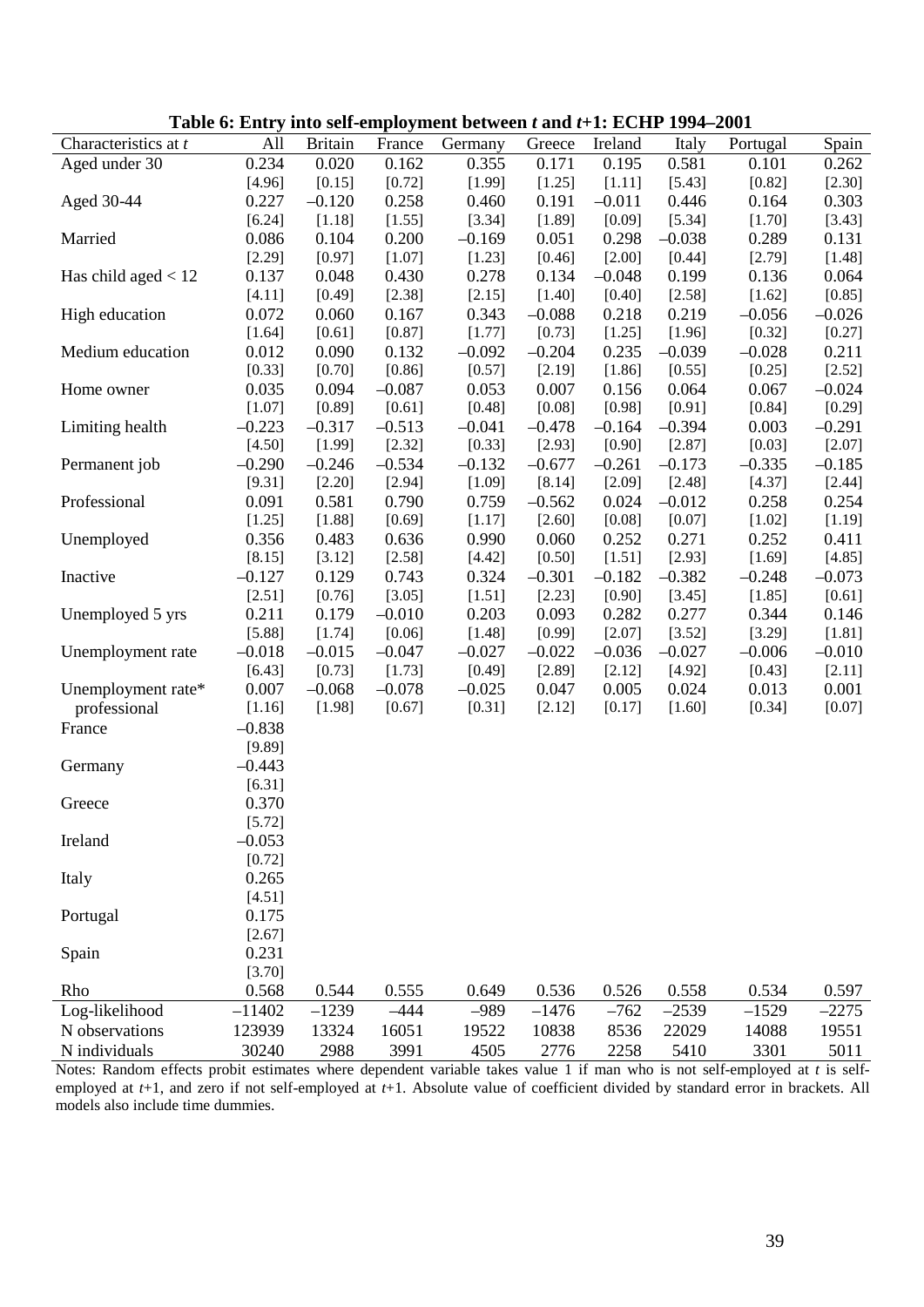|                |       | Year  |       |       |       |       |       |         |  |  |  |  |  |
|----------------|-------|-------|-------|-------|-------|-------|-------|---------|--|--|--|--|--|
|                | 1995  | 1996  | 1997  | 1998  | 1999  | 2000  | 2001  | Average |  |  |  |  |  |
| <b>Britain</b> | 0.028 | 0.023 | 0.024 | 0.025 | 0.027 | 0.027 | 0.028 | 0.026   |  |  |  |  |  |
| France         | 0.006 | 0.005 | 0.005 | 0.005 | 0.006 | 0.006 | 0.007 | 0.006   |  |  |  |  |  |
| Germany        | 0.014 | 0.013 | 0.013 | 0.013 | 0.013 | 0.013 | 0.015 | 0.013   |  |  |  |  |  |
| Greece         | 0.064 | 0.039 | 0.041 | 0.042 | 0.040 | 0.039 | 0.039 | 0.044   |  |  |  |  |  |
| Ireland        | 0.025 | 0.020 | 0.021 | 0.022 | 0.025 | 0.028 | 0.029 | 0.024   |  |  |  |  |  |
| Italy          | 0.036 | 0.034 | 0.035 | 0.036 | 0.036 | 0.037 | 0.039 | 0.036   |  |  |  |  |  |
| Portugal       | 0.040 | 0.030 | 0.030 | 0.030 | 0.030 | 0.030 | 0.033 | 0.032   |  |  |  |  |  |
| Spain          | 0.037 | 0.034 | 0.035 | 0.036 | 0.036 | 0.036 | 0.037 | 0.036   |  |  |  |  |  |

**Table 7: Predicted probability of entering self-employment between** *t* **and** *t***+1: ECHP 1994–2001**

Notes: Predicted probabilities based on the estimates in Table 6.

| Table 8: Predicted probabilities of entering self-employment using coefficients |  |  |
|---------------------------------------------------------------------------------|--|--|
| from one country and sample characteristics from another                        |  |  |

|                     | Using estimated coefficients from: |        |         |        |         |       |          |       |  |  |  |  |
|---------------------|------------------------------------|--------|---------|--------|---------|-------|----------|-------|--|--|--|--|
| Using               | <b>Britain</b>                     | France | Germany | Greece | Ireland | Italy | Portugal | Spain |  |  |  |  |
| characteristics of: |                                    |        |         |        |         |       |          |       |  |  |  |  |
| <b>Britain</b>      | 0.026                              | 0.005  | 0.010   | 0.038  | 0.026   | 0.042 | 0.039    | 0.025 |  |  |  |  |
| France              | 0.026                              | 0.006  | 0.008   | 0.040  | 0.024   | 0.036 | 0.037    | 0.027 |  |  |  |  |
| Germany             | 0.041                              | 0.011  | 0.013   | 0.054  | 0.041   | 0.052 | 0.056    | 0.045 |  |  |  |  |
| Greece              | 0.028                              | 0.005  | 0.007   | 0.044  | 0.025   | 0.038 | 0.036    | 0.026 |  |  |  |  |
| Ireland             | 0.026                              | 0.005  | 0.008   | 0.042  | 0.024   | 0.037 | 0.038    | 0.026 |  |  |  |  |
| Italy               | 0.031                              | 0.006  | 0.007   | 0.046  | 0.026   | 0.036 | 0.036    | 0.028 |  |  |  |  |
| Portugal            | 0.023                              | 0.004  | 0.005   | 0.042  | 0.020   | 0.031 | 0.032    | 0.021 |  |  |  |  |
| Spain               | 0.040                              | 0.009  | 0.013   | 0.064  | 0.036   | 0.054 | 0.053    | 0.036 |  |  |  |  |

Notes: Predicted probabilities based on the estimates in Table 6, with the columns showing the results from using the estimated coefficients from the country specific models, and the rows the results from using the sample characteristics from each country. See text for details.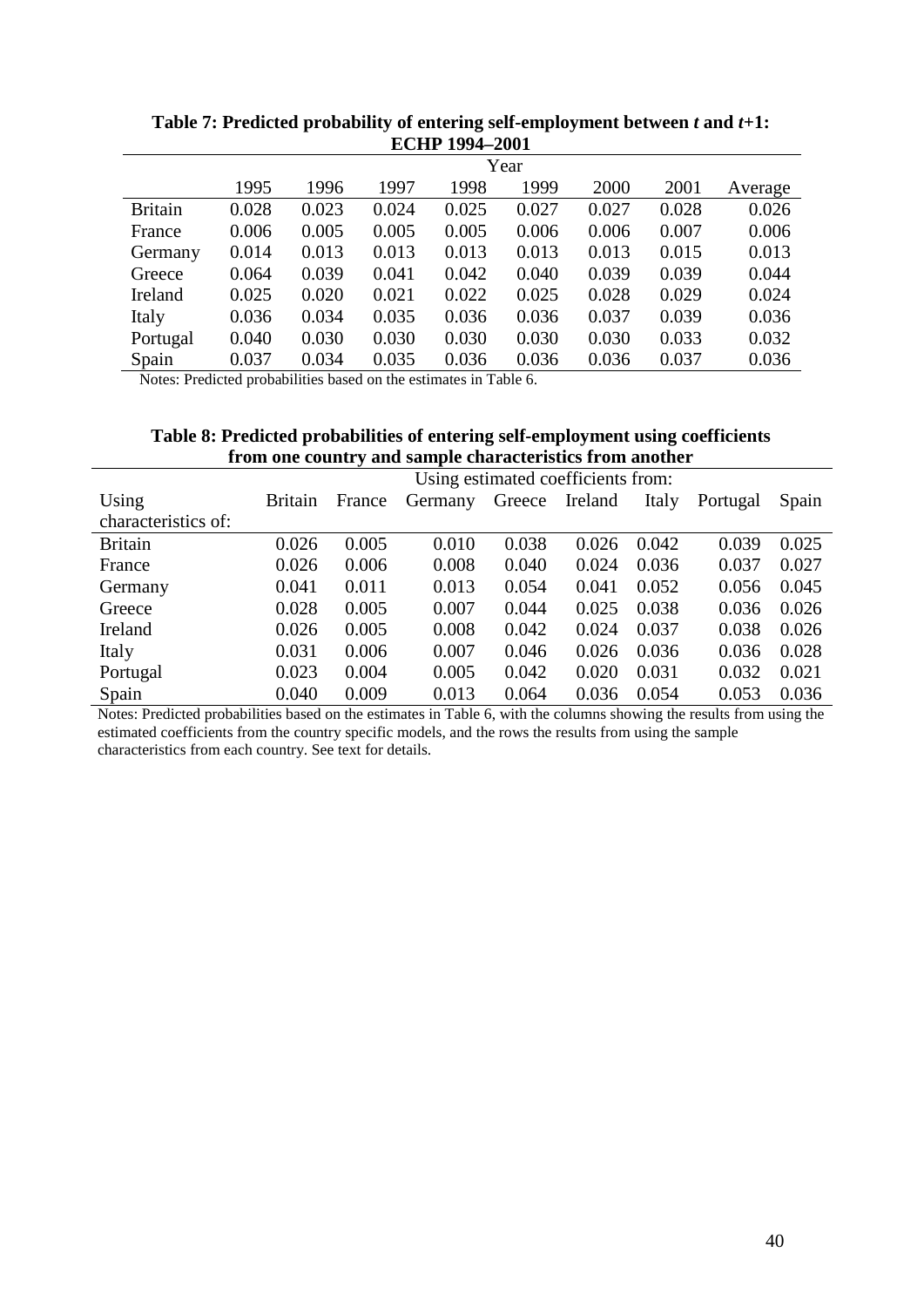| Table 9: Exit from self-employment between $t$ and $t+1$ : ECHP 1994–2001 |          |                |          |          |          |          |          |          |          |
|---------------------------------------------------------------------------|----------|----------------|----------|----------|----------|----------|----------|----------|----------|
| Characteristics at t                                                      | All      | <b>Britain</b> | France   | Germany  | Greece   | Ireland  | Italy    | Portugal | Spain    |
| Aged under 30                                                             | 0.200    | 0.232          | $-0.266$ | 0.815    | 0.278    | $-0.176$ | 0.140    | 0.428    | 0.003    |
|                                                                           | [3.08]   | [1.33]         | [0.47]   | [2.68]   | [1.89]   | [0.70]   | [0.93]   | [2.05]   | [0.02]   |
| Aged 30-44                                                                | 0.018    | 0.240          | $-0.006$ | 0.273    | 0.029    | $-0.269$ | $-0.045$ | 0.144    | $-0.061$ |
|                                                                           | [0.44]   | [2.16]         | [0.03]   | [1.48]   | [0.31]   | [1.73]   | [0.48]   | [1.07]   | [0.63]   |
| Married                                                                   | $-0.127$ | $-0.011$       | $-0.609$ | 0.111    | $-0.233$ | 0.176    | $-0.007$ | $-0.268$ | $-0.127$ |
|                                                                           | [2.56]   | [0.09]         | [2.00]   | [0.56]   | [2.09]   | [0.84]   | [0.07]   | [1.54]   | [1.15]   |
| Has child aged $< 12$                                                     | 0.056    | $-0.055$       | $-0.234$ | $-0.293$ | 0.096    | $-0.079$ | 0.136    | 0.197    | 0.101    |
|                                                                           | [1.35]   | [0.48]         | [0.94]   | [1.49]   | [0.99]   | [0.52]   | [1.51]   | [1.53]   | [1.11]   |
| High education                                                            | $-0.118$ | $-0.034$       | $-0.445$ | $-0.368$ | $-0.298$ | 0.006    | 0.236    | 0.249    | $-0.061$ |
|                                                                           | [2.22]   | [0.31]         | [1.41]   | [1.23]   | [2.56]   | [0.03]   | [1.67]   | [0.96]   | [0.55]   |
| Medium education                                                          | $-0.043$ | $-0.066$       | $-0.250$ | 0.108    | $-0.135$ | 0.053    | $-0.144$ | 0.319    | 0.074    |
|                                                                           | [0.98]   | [0.46]         | [1.07]   | [0.38]   | [1.54]   | [0.37]   | [1.57]   | [1.72]   | [0.75]   |
| Home owner                                                                | $-0.154$ | $-0.248$       | $-0.101$ | $-0.137$ | $-0.093$ | 0.230    | $-0.219$ | $-0.279$ | $-0.027$ |
|                                                                           | [3.77]   | [2.13]         | [0.46]   | [0.84]   | [1.07]   | [0.93]   | [2.48]   | [2.19]   | [0.27]   |
| Limiting health                                                           | 0.128    | $-0.152$       | 0.527    | 0.020    | 0.127    | $-0.194$ | 0.030    | 0.147    | 0.097    |
|                                                                           | [2.10]   | [0.67]         | [1.85]   | [0.11]   | [0.86]   | [0.78]   | [0.20]   | [1.56]   | [0.67]   |
| Unemployed 5 yrs                                                          | 0.348    | 0.133          | $-0.054$ | 0.172    | 0.215    | 0.343    | 0.340    | 0.538    | 0.326    |
|                                                                           | [6.87]   | [1.07]         | [0.18]   | [0.77]   | [1.96]   | [1.82]   | [2.93]   | [2.82]   | [2.94]   |
| Unemployment rate                                                         | $-0.010$ | 0.098          | 0.083    | $-0.893$ | $-0.026$ | 0.011    | $-0.003$ | $-0.010$ | 0.006    |
|                                                                           | [2.14]   | [2.25]         | [1.55]   | [1.37]   | [2.29]   | [0.14]   | [0.33]   | [0.29]   | [0.72]   |
| Entered from unemp                                                        | 0.045    | 0.328          | $-0.316$ | $-0.250$ | 0.350    | $-0.118$ | 0.154    | $-0.104$ | $-0.010$ |
|                                                                           | [0.90]   | [1.98]         | [1.14]   | [0.91]   | [2.85]   | [0.67]   | [1.53]   | [0.51]   | [0.11]   |
| Professional                                                              | $-0.039$ | 0.118          | 0.174    | 0.193    | $-0.146$ | $-0.169$ | $-0.038$ | $-0.151$ | $-0.010$ |
|                                                                           | [0.98]   | [1.19]         | [0.75]   | [1.13]   | [1.81]   | [1.13]   | [0.40]   | [1.21]   | [0.13]   |
| Weekly hours                                                              | $-0.011$ | $-0.005$       | 0.001    | $-0.008$ | $-0.013$ | $-0.003$ | $-0.014$ | $-0.017$ | $-0.009$ |
|                                                                           | [9.12]   | [1.79]         | [0.15]   | [1.66]   | [5.22]   | [0.81]   | [4.45]   | [3.82]   | [3.32]   |
| Income $(\log)$                                                           | $-0.049$ | $-0.047$       | $-0.242$ | $-0.054$ | $-0.146$ | $-0.083$ | $-0.100$ | $-0.119$ | $-0.058$ |
|                                                                           | [4.21]   | [1.16]         | [2.08]   | [0.72]   | [3.31]   | [1.22]   | [3.66]   | [2.90]   | [1.72]   |
| Duration in SE                                                            | $-0.029$ | $-0.081$       | $-0.036$ | 0.002    | $-0.018$ | $-0.039$ | $-0.027$ | $-0.009$ | $-0.037$ |
|                                                                           | [8.50]   | [5.52]         | [1.96]   | [0.04]   | [2.53]   | [2.90]   | [3.62]   | [0.91]   | [4.43]   |
| France                                                                    | $-0.510$ |                |          |          |          |          |          |          |          |
|                                                                           | [4.34]   |                |          |          |          |          |          |          |          |
| Germany                                                                   | $-0.179$ |                |          |          |          |          |          |          |          |
|                                                                           | [1.85]   |                |          |          |          |          |          |          |          |
| Greece                                                                    | 0.092    |                |          |          |          |          |          |          |          |
|                                                                           | [0.99]   |                |          |          |          |          |          |          |          |
| Ireland                                                                   | $-0.262$ |                |          |          |          |          |          |          |          |
|                                                                           | [2.64]   |                |          |          |          |          |          |          |          |
| Italy                                                                     | $-0.161$ |                |          |          |          |          |          |          |          |
|                                                                           | [2.20]   |                |          |          |          |          |          |          |          |
| Portugal                                                                  | 0.057    |                |          |          |          |          |          |          |          |
|                                                                           | [0.62]   |                |          |          |          |          |          |          |          |
| Spain                                                                     | 0.396    |                |          |          |          |          |          |          |          |
|                                                                           | [4.22]   |                |          |          |          |          |          |          |          |
| Rho                                                                       | 0.409    | 0.237          | 0.354    | 0.460    | 0.304    | 0.196    | 0.466    | 0.509    | 0.383    |
| Log-likelihood                                                            | $-6513$  | $-702$         | $-188$   | $-379$   | $-1136$  | $-331$   | $-1533$  | $-789$   | $-1292$  |
| N observations                                                            | 23133    | 2140           | 1264     | 1278     | 4645     | 1373     | 5928     | 2827     | 3678     |
| N individuals                                                             | 6576     | 609            | 339      | 428      | 1252     | 427      | 1596     | 788      | 1137     |

**Table 9: Exit from self-employment between** *t* **and** *t***+1: ECHP 1994–2001**

Notes: Random effects probit estimates where dependent variable takes value 1 if man who is self-employed at *t* is not self-employed at *t*+1, and zero if remains self-employed at *t*+1. Absolute value of coefficient divided by standard error in brackets. All models also include time dummies.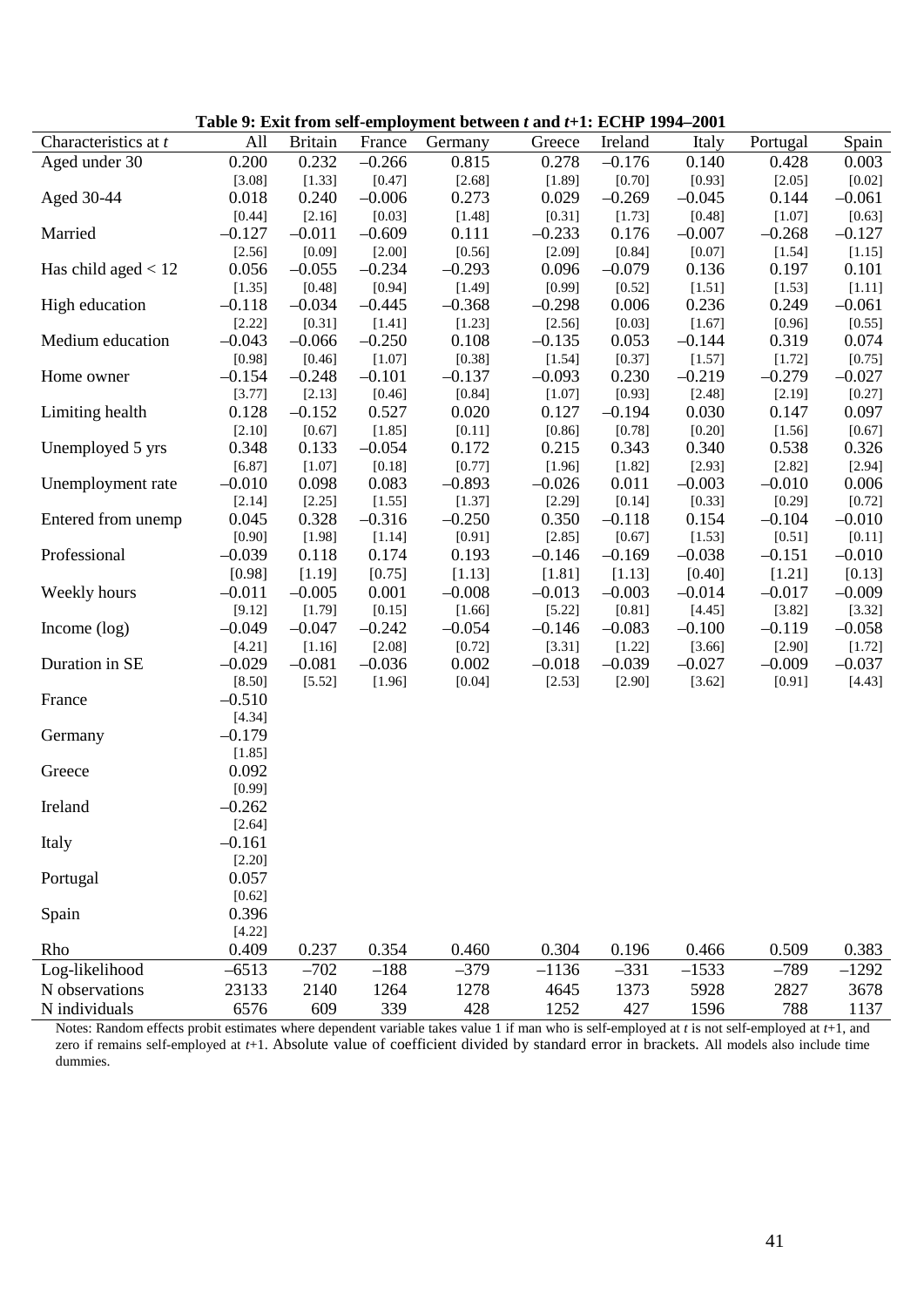|                | Year  |       |       |       |       |       |       |         |  |
|----------------|-------|-------|-------|-------|-------|-------|-------|---------|--|
|                | 1995  | 1996  | 1997  | 1998  | 1999  | 2000  | 2001  | Average |  |
| <b>Britain</b> | 0.109 | 0.095 | 0.160 | 0.136 | 0.132 | 0.169 | 0.169 | 0.137   |  |
| France         | 0.024 | 0.042 | 0.027 | 0.067 | 0.048 | 0.068 | 0.075 | 0.048   |  |
| Germany        | 0.118 | 0.101 | 0.152 | 0.137 | 0.122 | 0.123 | 0.120 | 0.124   |  |
| Greece         | 0.143 | 0.073 | 0.092 | 0.068 | 0.085 | 0.079 | 0.078 | 0.090   |  |
| Ireland        | 0.069 | 0.094 | 0.072 | 0.039 | 0.081 | 0.162 | 0.096 | 0.083   |  |
| Italy          | 0.095 | 0.099 | 0.108 | 0.132 | 0.115 | 0.103 | 0.105 | 0.108   |  |
| Portugal       | 0.122 | 0.120 | 0.150 | 0.151 | 0.119 | 0.104 | 0.117 | 0.126   |  |
| Spain          | 0.169 | 0.138 | 0.147 | 0.139 | 0.183 | 0.176 | 0.185 | 0.161   |  |

**Table 10: Predicted probability of leaving self-employment between** *t* **and** *t***+1: ECHP 1994–2001**

Notes: Predicted probabilities based on the estimates in Table 9.

| Table 11: Predicted probabilities of entering self-employment using coefficients |
|----------------------------------------------------------------------------------|
| from one country and sample characteristics from another                         |

|                     | Using estimated coefficients from: |        |         |        |         |       |          |       |  |  |
|---------------------|------------------------------------|--------|---------|--------|---------|-------|----------|-------|--|--|
| Using               | <b>Britain</b>                     | France | Germany | Greece | Ireland | Italy | Portugal | Spain |  |  |
| Characteristics of: |                                    |        |         |        |         |       |          |       |  |  |
| <b>Britain</b>      | 0.137                              | 0.115  | 0.081   | 0.250  | 0.130   | 0.111 | 0.199    | 0.250 |  |  |
| France              | 0.102                              | 0.048  | 0.081   | 0.160  | 0.070   | 0.068 | 0.135    | 0.162 |  |  |
| Germany             | 0.199                              | 0.133  | 0.124   | 0.230  | 0.117   | 0.125 | 0.226    | 0.254 |  |  |
| Greece              | 0.069                              | 0.019  | 0.068   | 0.090  | 0.043   | 0.037 | 0.080    | 0.117 |  |  |
| Ireland             | 0.105                              | 0.079  | 0.083   | 0.230  | 0.083   | 0.078 | 0.166    | 0.181 |  |  |
| Italy               | 0.124                              | 0.118  | 0.129   | 0.271  | 0.107   | 0.108 | 0.209    | 0.209 |  |  |
| Portugal            | 0.118                              | 0.063  | 0.115   | 0.168  | 0.092   | 0.084 | 0.126    | 0.177 |  |  |
| Spain               | 0.121                              | 0.039  | 0.086   | 0.146  | 0.077   | 0.076 | 0.118    | 0.161 |  |  |

Notes: Predicted probabilities based on the estimates in Table 9, with the columns showing the results from using the estimated coefficients from the country specific models, and the rows the results from using the sample characteristics from each country. See text for details.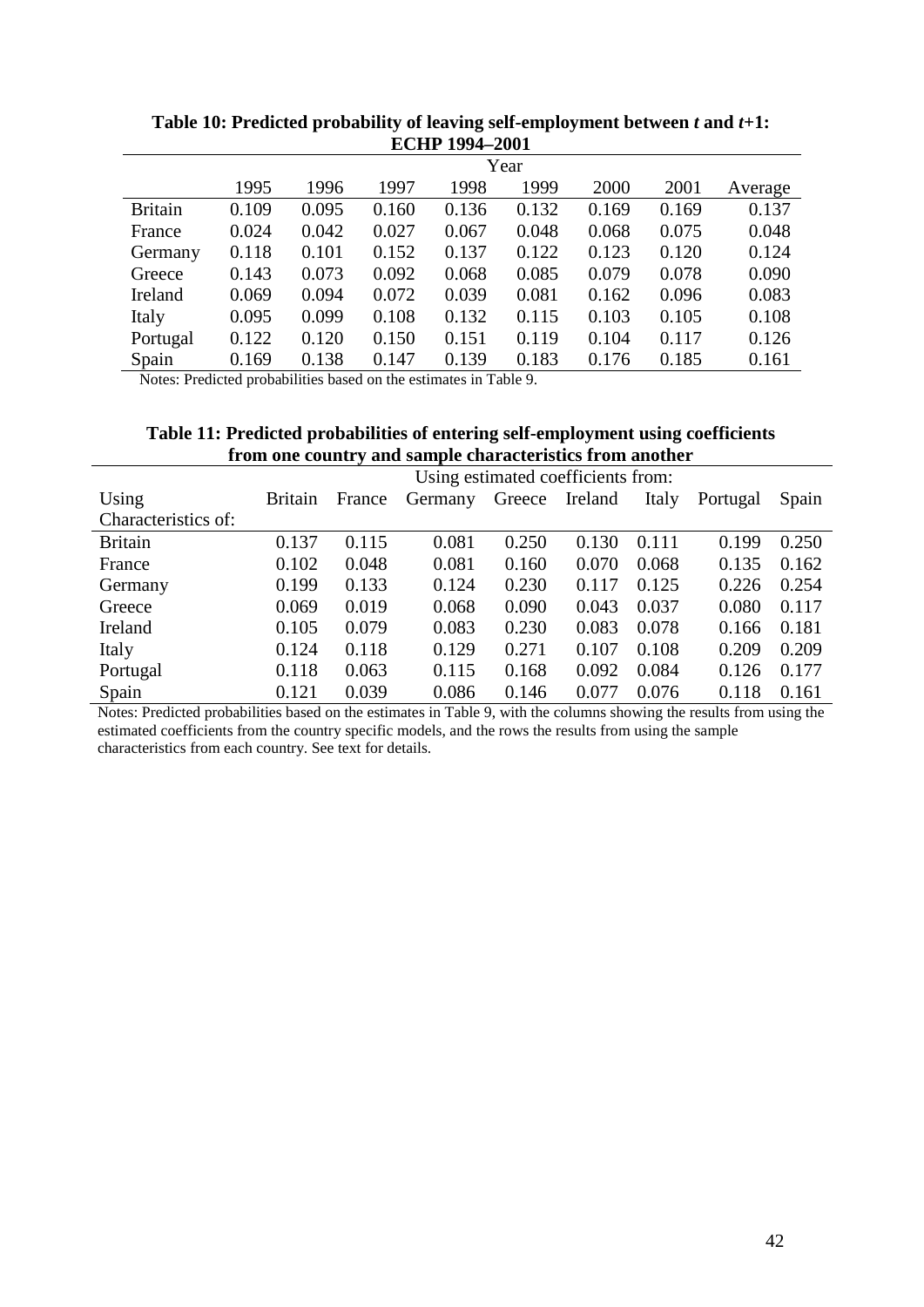|                                     | $[1]$    | $[2]$    |                             | $[1]$    | $[2]$    |
|-------------------------------------|----------|----------|-----------------------------|----------|----------|
| Self-employed $t-1$                 | 2.143    | 2.108    | France                      | $-0.201$ | $-0.599$ |
|                                     | [62.24]  | [31.88]  |                             | [3.51]   | [8.20]   |
| Self-employed $t=1$                 | 2.369    | 2.352    | Germany                     | $-0.108$ | $-0.225$ |
|                                     | [27.93]  | [28.70]  |                             | [1.99]   | [3.69]   |
| Aged under 30                       | 0.027    | 0.038    | Greece                      | 0.341    | 0.358    |
|                                     | [0.69]   | [0.94]   |                             | [6.94]   | [6.37]   |
| Aged 30-44                          | 0.089    | 0.092    | Ireland                     | 0.136    | 0.068    |
|                                     | [3.14]   | [3.23]   |                             | [2.34]   | [1.03]   |
| Married                             | 0.115    | 0.115    | Italy                       | 0.310    | 0.306    |
|                                     | [2.05]   | [2.03]   |                             | [6.73]   | [5.90]   |
| Has child aged $< 12$               | 0.076    | 0.082    | Portugal                    | 0.258    | 0.250    |
|                                     | [1.92]   | [2.06]   |                             | [4.85]   | [4.25]   |
| High education                      | 0.102    | 0.084    | Spain                       | 0.151    | 0.269    |
|                                     | [3.37]   | [2.75]   |                             | [2.52]   | [4.20]   |
| Medium education                    | 0.033    | 0.022    | Self-employed at $t-1$ and: |          |          |
|                                     | [1.24]   | [0.84]   | France                      |          | 1.628    |
| Home owner                          | $-0.069$ | $-0.070$ |                             |          | [12.34]  |
|                                     | [1.58]   | [1.59]   | Germany                     |          | 0.510    |
| Limiting health                     | $-0.081$ | $-0.097$ |                             |          | [5.11]   |
|                                     | [1.75]   | [2.05]   | Greece                      |          | $-0.033$ |
| Unemployed 5 yrs                    | 0.150    | 0.135    |                             |          | [0.41]   |
|                                     | [5.37]   | [4.82]   | Ireland                     |          | 0.251    |
| Unemployment rate                   | $-0.008$ | $-0.009$ |                             |          | [2.42]   |
|                                     | [2.53]   | [2.75]   | Italy                       |          | 0.006    |
| Rho                                 | 0.479    | 0.482    |                             |          | [0.09]   |
|                                     |          |          | Portugal                    |          | $-0.019$ |
|                                     |          |          |                             |          | [0.22]   |
|                                     |          |          | Spain                       |          | $-0.367$ |
|                                     |          |          |                             |          | [4.76]   |
| $\overline{\text{Chi}}^2$ (Means=0) |          |          |                             | 49.60    | 45.79    |
| P-value                             |          |          |                             | 0.0000   | 0.0000   |
| $Chi2$ (interactions=0)             |          |          |                             |          | 298.56   |
| P-value                             |          |          |                             |          | 0.0000   |
| Log-likelihood                      |          |          |                             | $-18204$ | $-18022$ |
| N observations                      |          |          | 147072                      |          |          |
| N individuals                       |          |          | 34123                       |          |          |

**Table 12: Probability of self-employment at** *t***: ECHP 1994–2001**

Notes: Dynamic random effects probit estimates where dependent variable takes value 1 if a man is selfemployed at *t*, and zero otherwise. Absolute value of coefficient divided by standard error in brackets. All models also include time dummies and means of time-varying covariates over time to allow for correlation between observables and unobservables – see text for details.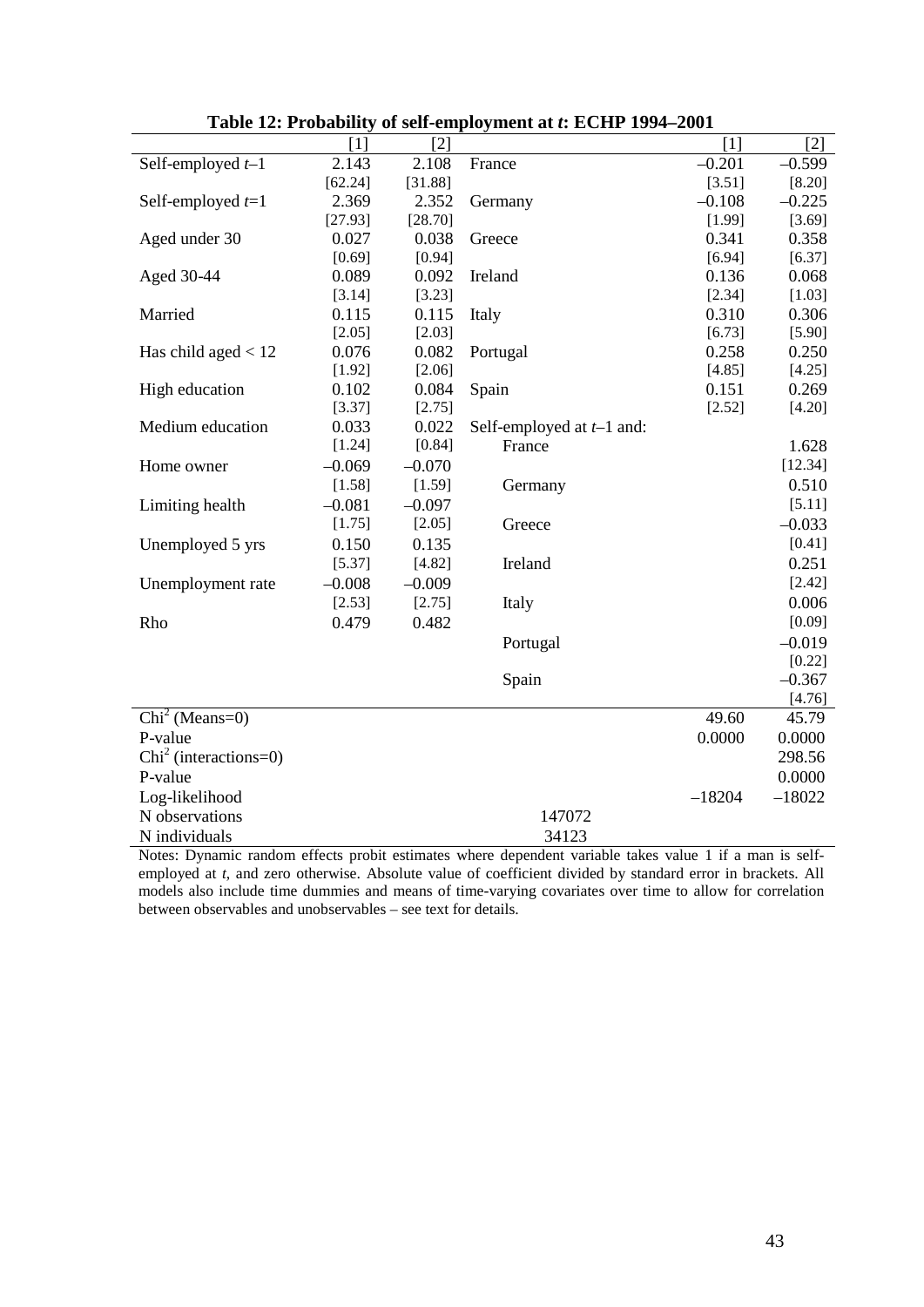|                                     | <b>Britain</b> | France   | Germany  | Greece   | Ireland  | Italy    | Portugal | Spain    |
|-------------------------------------|----------------|----------|----------|----------|----------|----------|----------|----------|
| Self-employed $t-1$                 | 2.327          | 4.125    | 2.772    | 2.051    | 2.237    | 2.019    | 2.010    | 1.565    |
|                                     | [25.13]        | [29.96]  | [24.26]  | [24.32]  | [14.55]  | [27.35]  | [21.30]  | [21.04]  |
| Self-employed $t=1$                 | 1.725          | 0.501    | 1.732    | 2.564    | 2.626    | 2.645    | 2.568    | 2.832    |
|                                     | [8.87]         | [2.15]   | [6.80]   | [11.43]  | [6.37]   | [14.12]  | [10.54]  | [15.49]  |
| Aged under 30                       | $-0.205$       | $-0.065$ | 0.103    | $-0.035$ | 0.224    | 0.325    | $-0.008$ | 0.054    |
|                                     | [2.01]         | [0.42]   | [0.84]   | [0.26]   | [1.44]   | [3.39]   | [0.07]   | [0.57]   |
| Aged 30-44                          | $-0.193$       | $-0.007$ | 0.234    | $-0.003$ | 0.039    | 0.254    | 0.102    | 0.156    |
|                                     | $[2.54]$       | [0.08]   | [2.78]   | [0.04]   | [0.36]   | [3.92]   | [1.21]   | [2.20]   |
| Married                             | 0.057          | $-0.057$ | $-0.186$ | 0.449    | 0.222    | 0.313    | $-0.126$ | 0.019    |
|                                     | [0.39]         | [0.25]   | [1.13]   | [2.52]   | [0.74]   | [2.66]   | [0.76]   | [0.14]   |
| Has child aged $< 12$               | 0.196          | $-0.150$ | 0.062    | $-0.067$ | $-0.029$ | 0.113    | 0.310    | 0.033    |
|                                     | [1.78]         | [0.86]   | [0.49]   | [0.59]   | [0.18]   | [1.22]   | [2.93]   | [0.38]   |
| High education                      | 0.010          | 0.123    | 0.333    | $-0.040$ | 0.268    | 0.167    | $-0.066$ | 0.018    |
|                                     | [0.14]         | [1.32]   | [3.01]   | [0.46]   | [2.13]   | [2.07]   | [0.50]   | [0.25]   |
| Medium education                    | 0.085          | 0.086    | $-0.063$ | $-0.069$ | 0.159    | 0.065    | $-0.033$ | 0.075    |
|                                     | [0.94]         | [0.93]   | [0.62]   | [0.96]   | [1.62]   | [1.21]   | [0.34]   | [1.16]   |
| Home owner                          | 0.070          | $-0.057$ | $-0.212$ | $-0.075$ | 0.057    | $-0.043$ | 0.008    | $-0.156$ |
|                                     | [0.50]         | [0.31]   | [1.47]   | [0.63]   | [0.23]   | [0.47]   | [0.06]   | [1.70]   |
| Limiting health                     | $-0.394$       | $-0.309$ | 0.060    | $-0.105$ | $-0.089$ | $-0.178$ | 0.016    | $-0.085$ |
|                                     | [2.46]         | [1.77]   | [0.59]   | [0.76]   | [0.46]   | [1.41]   | [0.13]   | [0.73]   |
| Unemployed 5 yrs                    | 0.067          | 0.127    | 0.250    | 0.151    | 0.203    | 0.064    | 0.186    | 0.101    |
|                                     | [0.89]         | [1.28]   | [3.10]   | [1.76]   | [1.91]   | [0.98]   | [1.96]   | [1.62]   |
| Unemployment rate                   | $-0.048$       | $-0.124$ | $-0.173$ | 0.007    | 0.020    | $-0.019$ | $-0.025$ | $-0.009$ |
|                                     | [1.58]         | [3.36]   | [0.93]   | [0.73]   | [0.45]   | [2.84]   | [1.17]   | $[1.41]$ |
| Rho                                 | 0.394          | 0.052    | 0.326    | 0.576    | 0.477    | 0.506    | 0.539    | 0.536    |
| $\overline{\text{Chi}}^2$ (Means=0) | 8.32           | 7.51     | 10.61    | 22.49    | 0.73     | 18.65    | 11.18    | 11.88    |
| P-value                             | 0.1395         | 0.1854   | 0.0597   | 0.0004   | 0.9813   | 0.0022   | 0.0478   | 0.0365   |
| Log-likelihood                      | $-1973$        | $-670$   | $-1399$  | $-2691$  | $-1098$  | $-4117$  | $-2360$  | $-3548$  |
| N observations                      | 15464          | 17315    | 20800    | 15483    | 9909     | 27957    | 16915    | 23229    |
| N individuals                       | 3287           | 4233     | 4732     | 3584     | 2521     | 6399     | 3736     | 5631     |

**Table 13: Probability of self-employment at** *t***: ECHP 1994–2001**

Notes: Dynamic random effects probit estimates where dependent variable takes value 1 if a man is self-employed at *t*, and zero otherwise. Absolute value of coefficient divided by standard error in brackets. All models also include time dummies and means of time-varying covariates over time to allow for correlation between observables and unobservables – see text for details.

#### **Table 14: Predicted probabilities of self-employment at** *t* **and marginal effects**

|                | Tuble I is I feureled probabilities of self-employment are and marginal encess |                               |                 |
|----------------|--------------------------------------------------------------------------------|-------------------------------|-----------------|
|                | Mean predicted probability if                                                  | Mean predicted probability if | Marginal effect |
|                | not self-employed at $t-1$                                                     | self-employed at $t-1$        | $[2]-[1]$       |
|                | $\perp$                                                                        | [2]                           |                 |
| <b>Britain</b> | 0.052                                                                          | 0.467                         | 0.415           |
| France         | 0.006                                                                          | 0.899                         | 0.893           |
| Germany        | 0.020                                                                          | 0.482                         | 0.461           |
| Greece         | 0.171                                                                          | 0.506                         | 0.334           |
| Ireland        | 0.073                                                                          | 0.405                         | 0.331           |
| Italy          | 0.120                                                                          | 0.438                         | 0.318           |
| Portugal       | 0.097                                                                          | 0.390                         | 0.293           |
| Spain          | 0.102                                                                          | 0.302                         | 0.200           |

Notes: Predicted probabilities based on results shown in Table 13.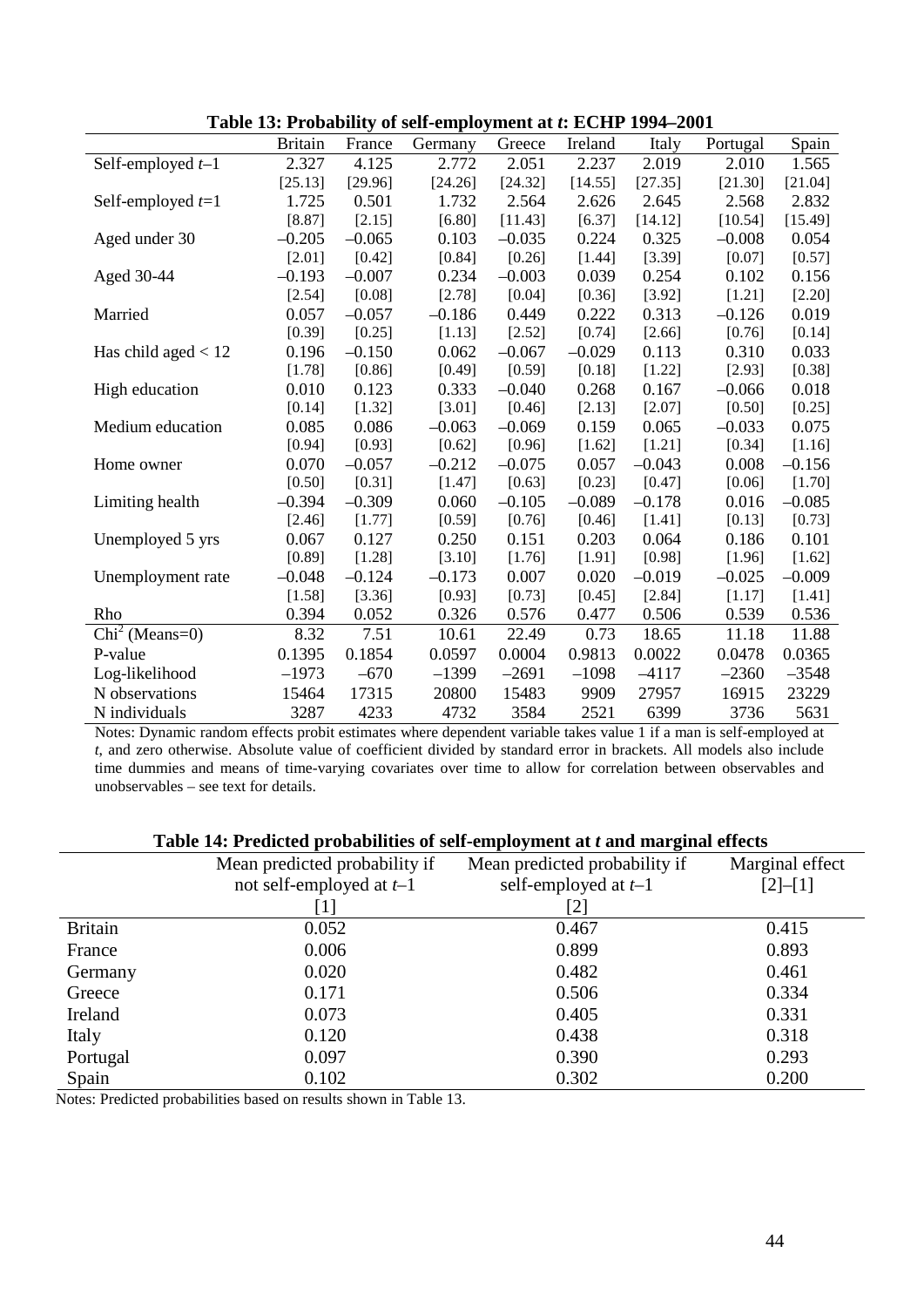|                 | 1995  | 1996  | 1997  | 1998  | 1999  | 2000  | 2001  |
|-----------------|-------|-------|-------|-------|-------|-------|-------|
| <b>Britain</b>  |       |       |       |       |       |       |       |
| SE at $t-1$     | 0.518 | 0.546 | 0.415 | 0.437 | 0.449 | 0.385 | 0.386 |
| Not $SE t-1$    | 0.067 | 0.057 | 0.058 | 0.049 | 0.052 | 0.050 | 0.050 |
| Marginal effect | 0.451 | 0.489 | 0.357 | 0.388 | 0.397 | 0.335 | 0.336 |
| France          |       |       |       |       |       |       |       |
| SE at $t-1$     | 0.938 | 0.923 | 0.943 | 0.886 | 0.909 | 0.829 | 0.815 |
| Not $SE t-1$    | 0.007 | 0.010 | 0.004 | 0.010 | 0.006 | 0.006 | 0.001 |
| Marginal effect | 0.932 | 0.913 | 0.939 | 0.875 | 0.903 | 0.824 | 0.814 |
| Germany         |       |       |       |       |       |       |       |
| SE at $t-1$     | 0.384 | 0.515 | 0.506 | 0.553 | 0.575 | 0.485 | 0.504 |
| Not $SE t-1$    | 0.018 | 0.023 | 0.032 | 0.025 | 0.028 | 0.011 | 0.014 |
| Marginal effect | 0.366 | 0.492 | 0.473 | 0.528 | 0.547 | 0.474 | 0.489 |
| Greece          |       |       |       |       |       |       |       |
| SE at $t-1$     | 0.489 | 0.463 | 0.574 | 0.640 | 0.595 | 0.610 | 0.625 |
| Not $SE t-1$    | 0.185 | 0.098 | 0.149 | 0.143 | 0.121 | 0.145 | 0.112 |
| Marginal effect | 0.304 | 0.525 | 0.424 | 0.498 | 0.434 | 0.465 | 0.513 |
| Ireland         |       |       |       |       |       |       |       |
| SE at $t-1$     | 0.371 | 0.353 | 0.411 | 0.532 | 0.440 | 0.312 | 0.456 |
| Not $SE t-1$    | 0.067 | 0.071 | 0.067 | 0.073 | 0.079 | 0.096 | 0.086 |
| Marginal effect | 0.303 | 0.283 | 0.344 | 0.458 | 0.362 | 0.217 | 0.370 |
| Italy           |       |       |       |       |       |       |       |
| SE at $t-1$     | 0.425 | 0.427 | 0.423 | 0.408 | 0.429 | 0.463 | 0.464 |
| Not $SE t-1$    | 0.110 | 0.119 | 0.126 | 0.132 | 0.118 | 0.120 | 0.132 |
| Marginal effect | 0.315 | 0.308 | 0.297 | 0.276 | 0.311 | 0.343 | 0.332 |
| Portugal        |       |       |       |       |       |       |       |
| SE at $t-1$     | 0.374 | 0.388 | 0.358 | 0.357 | 0.430 | 0.463 | 0.454 |
| Not $SE t-1$    | 0.090 | 0.101 | 0.099 | 0.111 | 0.087 | 0.094 | 0.081 |
| Marginal effect | 0.284 | 0.287 | 0.259 | 0.246 | 0.343 | 0.369 | 0.373 |
| Spain           |       |       |       |       |       |       |       |
| SE at $t-1$     | 0.280 | 0.325 | 0.315 | 0.338 | 0.290 | 0.312 | 0.306 |
| Not $SE t-1$    | 0.102 | 0.101 | 0.101 | 0.101 | 0.105 | 0.103 | 0.093 |
| Marginal effect | 0.178 | 0.224 | 0.214 | 0.237 | 0.185 | 0.208 | 0.213 |

**Table 15: Predicted probabilities of self-employment at** *t* **and marginal effects: ECHP 1994–2001**

Notes: Based on authors calculations from dynamic random effects probit allowing for initial conditions and including interactions between self-employment status at *t*–1 and year dummies.